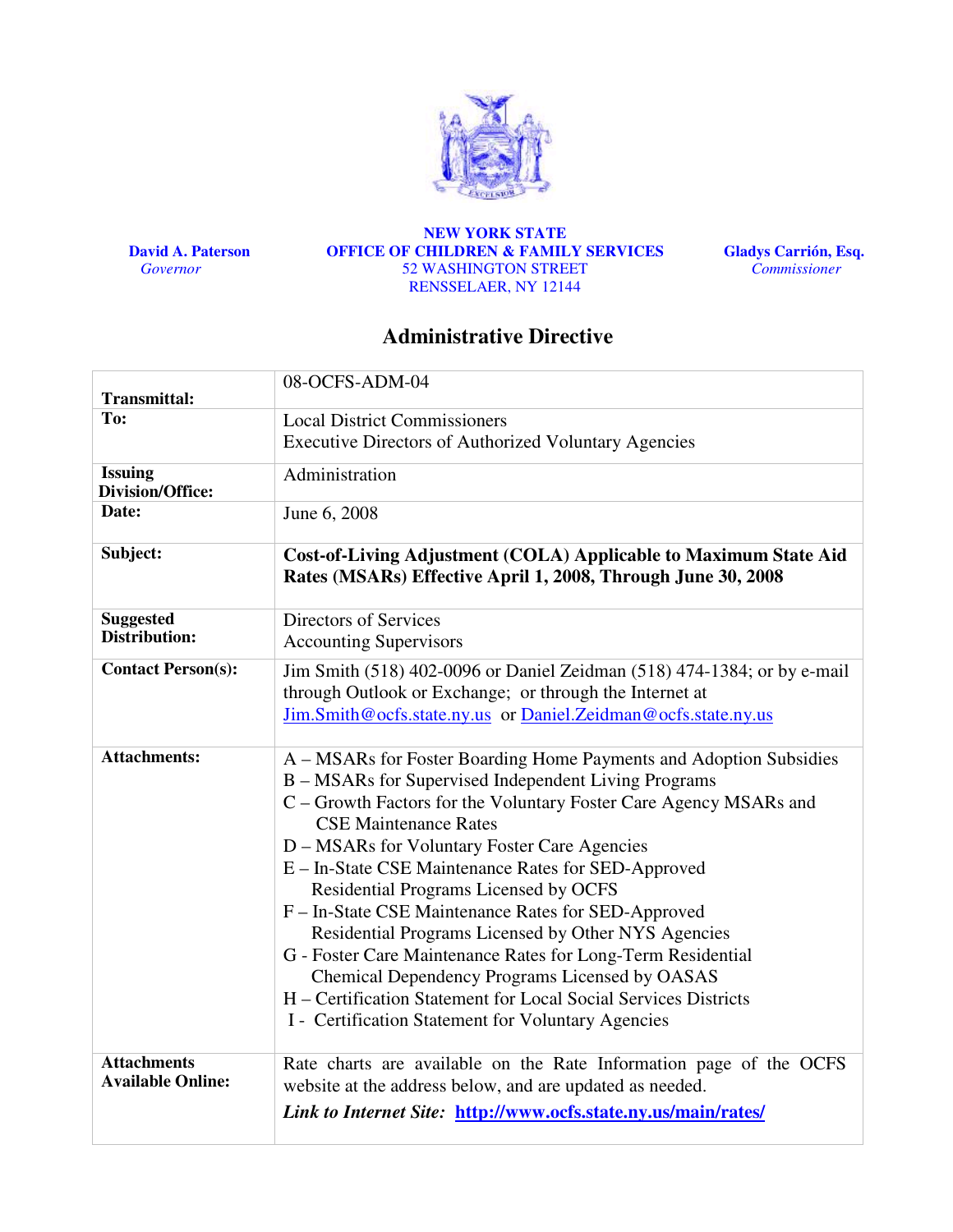## Filing References

| <b>Previous</b><br><b>ADMs/INFs</b> | <b>Releases</b><br><b>Canceled</b> | Dept. Regs.          | Soc. Serv.<br>Law & Other<br>Legal Ref. | <b>Manual Ref.</b>                                                      | Misc.<br>Ref. |
|-------------------------------------|------------------------------------|----------------------|-----------------------------------------|-------------------------------------------------------------------------|---------------|
|                                     |                                    | 18 NYCRR<br>Part 427 | SSL 398-a<br>EL 4003<br>EL 4405         | Standards of Payment for<br>Foster Care of Children –<br>Program Manual |               |

## I. Purpose

The purpose of this Administrative Directive (ADM) is to implement the legislative cost-ofliving adjustment (COLA) authorized by the 2008-09 Enacted State Budget applicable to all programs for which OCFS establishes Maximum State Aid Rates (MSARs) and Committee on Special Education (CSE) Maintenance Rates, including rates for foster parents and adoption subsidies. That provision authorized the Office of Children and Family Services (OCFS) to apply a COLA of 3.2 percent to all applicable rates, effective April 1, 2008.

Local social services districts (local districts) are required to pay the increase of 3.2 percent even to those rates currently exempt from the MSAR minimum payment requirement specified in Section 398-a(2-a) of Social Services Law. That means, in addition to local districts being required by existing statute to pay no less than the OCFS-established congregate care rates and administrative/services rates applicable to specialized foster boarding home programs, local districts and voluntary agencies are also required to increase their own payment schedules by 3.2 percent, effective April 1, 2008, for all administrative/services rates applicable to regular foster boarding home programs and for all pass-through rates applicable to foster parent and adoption subsidy payments.

## II. Background

The legislation enacted in the SFY 2008-09 budget continues for another three years the legislative COLA program first implemented in SFY 2006-07. This program is designed to help address the problems of recruiting and retaining direct care staff in foster care programs operated by voluntary agencies, as well as to help offset the additional effects of inflation in those programs. In addition, this program mandates a COLA to the local district payment rates for foster and adoptive parents.

MSARs define the reimbursement limits for local districts in negotiating contracts with authorized foster care providers, pursuant to Social Services Law §398-a and 18 New York State Codes, Rules and Regulations (NYCRR) Part 427. Pursuant to section 398-a(2-a) of the Social Services Law, local districts are required to pay no less than 100 percent of each OCFS-established congregate care rate as well as each administrative/services rate for a therapeutic, special needs, or emergency foster home program. The details of such requirements are specified in 05-OCFS-ADM-04.

CSE Maintenance Rates must be paid, as published by OCFS, for children placed by local school districts into State Education Department (SED) approved residential schools, pursuant to sections 4402 and 4405 of Education Law.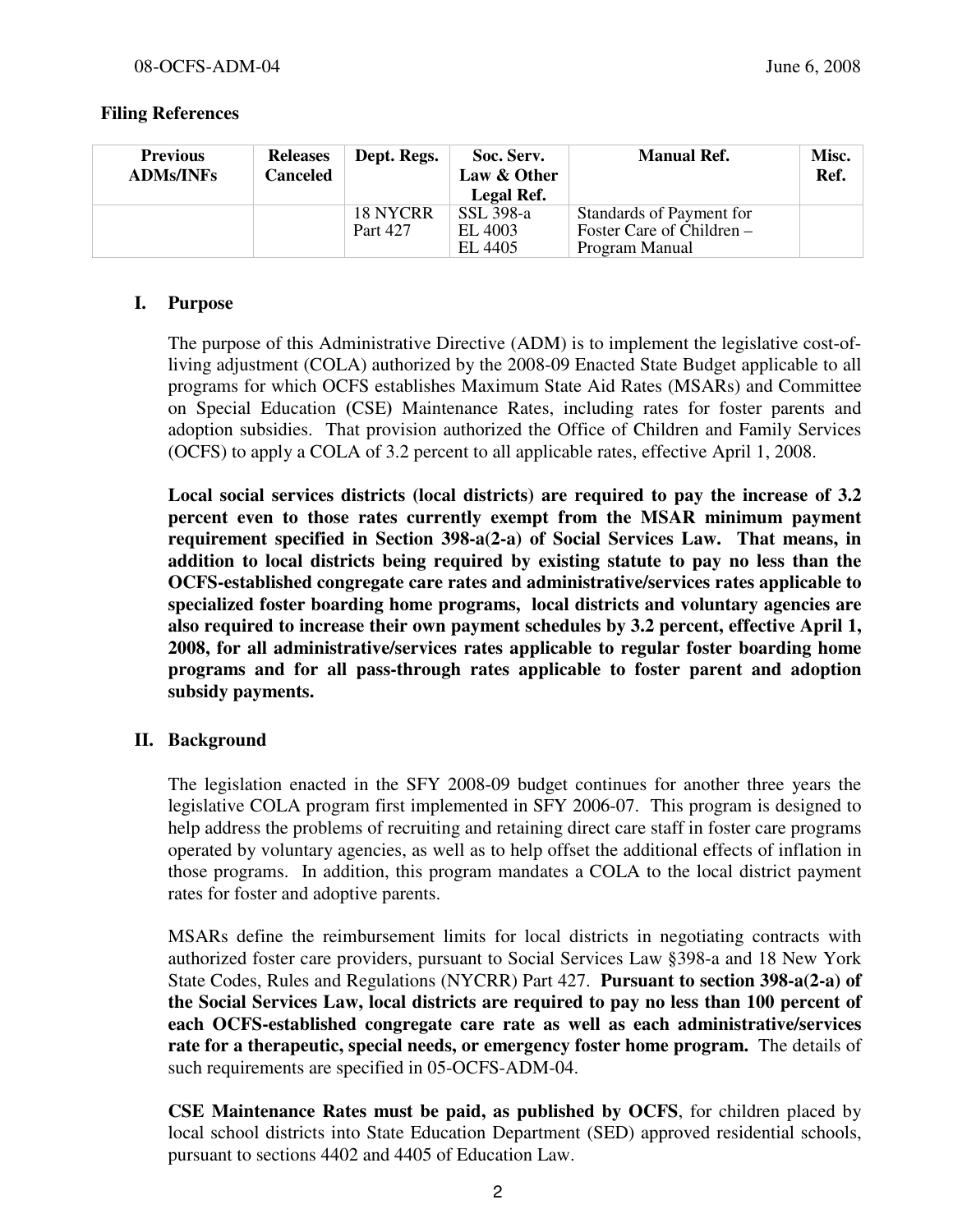Rates for Long-Term Residential Chemical Dependency (RCD) programs licensed by the Office of Alcohol and Substance Abuse Services (OASAS) must be used for foster children placed in such settings pursuant to SSL  $\S 398(6)(g)(2)$ , based upon a foster care rate methodology agreed to in 1993 between OASAS and the New York State Department of Social Services (now OCFS). This ADM includes the most currently available Foster Care Maintenance Rates for these OASAS programs for youth, and these program rates are not affected by the COLA implemented in this ADM. As previously stated in 07- OCFS-ADM-11, OASAS will be converting RCD programs to a new Medicaid eligible service: Residential Rehabilitation Services for Youth (RRSY). That means, upon conversion to this new service, the provider will bill the approved Medicaid rate directly to the Medicaid payment system (eMedNY), instead of billing a foster care rate to the placing social services district. Information about the conversion and the corresponding Medicaid rates is available at: http://www.oasas.state.ny.us/admin/hcf/rrsy.cfm. Also, as previously stated in 07-OCFS-ADM-11, conversions of RCD to RRSY services will be phased in over approximately three years, and that the provider's currently approved foster care rate for the RCD program will remain in effect until either the provider converts to the new RRSY service or until OASAS updates the provider's rate, whichever occurs first.

## III. Program Implications (Effective April 1, 2008, through June 30, 2008)

- A. MSARs and In-State CSE Maintenance Rates for Group Care Programs: The following COLA policies are applicable to all MSARs and In-State CSE Maintenance Rates effective April 1, 2008, through June 30, 2008:
	- 1. MSARs for Group Care Programs: All such rates in effect for the period of July 1, 2007, through March 31, 2008, are increased by an additional 3.2 percent for the period of April 1, 2008, through June 30, 2008. All other policies specified in 07- OCFS-ADM-11 regarding rate year 2007-08 MSARs and CSE Maintenance Rates continue to be applicable during this period.
	- 2. In-State CSE Maintenance Rates: All such rates in effect for the period of July 1, 2007, through March 31, 2008, are increased by an additional 3.2 percent for the period of April 1, 2008, through June 30, 2008. All other policies specified in 07- OCFS-ADM-11 regarding rate year 2007-08 MSARs and CSE Maintenance Rates continue to be applicable during this period.
	- B. MSARs for Foster Boarding Home (FBH) Programs: The following policies are applicable to all rates associated with FBH programs, effective April 1, 2008:
		- 1. Administrative/Services FBH Rates for Voluntary Agencies: All such rates in effect for the period of July 1, 2007, through March 31, 2008, are increased by an additional 3.2 percent for the period of April 1, 2008, through June 30, 2008. All other policies specified in 07-OCFS-ADM-11 regarding rate year 2007-08 MSARs and CSE Maintenance Rates continue to be applicable during this period.
		- 2. Payments to Foster and Adoptive Parents: OCFS policies effective for April 1, 2008, through June 30, 2008, regarding MSARs for the foster parent and adoption subsidy payments are as follows: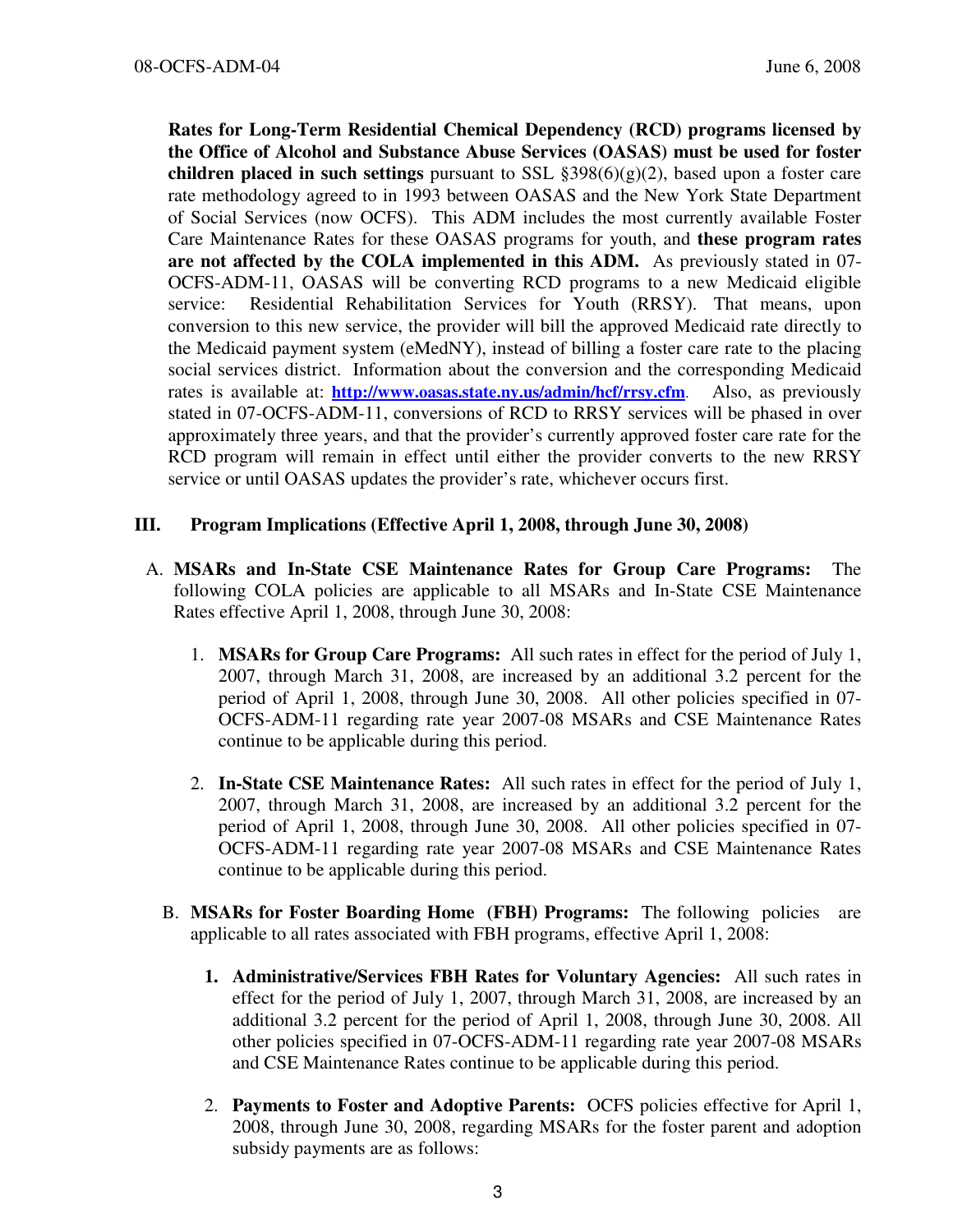- a. Board and Care Payment: All MSARs for board and care payments to foster or adoptive parents are increased by 3.2 percent, effective April 1, 2008, through June 30, 2008. Current local district and voluntary agency rate schedules for such payments must be increased by 3.2 percent, effective April 1, 2008, through June 30, 2008.
- b. Clothing Payment: MSARs for replacement clothing paid to foster or adoptive parents are increased 3.2 percent, effective April 1, 2008, through June 30, 2008. Current local district and voluntary agency rate schedules for such payments must be increased by 3.2 percent, effective April 1, 2008, through June 30, 2008.
- c. Diaper Payment: MSARs for diaper payments to foster or adoptive parents, for birth through three years of age, are increased 3.2 percent, effective April 1, 2008, through June 30, 2008. Current local district and voluntary agency rate schedules for such payments must be increased by 3.2 percent, effective April 1, 2008, through June 30, 2008.
- C. Supervised Independent Living Programs (SILPs): The MSARs in effect for the period of July 1, 2007, through March 31, 2008, for double occupancy SILPs, triple occupancy SILPs, and four- and five-bed mother/child SILPs, are increased by 3.2 percent effective April 1, 2008, through June 30, 2008.
- D. Rates Under Review: Where the published MSAR is coded as "under review," it means that the MSAR may need to be revised based on further analysis.

## IV. Required Actions for Local Districts and Voluntary Agencies

- A. Rate increases for the period April 1, 2008, through June 30, 2008, must be paid in the following manner:
	- 1. Local districts are required to pay no less than 100 percent for each OCFSestablished congregate care rate and administrative/services rate for a therapeutic, special needs, or emergency foster home program, for the period of April 1, 2008, through June 30, 2008, pursuant to Section 398-a(2-a) of the Social Services Law.
	- 2. Local districts are required to pay no less than a 3.2 percent increase to each administrative/services rate for a voluntary agency-operated regular foster boarding home program, for the period April 1, 2008, through June 30, 2008. That means the local district paying less than 100 percent of the OCFSestablished administrative/services rate for a voluntary agency-operated regular foster boarding home program is required to increase its contracted payment rate by 3.2 percent, effective April 1, 2008. For a local district that pays at least 100 percent of the OCFS-established administrative/services MSARs for a regular foster home program operated by a voluntary agency, such a payment, effective April 1, 2008, must be at least 100 percent of the OCFS-established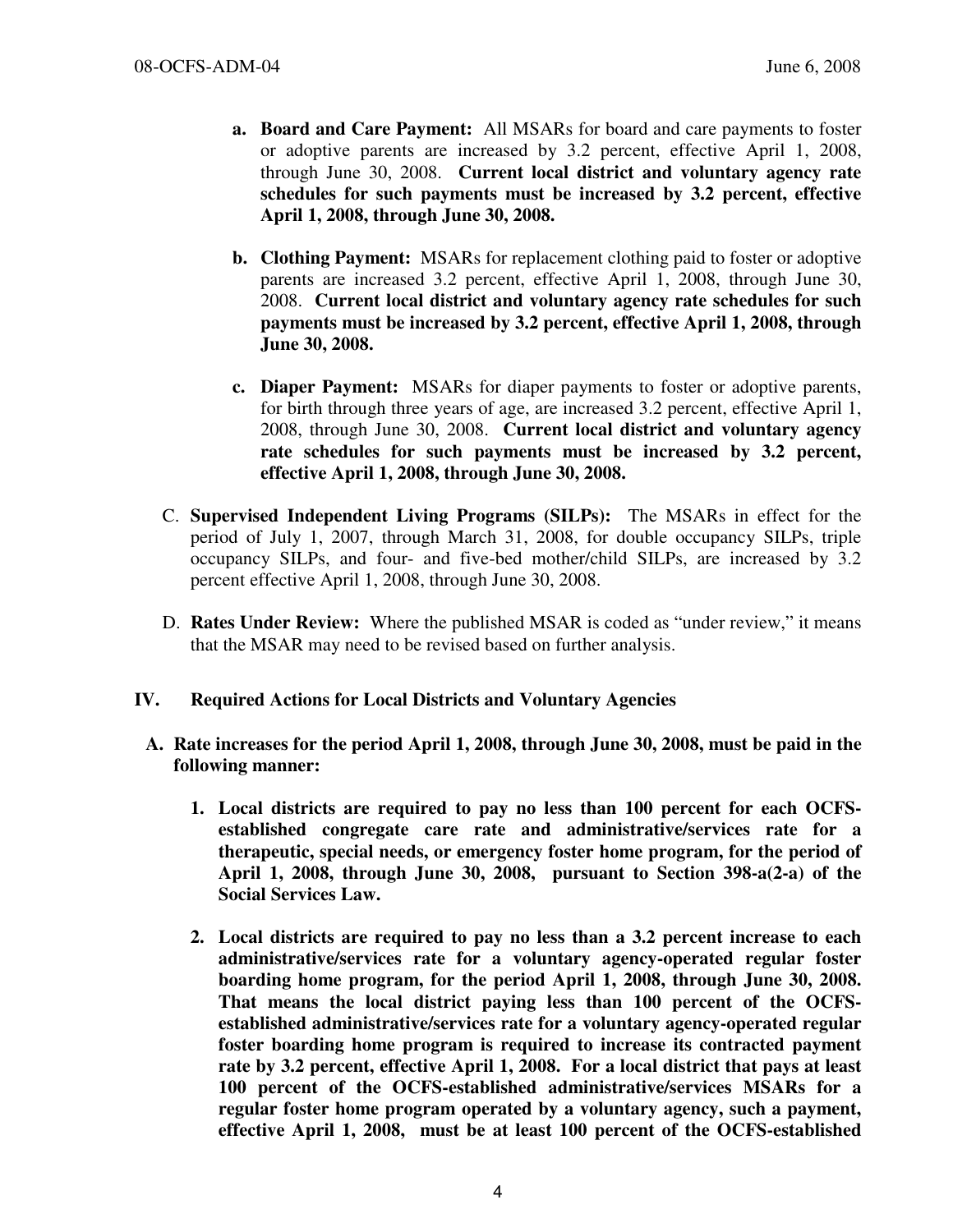MSAR, effective April 1, 2008, to satisfy the requirement of paying the 3.2 percent increase.

- 3. Local districts and voluntary agencies are required to pay no less than a 3.2 percent increase to payment rates for foster and adoptive parents, including clothing and diaper payments, for the period April 1, 2008, through June 30, 2008. That means a local district paying less than 100 percent of the OCFSestablished MSARs for foster and adoptive parents is required to increase such payment rates by 3.2 percent, effective April 1, 2008. For a local district that pays at least 100 percent of the OCFS-established MSARs for foster parents and adoption subsidies, such payments, effective April 1, 2008, must be at least 100 percent of the OCFS-established MSARs, effective April 1, 2008, to satisfy the requirement of paying the 3.2 percent increase.
- 4. Each local district, and each voluntary agency, is required separately to submit a written certification (to OCFS) attesting that the applicable rate increases have been implemented in the manner specified in this ADM (see attached certifications).
	- a. Each local district, and each voluntary agency, must submit a written certification, as applicable, within 45 days of the issuance of this ADM to the address specified on the certification.
	- b. Reimbursement may be forfeited by those local districts, or voluntary agencies, that do not submit the required certification within 45 days of the issuance of this ADM.

Note: The SFY 2008-09 Foster Care Block Grant (FCBG) appropriation will include an allocation to cover the cost of State reimbursement of the specified rate increases implemented in this ADM. A separate LCM will be issued with countyspecific FCBG allocations for SFY 2008-09. Social services districts are not required to do any special claiming for the payments associated with rate increases issued in this ADM.

## V. Systems Implications

All existing procedures for processing MSAR payments and reimbursing claims will continue to be applicable, including the need for local districts to enter revised contracted rates into the Benefit Issuance and Control System (BICS). Currently, the system requires such entries before any payments will be made at revised rates, including those specified in this ADM, or those revised at any other time.

## VI. Rate Consultations/Rate Adjustments

The purpose of issuing MSARs is to specify the OCFS-approved maximum reimbursement program rates for State and Federal claiming purposes, as well as to provide guidance to local districts in their contract negotiations with providers of foster care. MSAR payment requirements, pursuant to Section 398-a(2-a) of the SSL, prohibit local districts from paying less than the MSAR established by OCFS for each congregate care rate and for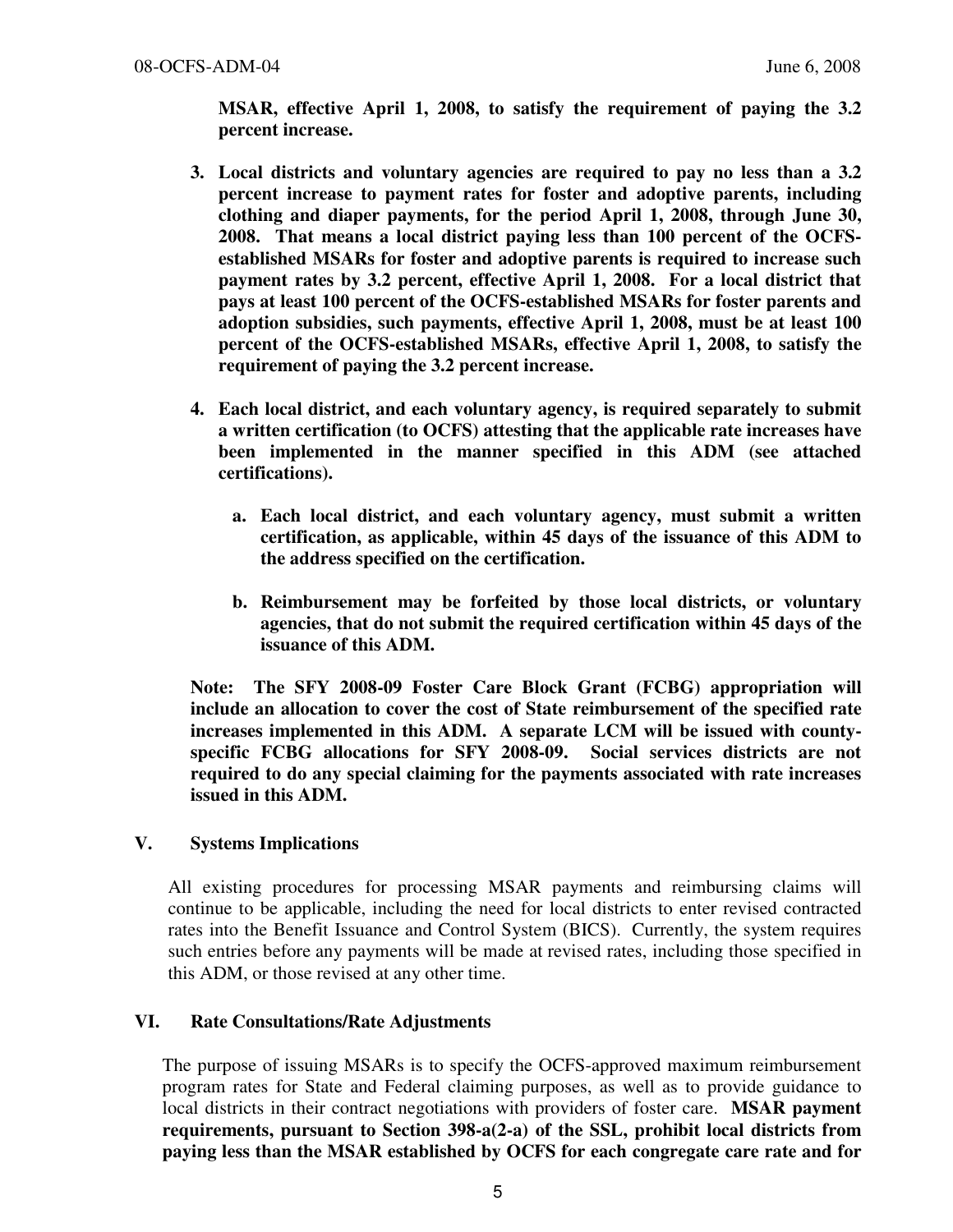### each administrative/services rate for a therapeutic, special needs, or emergency foster home program operated by a voluntary agency, as specified in 05-OCFS-ADM-04.

Where a local district agrees to contract for a rate that is greater than the published MSAR, OCFS can assist a local district and/or the voluntary agency in developing a program intensification request to increase the MSAR.

OCFS regulation 18 NYCRR 427.9 allows the local district and/or the voluntary foster care agency to request a rate consultation in regard to a promulgated MSAR. OCFS regulations require that all requests for rate consultations be initiated in writing, and be received by OCFS within 30 days of the date a rate is issued (as specified in 18 NYCRR 427.9 and in Chapter 9 of the Standards of Payments for Foster Care of Children Program Manual). The rate calculation policies specified in this ADM are not subject to consultation or appeal.

All requests for a rate consultation should be directed to:

James Smith Office of Children and Family Services Rate Setting Unit, Rm. 314 South 52 Washington Street Rensselaer, NY 12144

## VII. Effective Date

This directive is effective as of the date of its issuance.

/s/ Thomas S. Tipple

Issued By: Name: Thomas S. Tipple Title: Deputy Commissioner Division/Office: Administration

\_\_\_\_\_\_\_\_\_\_\_\_\_\_\_\_\_\_\_\_\_\_\_\_\_\_\_\_\_\_\_\_\_\_\_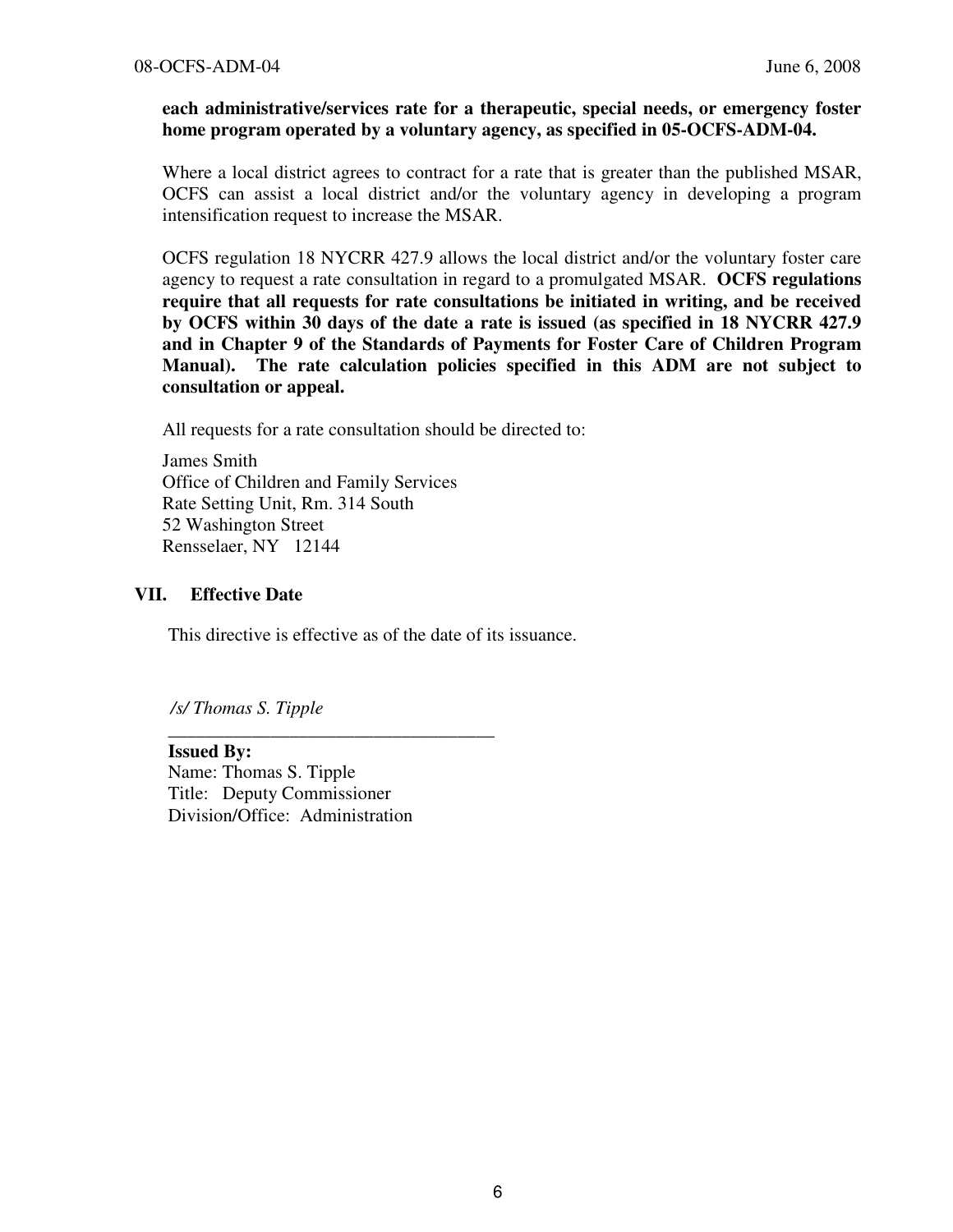Attachment A

## Maximum State Aid Rates for Foster Boarding Home Payments and Adoption Subsidies 2007 – 2008 Rate Year (April 1, 2008 – June 30, 2008)

|         | Age $0-5$         |          | Age $6-11$        |          | Age 12 and Over   |          |
|---------|-------------------|----------|-------------------|----------|-------------------|----------|
|         | Monthly<br>Amount | Per Diem | Monthly<br>Amount | Per Diem | Monthly<br>Amount | Per Diem |
| Metro * | \$520             | \$17.10  | \$613             | \$20.15  | \$709             | \$23.31  |
| Upstate | \$474             | \$15.58  | \$571             | \$18.77  | \$660             | \$21.70  |

## Maximum State Aid Rates for Payments to Foster Parents and for Adoption Subsidies

|                             | <b>Monthly Amount</b> | Per Diem |
|-----------------------------|-----------------------|----------|
| Special Children            | \$1,140               | \$37.48  |
| <b>Exceptional Children</b> | \$1,729               | \$56.84  |

### Maximum State Aid Rates for Adoption Subsidy Payments Finalized Prior to July 1, 1987

|           | Age $0-5$ |          | Age $6-11$ |          | Age 12 and Over |          |
|-----------|-----------|----------|------------|----------|-----------------|----------|
|           | Monthly   | Per Diem | Monthly    | Per Diem | Monthly         | Per Diem |
|           | Amount    |          | Amount     |          | Amount          |          |
| Metro $*$ | \$418     | \$13.74  | \$493      | \$16.21  | \$570           | \$18.74  |
| Upstate   | \$382     | \$12.56  | \$459      | \$15.09  | \$535           | \$17.59  |

|                             | <b>Monthly Amount</b> | Per Diem |
|-----------------------------|-----------------------|----------|
| Special Children            | \$918                 | \$30.18  |
| <b>Exceptional Children</b> | \$1,392               | \$45.76  |

### Maximum State Aid Rates for Clothing Allowances

| Age         | <b>Monthly Amount</b> | Per Diem |
|-------------|-----------------------|----------|
| $0 - 5$     | \$29.91               | \$.98    |
| $6 - 11$    | \$41.82               | \$1.37   |
| $12 - 15$   | \$64.84               | \$2.13   |
| 16 and Over | \$79.32               | \$2.61   |

## Maximum State Aid Rate for Diaper Allowance

| Age   | <b>Monthly Amount</b> | Per Diem |
|-------|-----------------------|----------|
| $0 -$ | <u>ል ድድ</u><br>O JJ   | 01.01    |

## Maximum State Aid Rates for Payments to Foster Parents for Emergency Placements Maximum State Aid Rate is 200% of the MSAR for a Non-Special or Non-Exceptional Child.

\* Metro includes the following districts: NYC, Nassau, Suffolk, Westchester and Rockland counties.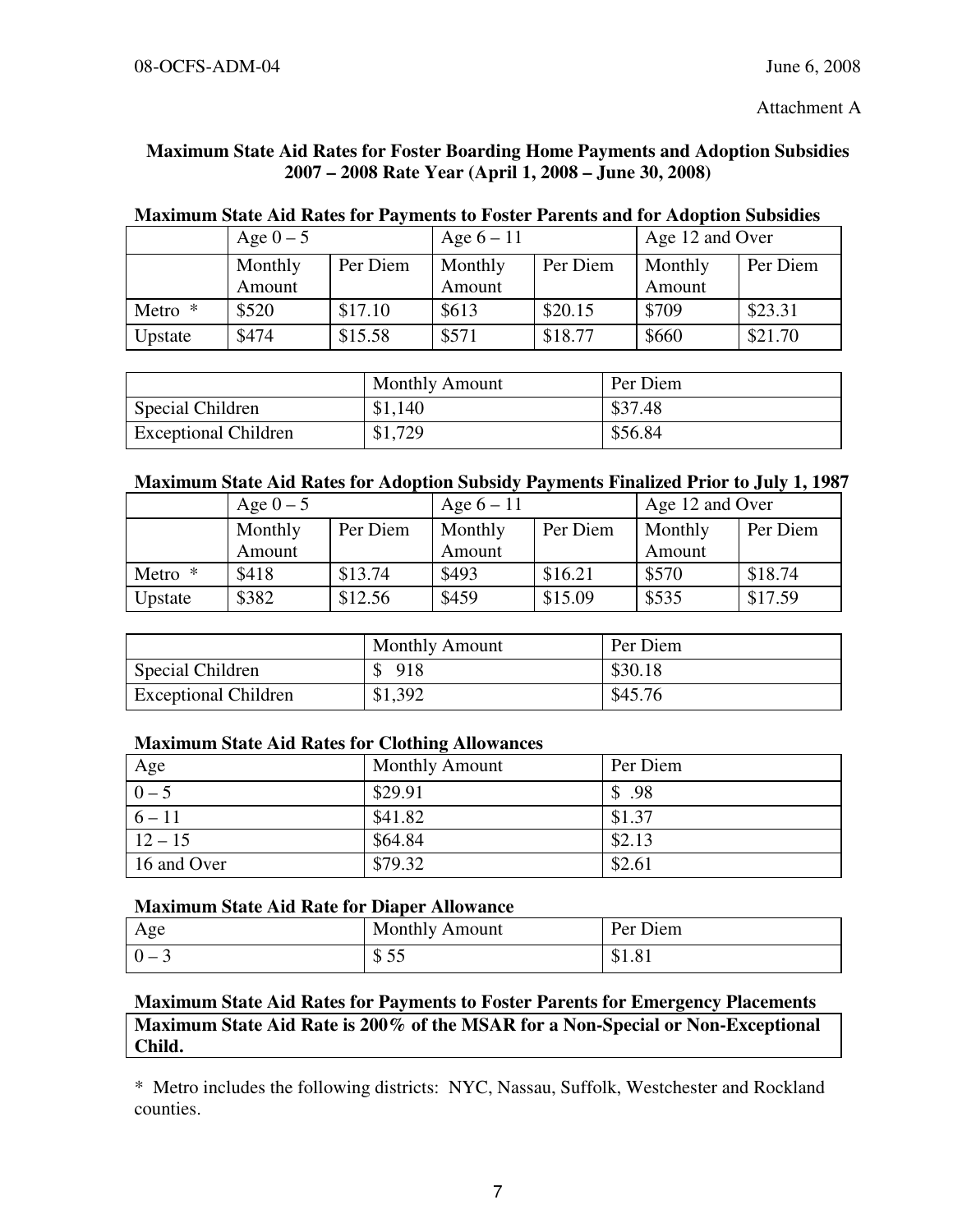#### Attachment B

## MSARs for Supervised Independent Living Programs (SILPs) 2007 – 2008 Rate Year (April 1, 2008 – June 30, 2008)

### Double Occupancy MSARs

|             | Annual Amount | Per Diem      |
|-------------|---------------|---------------|
| Downstate * | $$66,399**$   | $$121.28$ *** |
| Upstate     | $$55,529**$   | $$101.42$ *** |

## Triple Occupancy MSARs

|             | Annual Amount | Per Diem      |
|-------------|---------------|---------------|
| Downstate * | $$91,598**$   | $$111.53$ *** |
| Upstate     | $$77,687**$   | $$94.60***$   |

### Four-Bed Mother/Child MSARs

|             | <b>Annual Amount</b> | Per Diem      |
|-------------|----------------------|---------------|
| Downstate * | $$110,689$ **        | $$101.09$ *** |
| Upstate     | $$94,755**$          | $$86.53***$   |

### Five-Bed Mother/Child MSARs

|             | Annual Amount | Per Diem     |
|-------------|---------------|--------------|
| Downstate * | $$132,826**$  | $$97.04$ *** |
| Upstate     | $$114,349**$  | $$83.54$ *** |

\* Downstate includes the following districts: NYC, Nassau, Suffolk, Westchester, Rockland, Orange and Putnam counties.

- \*\* This represents projected annual costs per apartment, which are shared equally by each resident.
- \*\*\* Maximum State Aid Rates are calculated at 75 percent utilization.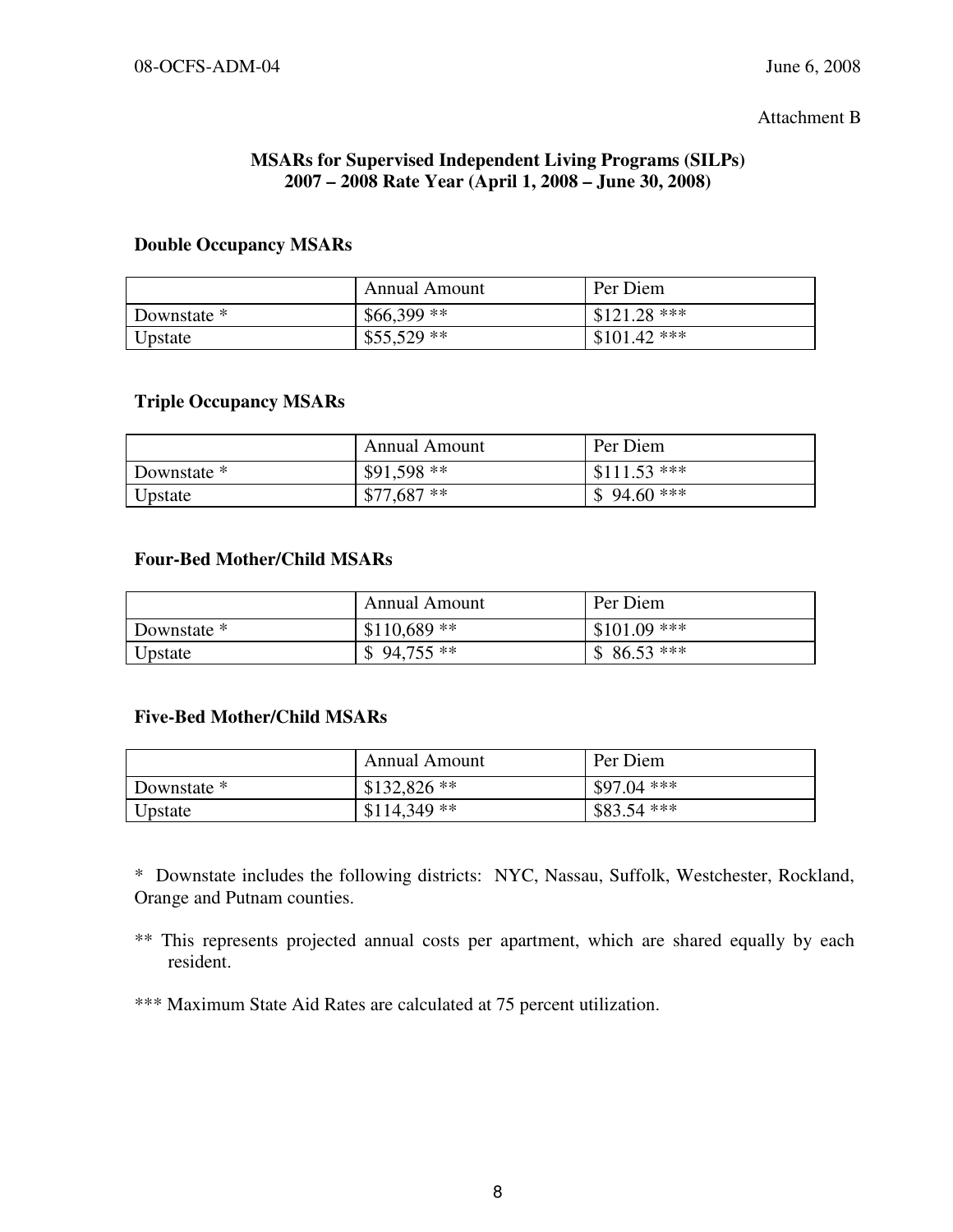Attachment C

## Growth Factors for the Voluntary Foster Care Agency MSARs and CSE Maintenance Rates

2007 – 2008 Rate Year (April 1, 2008 – June 30, 2008)

All MSARs and CSE maintenance rates established for the period of April 1, 2008, through June 30, 2008, are based on the rates in effect for the period of July 1, 2007, through March 31, 2008, increased by a 3.2 percent COLA, in accord with the policies specified in this ADM.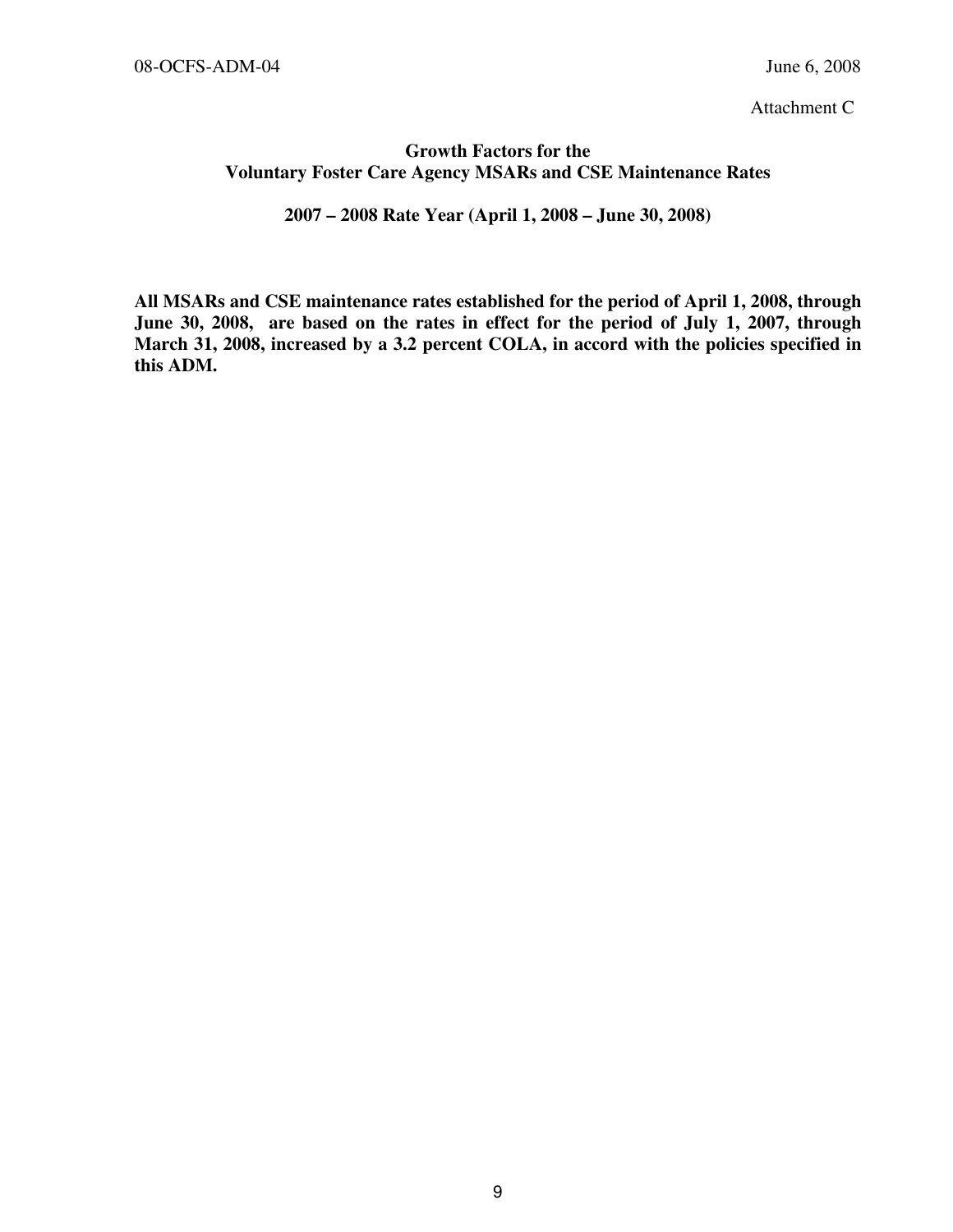New York State Office of Children and Family Services Attachment D Standards of Payment System for Foster Care of Children Maximum State Aid Rates for Voluntary Foster Care Agencies April 1, 2008 through June 30, 2008

| <b>Agency Name</b>                            | <b>Code</b>    | <b>Program Name</b>              | Program<br><b>Type</b>     | Rate   | <b>Effective</b><br><b>Date</b> | <b>Class</b> | <b>Under</b><br><b>Review</b> |
|-----------------------------------------------|----------------|----------------------------------|----------------------------|--------|---------------------------------|--------------|-------------------------------|
| <b>Abbott House</b>                           | B              | <b>Regular INST</b>              | Institution                | 211.27 | 4/1/2008                        | 6            |                               |
| <b>Abbott House</b>                           | B <sub>9</sub> | <b>Emergency INST</b>            | Institution                | 236.18 | 4/1/2008                        | 99           |                               |
| <b>Abbott House</b>                           | D              | Regular GH                       | Group Home                 | 195.22 | 4/1/2008                        | 12           |                               |
| <b>Abbott House</b>                           | D <sub>1</sub> | <b>Bellevue GH</b>               | Group Home                 | 222.02 | 4/1/2008                        | 3            |                               |
| <b>Abbott House</b>                           | D <sub>2</sub> | <b>CWA (Special Homes)</b><br>GН | Group Home                 | 220.98 | 4/1/2008                        | 6            |                               |
| <b>Abbott House</b>                           | D <sub>3</sub> | Westchester/Rockland<br>GH       | Group Home                 | 256.00 | 4/1/2008                        | 6            |                               |
| <b>Abbott House</b>                           | D4             | Westchester (Special)<br>GH      | Group Home                 | 270.82 | 4/1/2008                        | $\mathbf{1}$ |                               |
| <b>Abbott House</b>                           | D <sub>5</sub> | HTP (Quincy) GH                  | Group Home                 | 286.60 | 4/1/2008                        | <b>HTP</b>   |                               |
| <b>Abbott House</b>                           | D <sub>9</sub> | <b>Emergency GH</b>              | Group Home                 | 212.31 | 4/1/2008                        | 99           |                               |
| <b>Abbott House</b>                           | F              | <b>Regular FBH</b>               | Regular                    | 28.67  | 4/1/2008                        |              |                               |
| <b>Abbott House</b>                           | F <sub>3</sub> | Therapeutic FBH                  | Therapeutic                | 61.24  | 4/1/2008                        |              |                               |
| <b>Adirondack Experience</b>                  | D              | Regular GH                       | Group Home                 | 218.43 | 4/1/2008                        | 12           |                               |
| Astor Home for<br>Children                    | B              | Regular INST                     | Institution                | 205.81 | 4/1/2008                        | 3            |                               |
| Astor Home for<br>Children                    | B7             | <b>HTP INST</b>                  | Institution                | 292.59 | 4/1/2008                        | <b>HTP</b>   |                               |
| Astor Home for<br>Children                    | F <sub>3</sub> | Therapeutic FBH                  | Therapeutic                | 62.86  | 4/1/2008                        |              |                               |
| <b>AWIXA</b>                                  | D              | Regular GH                       | Group Home                 | 218.97 | 4/1/2008                        | 12           |                               |
| <b>Baker Victory Services</b>                 | ΙB             | Regular INST                     | Institution                | 207.87 | 4/1/2008                        | 3            |                               |
| <b>Baker Victory Services</b>                 | B6             | <b>HTP INST</b>                  | Institution                | 385.49 | 4/1/2008                        | <b>HTP</b>   |                               |
| <b>Baker Victory Services</b>                 | C              | Mother/Child GR                  | Group<br>Residence         | 221.75 | 4/1/2008                        | 12           |                               |
| <b>Baker Victory Services</b>                 | D              | Regular GH                       | Group Home                 | 236.83 | 4/1/2008                        | 12           |                               |
| <b>Baker Victory Services</b>                 | F              | <b>Regular FBH</b>               | Regular                    | 43.95  | 4/1/2008                        |              |                               |
| <b>Berkshire Farm</b><br>Center&Svs for Youth | B              | Regular INST                     | Institution                | 202.55 | 4/1/2008                        | 6            |                               |
| <b>Berkshire Farm</b><br>Center&Svs for Youth | lB7            | <b>HTP INST</b>                  | Institution                |        | 323.98 4/1/2008                 | <b>HTP</b>   |                               |
| <b>Berkshire Farm</b><br>Center&Svs for Youth | D              | Regular GH                       | Group Home                 | 228.02 | 4/1/2008                        | 9            |                               |
| <b>Berkshire Farm</b><br>Center&Svs for Youth | F              | <b>Regular FBH</b>               | Regular                    | 33.65  | 4/1/2008                        |              |                               |
| <b>Berkshire Farm</b><br>Center&Svs for Youth | F3             | <b>Therapeutic FBH</b>           | Therapeutic                | 65.93  | 4/1/2008                        |              |                               |
| <b>Berkshire Farm</b><br>Center&Svs for Youth | S <sub>4</sub> | Silp-Triple Occ                  | SILP - Triple<br>Occupancy | 94.60  | 4/1/2008                        |              |                               |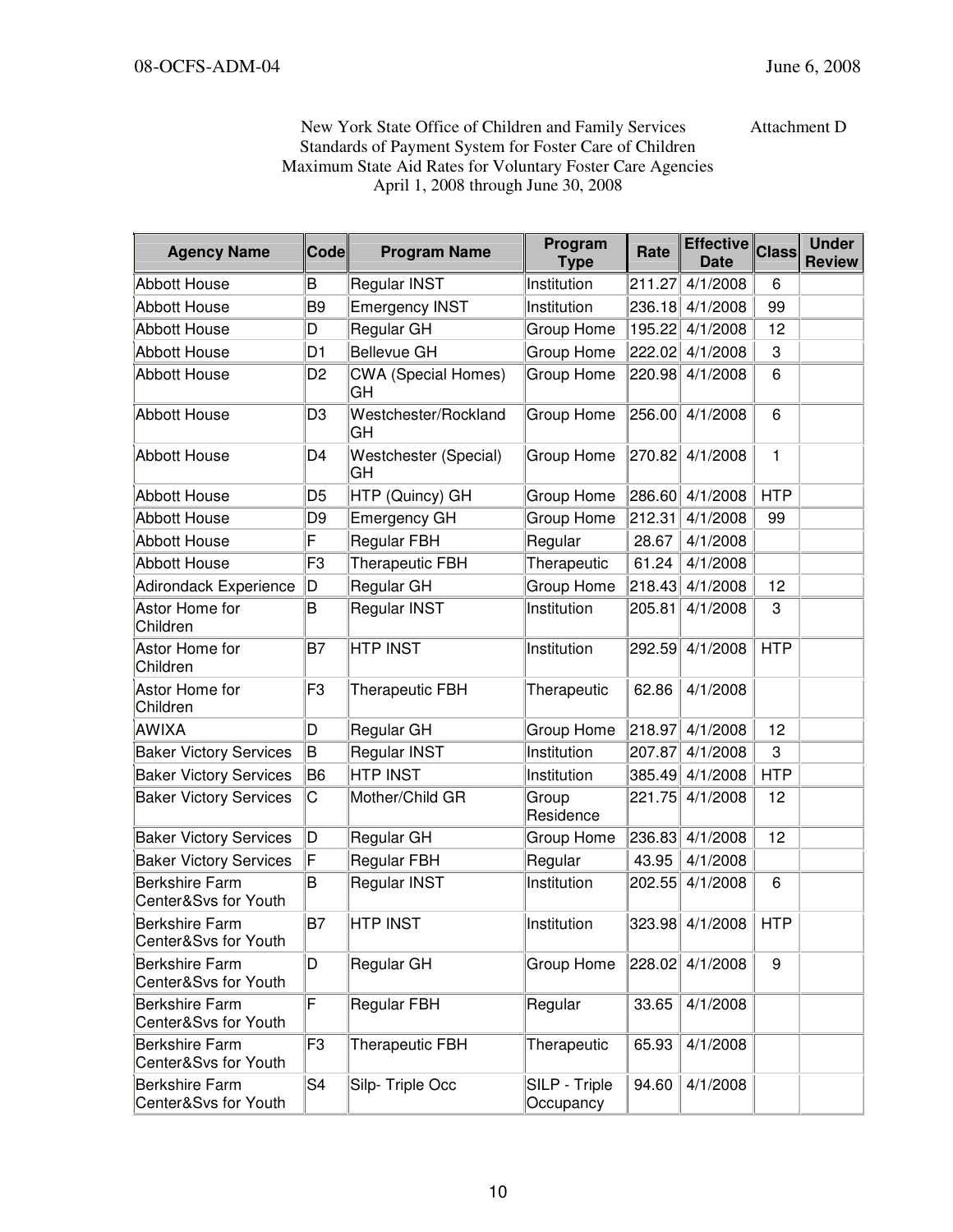| <b>Agency Name</b>                                                        | <b>Code</b>    | <b>Program Name</b>           | Program<br><b>Type</b>                | Rate   | <b>Effective</b><br><b>Date</b> | <b>Class</b> | <b>Under</b><br><b>Review</b> |
|---------------------------------------------------------------------------|----------------|-------------------------------|---------------------------------------|--------|---------------------------------|--------------|-------------------------------|
| Boys Town of New York A                                                   |                | Regular ABH                   | Agency<br>Boarding<br>Home            | 247.45 | 4/1/2008                        | 12           |                               |
| <b>Buffalo Urban League</b>                                               | F              | <b>Regular FBH</b>            | Regular                               | 32.93  | 4/1/2008                        |              |                               |
| <b>Cardinal McCloskey</b>                                                 | C <sub>9</sub> | Emergency (Ossining)<br>GR    | Group<br>Residence                    | 234.44 | 4/1/2008                        | 99           |                               |
| <b>Cardinal McCloskey</b>                                                 | D              | Regular GH                    | Group Home                            | 175.26 | 4/1/2008                        | 9            |                               |
| <b>Cardinal McCloskey</b>                                                 | F              | <b>Regular FBH</b>            | Regular                               | 32.21  | 4/1/2008                        |              |                               |
| Cardinal McCloskey                                                        | F <sub>3</sub> | <b>Therapeutic FBH</b>        | Therapeutic                           | 67.80  | 4/1/2008                        |              |                               |
| Catholic Charities of<br><b>Broome Cty</b>                                | D              | Regular GH                    | Group Home                            | 196.65 | 4/1/2008                        | 6            |                               |
| Catholic Charities of<br><b>Buffalo</b>                                   | F              | <b>Regular FBH</b>            | Regular                               | 36.53  | 4/1/2008                        |              |                               |
| Catholic Charities of<br>Chemung/Schuyler                                 | S <sub>2</sub> | Silp-Double Occ               | $SILP - Double$   101.42<br>Occupancy |        | 4/1/2008                        |              |                               |
| Catholic Charities of<br>Chenango                                         | D              | Regular GH                    | Group Home                            | 200.16 | 4/1/2008                        | 12           |                               |
| Catholic Charities of<br>Rockville Ctr                                    | C              | Mother/Child GR               | Group<br>Residence                    | 123.94 | 4/1/2008                        | 12           |                               |
| Catholic Charities of<br>Saratoga, Warren &<br><b>Washington Counties</b> | D              | Regular GH                    | Group Home                            | 200.54 | 4/1/2008                        | 6            |                               |
| <b>Catholic Family Center</b><br>of Rochester                             | F              | <b>Regular FBH</b>            | Regular                               | 39.99  | 4/1/2008                        |              |                               |
| Catholic Guardian<br>Society and Home<br><b>Bureau</b>                    | D <sub>1</sub> | Mother/Child<br>(Enhanced) GH | Group Home                            | 185.67 | 4/1/2008                        | 3            |                               |
| Catholic Guardian<br>Society and Home<br><b>Bureau</b>                    | D <sub>6</sub> | <b>HTP GH</b>                 | Group Home                            | 265.17 | 4/1/2008                        | <b>HTP</b>   |                               |
| Catholic Guardian<br>Society and Home<br><b>Bureau</b>                    | F              | Regular (ACS-IFF) FBH         | Regular                               | 55.27  | 4/1/2008                        |              |                               |
| Catholic Guardian<br>Society and Home<br><b>Bureau</b>                    | F1             | Special Needs FBH             | Special<br>Medical<br><b>Needs</b>    | 59.48  | 4/1/2008                        |              |                               |
| Catholic Guardian<br>Society and Home<br><b>Bureau</b>                    | F <sub>3</sub> | Therapeutic FBH               | Therapeutic                           | 71.75  | 4/1/2008                        |              |                               |
| Cayuga Home for<br>Children                                               | B              | Regular INST                  | Institution                           | 208.22 | 4/1/2008                        | 6            |                               |
| Cayuga Home for<br>Children                                               | B <sub>5</sub> | <b>HTP INST</b>               | Institution                           | 295.65 | 4/1/2008                        | <b>HTP</b>   |                               |
| Cayuga Home for<br>Children                                               | D              | Regular GH                    | Group Home                            | 265.18 | 4/1/2008                        | 12           |                               |
| Cayuga Home for<br>Children                                               | F3             | <b>Therapeutic FBH</b>        | Therapeutic                           | 83.20  | 4/1/2008                        |              |                               |
| <b>Charlton School</b>                                                    | B              | Regular INST                  | Institution                           | 204.17 | 4/1/2008                        | 6            |                               |
| Child and Family<br>Services of Erie                                      | B              | Regular INST                  | Institution                           | 233.37 | 4/1/2008                        | 3            |                               |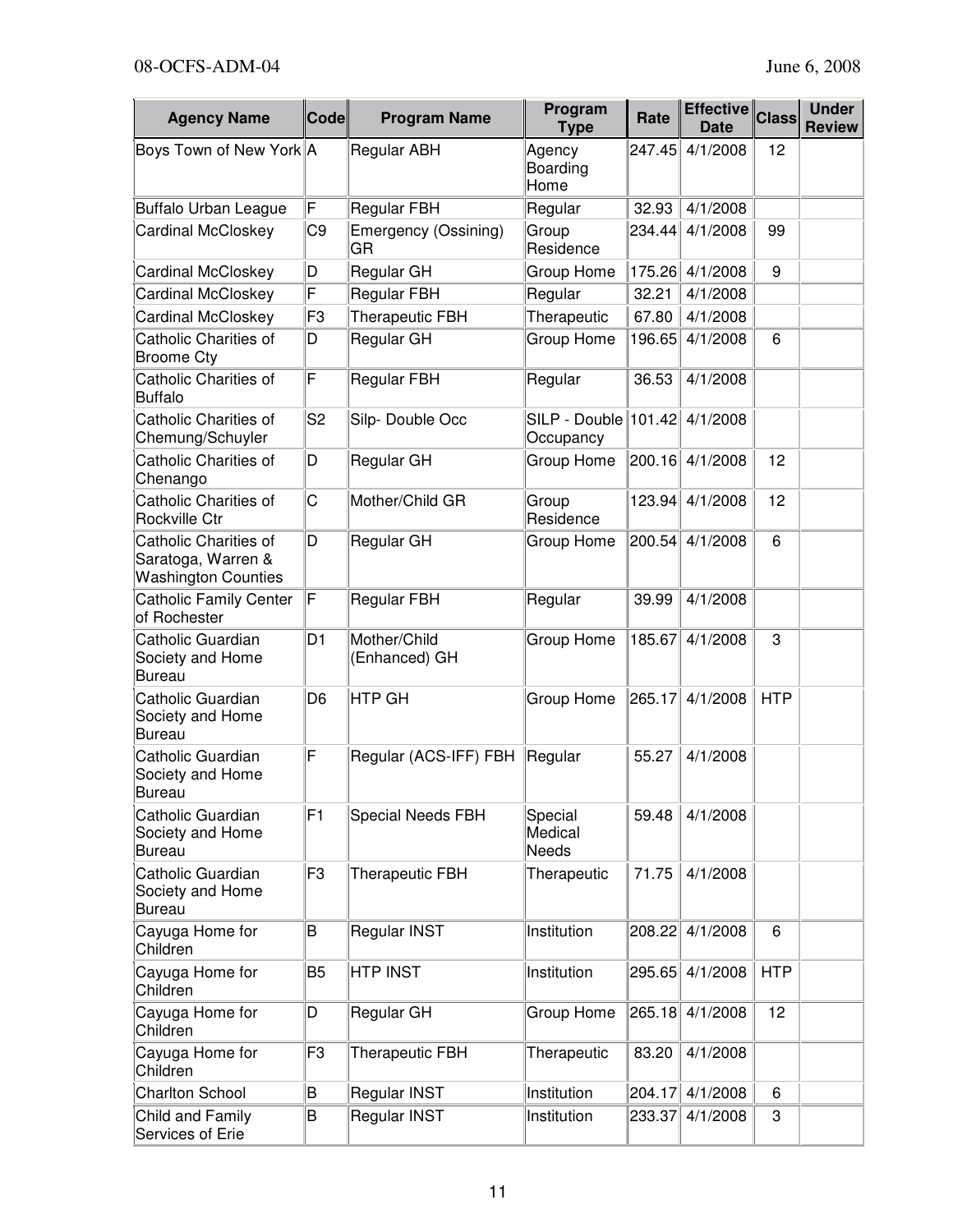| <b>Agency Name</b>                   | <b>Code</b>    | <b>Program Name</b>                                            | Program<br><b>Type</b>                     | Rate   | Effective Class<br><b>Date</b> |    | <b>Under</b><br><b>Review</b> |
|--------------------------------------|----------------|----------------------------------------------------------------|--------------------------------------------|--------|--------------------------------|----|-------------------------------|
| Child and Family<br>Services of Erie | D              | Regular GH                                                     | Group Home                                 | 183.51 | 4/1/2008                       | 3  |                               |
| Child and Family<br>Services of Erie | F              | <b>Regular FBH</b>                                             | Regular                                    | 36.83  | 4/1/2008                       |    |                               |
| Child and Family<br>Services of Erie | F <sub>3</sub> | <b>Therapeutic FBH</b>                                         | Therapeutic                                | 64.78  | 4/1/2008                       |    |                               |
| <b>Children's Aid Society</b>        | F              | Regular (ACS-IFF) FBH                                          | Regular                                    | 57.17  | 4/1/2008                       |    |                               |
| Children's Aid Society               | F1             | <b>Special Needs</b><br>(Seriously III Children)<br><b>FBH</b> | Special<br>Medical<br><b>Needs</b>         | 65.04  | 4/1/2008                       |    |                               |
| <b>Children's Aid Society</b>        | F <sub>3</sub> | Therapeutic FBH                                                | Therapeutic                                | 85.00  | 4/1/2008                       |    |                               |
| Children's Home of<br>Jefferson Cty  | B              | Regular INST                                                   | Institution                                | 206.35 | 4/1/2008                       | 6  |                               |
| Children's Home of<br>Jefferson Cty  | F              | <b>Regular FBH</b>                                             | Regular                                    | 37.16  | 4/1/2008                       |    |                               |
| Children's Home of<br>Jefferson Cty  | F <sub>3</sub> | <b>Therapeutic FBH</b>                                         | Therapeutic                                | 66.15  | 4/1/2008                       |    |                               |
| Children's Home of<br>Kingston       | B              | Regular INST                                                   | Institution                                | 230.96 | 4/1/2008                       | 6  |                               |
| Children's Home of<br>Kingston       | D <sub>1</sub> | Regular GH                                                     | Group Home                                 | 195.57 | 4/1/2008                       | 6  |                               |
| Children's Home of<br>Kingston       | S <sub>2</sub> | Silp-Double Occ                                                | SILP - Double 101.42<br>Occupancy          |        | 4/1/2008                       |    |                               |
| Children's Home of<br>Poughkeepsie   | Α              | Regular ABH                                                    | Agency<br>Boarding<br>Home                 | 263.22 | 4/1/2008                       | 3  |                               |
| Children's Home of<br>Poughkeepsie   | B              | Regular INST                                                   | Institution                                | 272.06 | 4/1/2008                       | 3  |                               |
| Children's Home of<br>Poughkeepsie   | B <sub>9</sub> | <b>Emergency INST</b>                                          | Institution                                | 344.31 | 4/1/2008                       | 99 |                               |
| Children's Home of<br>Poughkeepsie   | F              | <b>Regular FBH</b>                                             | Regular                                    | 22.79  | 4/1/2008                       |    |                               |
| Children's Home of<br>Poughkeepsie   | S <sub>2</sub> | Silp-Double Occ                                                | SILP - Double 101.42 4/1/2008<br>Occupancy |        |                                |    |                               |
| Children's Home of<br>Poughkeepsie   | S <sub>4</sub> | Silp-Triple Occ                                                | SILP - Triple<br>Occupancy                 | 94.60  | 4/1/2008                       |    |                               |
| Children's Home of<br>Wyoming Conf.  | B              | Regular INST                                                   | Institution                                | 207.06 | 4/1/2008                       | 6  |                               |
| Children's Home of<br>Wyoming Conf.  | B <sub>9</sub> | <b>Emergency INST</b>                                          | Institution                                | 239.45 | 4/1/2008                       | 99 |                               |
| Children's Home of<br>Wyoming Conf.  | D              | Regular (Boys) GH                                              | Group Home                                 | 207.91 | 4/1/2008                       | 12 |                               |
| Children's Home of<br>Wyoming Conf.  | D <sub>2</sub> | Regular (Ardsley) GH                                           | Group Home                                 | 205.90 | 4/1/2008                       | 12 |                               |
| Children's Home of<br>Wyoming Conf.  | D <sub>9</sub> | <b>Emergency GH</b>                                            | Group Home                                 | 267.86 | 4/1/2008                       | 99 |                               |
| Children's Home of<br>Wyoming Conf.  | F              | <b>Regular FBH</b>                                             | Regular                                    | 37.23  | 4/1/2008                       |    |                               |
| Children's Home of<br>Wyoming Conf.  | F <sub>3</sub> | Therapeutic FBH                                                | Therapeutic                                | 42.63  | 4/1/2008                       |    |                               |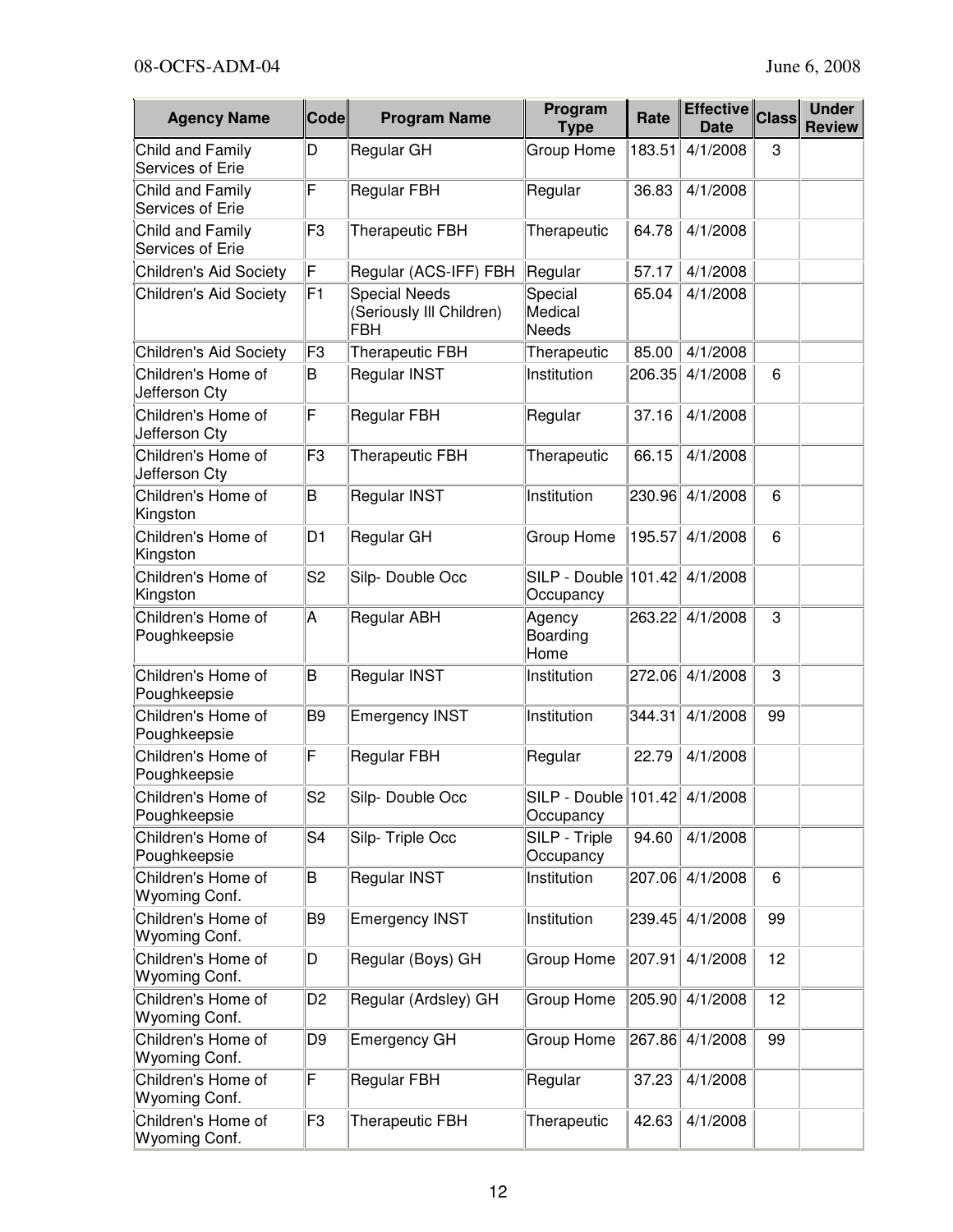| <b>Agency Name</b>                                    | <b>Code</b>    | <b>Program Name</b>                               | Program<br><b>Type</b>                     | Rate   | <b>Effective</b><br><b>Date</b> | <b>Class</b> | <b>Under</b><br><b>Review</b> |
|-------------------------------------------------------|----------------|---------------------------------------------------|--------------------------------------------|--------|---------------------------------|--------------|-------------------------------|
| Children's Home of<br>Wyoming Conf.                   | S <sub>2</sub> | Silp-Double Occ                                   | SILP - Double<br>Occupancy                 | 101.42 | 4/1/2008                        |              |                               |
| Children's Home of<br>Wyoming Conf.                   | S <sub>6</sub> | Silp- 4 Bed Mother/Child                          | SILP - 4 Bed<br>Mother/Child               | 86.53  | 4/1/2008                        |              |                               |
| Children's Village                                    | Α              | Regular ABH                                       | Agency<br>Boarding<br>Home                 | 245.59 | 4/1/2008                        | 12           |                               |
| Children's Village                                    | B              | <b>Regular INST</b>                               | Institution                                | 229.86 | 4/1/2008                        | 6            |                               |
| Children's Village                                    | B4             | HTP (Intensive<br>Services) INST                  | Institution                                | 406.70 | 4/1/2008                        | <b>HTP</b>   |                               |
| Children's Village                                    | B <sub>5</sub> | HTP (Westchester)<br><b>INST</b>                  | Institution                                | 351.97 | 4/1/2008                        | <b>HTP</b>   |                               |
| Children's Village                                    | B6             | HTP (Crisis Residence)<br><b>INST</b>             | Institution                                | 395.54 | 4/1/2008                        | <b>HTP</b>   |                               |
| Children's Village                                    | B7             | HTP-ED (Haven's<br>Intensive) INST                | Institution                                | 295.81 | 4/1/2008                        | <b>HTP</b>   |                               |
| Children's Village                                    | B8             | <b>HTP-Sex Offenders</b><br>(New Directions) INST | Institution                                | 346.39 | 4/1/2008                        | <b>HTP</b>   |                               |
| Children's Village                                    | F              | Regular (ACS-IFF) FBH                             | Regular                                    | 62.80  | 4/1/2008                        |              |                               |
| Children's Village                                    | F3             | <b>Therapeutic FBH</b>                            | Therapeutic                                | 85.13  | 4/1/2008                        |              |                               |
| Children's Village                                    | S1             | Silp-Double Occ                                   | SILP - Double   121.28<br>Occupancy        |        | 4/1/2008                        |              |                               |
| <b>Coalition for Hispanic</b><br><b>Family Svs</b>    | F              | Regular (ACS-IFF) FBH                             | Regular                                    | 52.03  | 4/1/2008                        |              |                               |
| Coalition for Hispanic<br><b>Family Svs</b>           | F <sub>3</sub> | <b>Therapeutic FBH</b>                            | Therapeutic                                | 73.51  | 4/1/2008                        |              |                               |
| Coalition for Hispanic<br><b>Family Svs</b>           | S <sub>1</sub> | Silp-Double Occ                                   | SILP - Double   121.28<br>Occupancy        |        | 4/1/2008                        |              |                               |
| Coalition for Hispanic<br><b>Family Svs</b>           | S3             | Silp-Triple Occ                                   | SILP - Triple<br>Occupancy                 | 111.53 | 4/1/2008                        |              |                               |
| <b>Community Counseling</b><br>& Mediation            | F              | <b>Regular FBH</b>                                | Regular                                    | 30.56  | 4/1/2008                        |              |                               |
| Community Counseling<br>& Mediation                   | F3             | <b>Therapeutic FBH</b>                            | Therapeutic                                | 77.70  | 4/1/2008                        |              |                               |
| <b>Community Maternity</b><br>Svs                     | A              | <b>Emergency ABH</b>                              | Agency<br>Boarding<br>Home                 | 301.84 | 4/1/2008                        | 99           |                               |
| <b>Community Maternity</b><br>Svs                     | C              | Mother/Child (Heery<br>Center) GR                 | Group<br>Residence                         | 159.78 | 4/1/2008                        | 9            |                               |
| <b>Community Maternity</b><br>Svs                     | F              | Regular FBH                                       | Regular                                    | 35.93  | 4/1/2008                        |              |                               |
| <b>Community Maternity</b><br>Svs                     | F7             | <b>Special FBH</b>                                | Regular                                    | 40.63  | 4/1/2008                        |              |                               |
| <b>Community Maternity</b><br>Svs                     | O              | Maternity GH                                      | Group Home                                 | 207.82 | 4/1/2008                        | 12           |                               |
| <b>Community Maternity</b><br>Svs                     | S <sub>6</sub> | Silp- 4 Bed Mother/Child SILP - 4 Bed             | Mother/Child                               | 86.53  | 4/1/2008                        |              |                               |
| <b>Community Mission of</b><br>Niagara Frontier, Inc. | S <sub>2</sub> | Silp-Double Occ                                   | SILP - Double 101.42 4/1/2008<br>Occupancy |        |                                 |              |                               |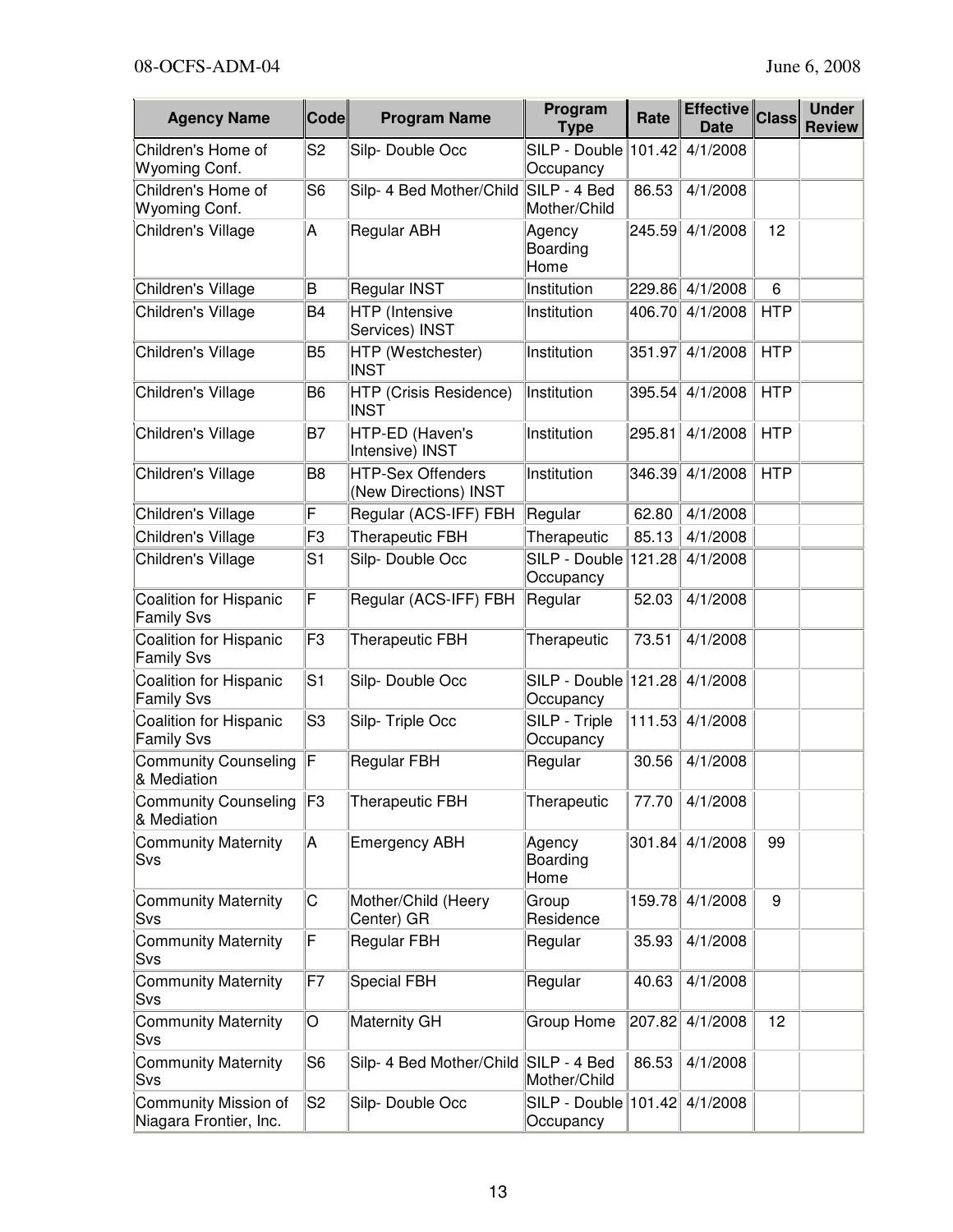| <b>Agency Name</b>                          | Code           | <b>Program Name</b>                   | Program<br><b>Type</b>              | Rate   | Effective Class<br><b>Date</b> |            | <b>Under</b><br><b>Review</b> |
|---------------------------------------------|----------------|---------------------------------------|-------------------------------------|--------|--------------------------------|------------|-------------------------------|
| <b>Compass House</b>                        | С              | Regular GR                            | Group<br>Residence                  | 144.53 | 4/1/2008                       | 6          |                               |
| <b>Concord Family Svs</b>                   | F              | <b>Regular FBH</b>                    | Regular                             | 32.25  | 4/1/2008                       |            |                               |
| <b>Concord Family Svs</b>                   | S <sub>1</sub> | Silp-Double Occ                       | SILP - Double 121.28<br>Occupancy   |        | 4/1/2008                       |            |                               |
| Concord Family Svs                          | S <sub>5</sub> | Silp- 4 Bed Mother/Child              | SILP - 4 Bed<br>Mother/Child        | 101.09 | 4/1/2008                       |            |                               |
| <b>Concord Family Svs</b>                   | S7             | Silp- 5 Bed Mother/Child SILP - 5 Bed | Mother/Child                        | 97.04  | 4/1/2008                       |            |                               |
| Crestwood Children's<br>Ctr                 | B              | Regular INST                          | Institution                         | 208.75 | 4/1/2008                       | 6          |                               |
| Crestwood Children's<br>Ctr                 | D              | Regular GH                            | Group Home                          | 237.51 | 4/1/2008                       | 3          |                               |
| Eager to Serve                              | D              | Mother/Child GH                       | <b>Group Home</b>                   | 212.96 | 4/1/2008                       | 12         |                               |
| Edwin Gould Svs for<br>Children             | F              | Regular (ACS-IFF) FBH                 | Regular                             | 49.40  | 4/1/2008                       |            |                               |
| Edwin Gould Svs for<br>Children             | S <sub>1</sub> | Silp-Double Occ                       | SILP - Double   121.28<br>Occupancy |        | 4/1/2008                       |            |                               |
| Edwin Gould Svs for<br>Children             | S <sub>5</sub> | Silp- 4 Bed Mother/Child SILP - 4 Bed | Mother/Child                        | 101.09 | 4/1/2008                       |            |                               |
| Edwin Gould Svs for<br>Children             | S7             | Silp- 5-Bed Mother/Child SILP - 5 Bed | Mother/Child                        | 97.04  | 4/1/2008                       |            |                               |
| Elmcrest Children's Ctr                     | A              | Regular ABH                           | Agency<br>Boarding<br>Home          | 195.73 | 4/1/2008                       | 12         |                               |
| Elmcrest Children's Ctr                     | B              | Regular INST                          | Institution                         | 191.37 | 4/1/2008                       | 6          |                               |
| <b>Elmcrest Children's Ctr</b>              | <b>B1</b>      | <b>Family Support Center</b>          | Institution                         | 331.06 | 4/1/2008                       | <b>MC</b>  |                               |
| <b>Elmcrest Children's Ctr</b>              | B <sub>2</sub> | <b>HTP INST</b>                       | Institution                         | 292.18 | 4/1/2008                       | <b>HTP</b> |                               |
| Elmcrest Children's Ctr                     | B <sub>9</sub> | <b>Emergency INST</b>                 | Institution                         | 235.31 | 4/1/2008                       | 99         |                               |
| <b>Emergency Housing</b><br>Group           | C              | Regular GR                            | Group<br>Residence                  | 110.75 | 4/1/2008                       | 12         |                               |
| Episcopal Social Svs of D<br><b>NY</b>      |                | Regular GH                            | Group Home                          |        | 245.44 4/1/2008                | 9          |                               |
| Episcopal Social Svs of F<br>NY             |                | Regular (ACS-IFF) FBH                 | Regular                             | 48.51  | 4/1/2008                       |            |                               |
| Episcopal Social Svs of F1<br>NY.           |                | <b>Special Needs FBH</b>              | Special<br>Medical<br>Needs         | 74.21  | 4/1/2008                       |            |                               |
| Episcopal Social Svs of<br>NY.              | S1             | Silp-Double Occ                       | SILP - Double<br>Occupancy          | 121.28 | 4/1/2008                       |            |                               |
| Equinox                                     | С              | Regular GR                            | Group<br>Residence                  | 212.44 | 4/1/2008                       | 12         |                               |
| Equinox                                     | S <sub>2</sub> | Silp-Double Occ                       | SILP - Double 101.42<br>Occupancy   |        | 4/1/2008                       |            |                               |
| Equinox                                     | S4             | Silp-Triple Occ                       | SILP - Triple<br>Occupancy          | 94.60  | 4/1/2008                       |            |                               |
| Fam&Children's Assoc.<br>(Children's House) | S3             | Silp-Triple Occ                       | SILP - Triple<br>Occupancy          | 111.53 | 4/1/2008                       |            |                               |
| Family of Woodstock                         | С              | Regular GR                            | Group<br>Residence                  | 168.21 | 4/1/2008                       | 9          |                               |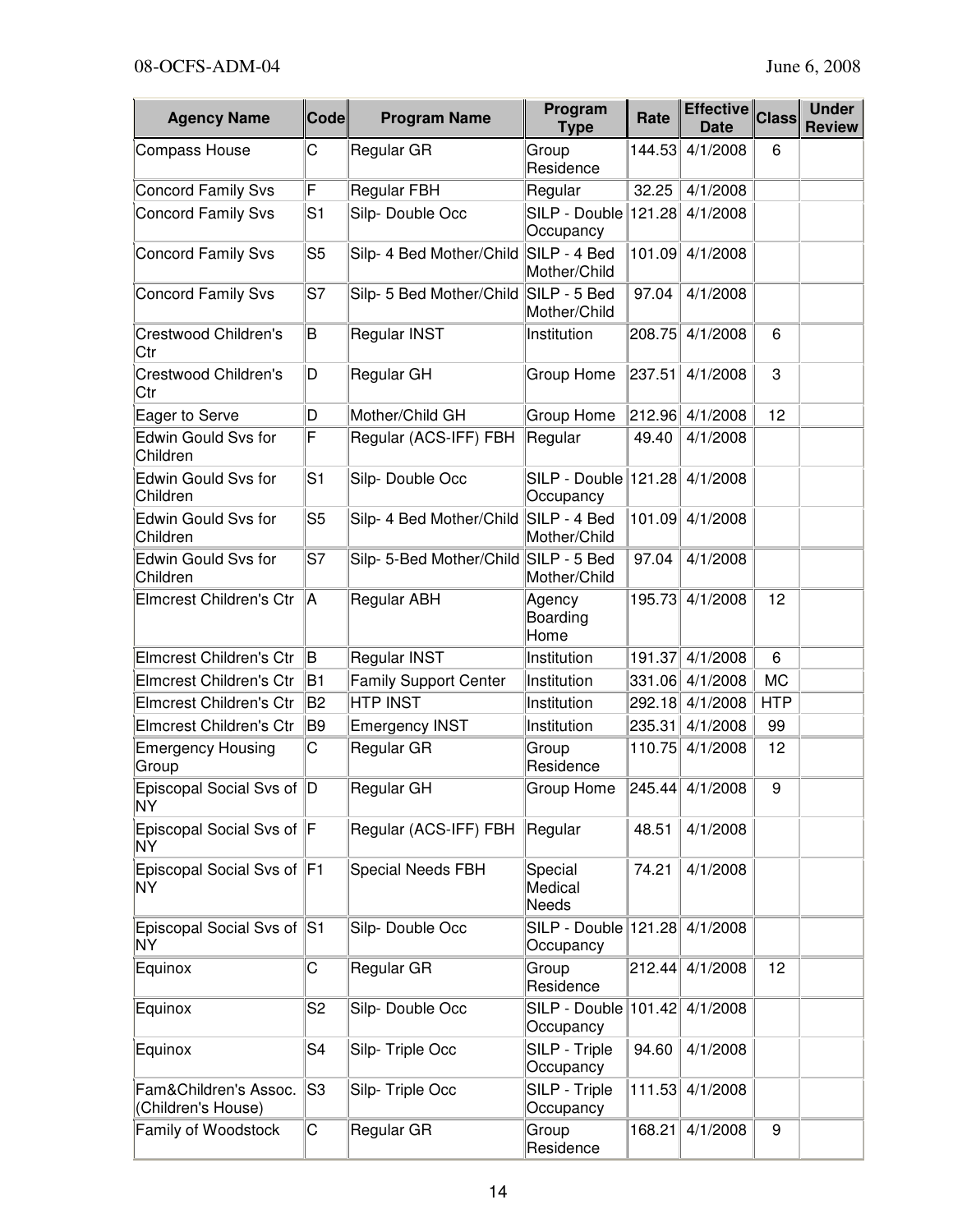| <b>Agency Name</b>                                | Code           | <b>Program Name</b>                | Program<br><b>Type</b>            | Rate   | <b>Effective</b><br><b>Date</b> | <b>Class</b>   | <b>Under</b><br><b>Review</b> |
|---------------------------------------------------|----------------|------------------------------------|-----------------------------------|--------|---------------------------------|----------------|-------------------------------|
| Family Services of<br>Westchester                 | D              | Regular GH                         | Group Home                        | 186.16 | 4/1/2008                        | 8              |                               |
| Family Services of<br>Westchester                 | F <sub>3</sub> | <b>Therapeutic FBH</b>             | Therapeutic                       | 81.17  | 4/1/2008                        |                |                               |
| <b>Family Support</b><br><b>Systems Unlimited</b> | F              | <b>Regular FBH</b>                 | Regular                           | 32.37  | 4/1/2008                        |                |                               |
| <b>Family Support</b><br><b>Systems Unlimited</b> | F <sub>3</sub> | <b>Therapeutic FBH</b>             | Therapeutic                       | 62.43  | 4/1/2008                        |                |                               |
| Forestdale                                        | F              | <b>Regular FBH</b>                 | Regular                           | 36.02  | 4/1/2008                        |                |                               |
| Gateway-Longview, Inc. A                          |                | Mother/Child ABH                   | Agency<br>Boarding<br>Home        | 234.32 | 4/1/2008                        | 6              |                               |
| Gateway-Longview, Inc. B                          |                | Regular INST                       | Institution                       | 195.75 | 4/1/2008                        | 6              |                               |
| Gateway-Longview, Inc. D                          |                | Mother/Child GH                    | Group Home                        | 198.93 | 4/1/2008                        | 9              |                               |
| Gateway-Longview, Inc. F                          |                | <b>Regular FBH</b>                 | Regular                           | 36.54  | 4/1/2008                        |                |                               |
| Gateway-Longview, Inc. F3                         |                | <b>Therapeutic FBH</b>             | Therapeutic                       | 49.45  | 4/1/2008                        |                |                               |
| Gateway-Longview, Inc. S2                         |                | Silp-Double Occ                    | SILP - Double 101.42<br>Occupancy |        | 4/1/2008                        |                |                               |
| Gateway-Longview, Inc. S4                         |                | Silp-Triple Occ                    | SILP - Triple<br>Occupancy        | 94.60  | 4/1/2008                        |                |                               |
| Glove House                                       | D              | Regular GH                         | Group Home                        | 214.01 | 4/1/2008                        | 6              |                               |
| Glove House                                       | D <sub>2</sub> | Tioga GH                           | Group Home                        | 212.08 | 4/1/2008                        | 6              |                               |
| Glove House                                       | D <sub>3</sub> | <b>Tompkins GH</b>                 | Group Home                        | 231.23 | 4/1/2008                        | 6              |                               |
| Glove House                                       | F <sub>3</sub> | <b>Therapeutic FBH</b>             | Therapeutic                       | 75.62  | 4/1/2008                        |                |                               |
| Glove House                                       | F4             | <b>Regular FBH</b>                 | Regular                           | 35.59  | 4/1/2008                        |                |                               |
| Glove House                                       | S <sub>2</sub> | Silp-Double Occ                    | SILP - Double<br>Occupancy        | 101.42 | 4/1/2008                        |                |                               |
| Glove House                                       | S4             | <b>SILP Triple Occupancy</b>       | SILP - Triple<br>Occupancy        | 94.60  | 4/1/2008                        |                |                               |
| Good Shepherd Svs                                 | B              | Emergency<br>(Euphrasian) INST     | Institution                       | 290.63 | 4/1/2008                        | 99             |                               |
| Good Shepherd Svs                                 | C <sub>1</sub> | Marian Hall GR                     | Group<br>Residence                |        | 249.39 4/1/2008                 | 3              |                               |
| <b>Good Shepherd Svs</b>                          | C <sub>2</sub> | St. Helena GR                      | Group<br>Residence                | 236.13 | 4/1/2008                        | $\overline{c}$ |                               |
| <b>Good Shepherd Svs</b>                          | F              | Regular FBH                        | Regular                           | 34.93  | 4/1/2008                        |                |                               |
| <b>Good Shepherd Svs</b>                          | F <sub>3</sub> | Therapeutic FBH                    | Therapeutic                       | 81.58  | 4/1/2008                        |                |                               |
| <b>Good Shepherd Svs</b>                          | S1             | Silp-Double Occ                    | SILP - Double 121.28<br>Occupancy |        | 4/1/2008                        |                |                               |
| <b>Good Shepherd Svs</b>                          | S3             | Silp-Triple Occ                    | SILP - Triple<br>Occupancy        | 111.53 | 4/4/2008                        |                |                               |
| Graham Windham                                    | B              | Regular INST                       | Institution                       | 199.09 | 4/1/2008                        | 3              |                               |
| Graham Windham                                    | B <sub>1</sub> | HTP (CSE Intensive)<br><b>INST</b> | Institution                       | 336.66 | 4/1/2008                        | <b>HTP</b>     |                               |
| Graham Windham                                    | F              | Regular FBH                        | Regular                           | 27.27  | 4/1/2008                        |                |                               |
| Graham Windham                                    | F <sub>3</sub> | Therapeutic FBH                    | Therapeutic                       | 69.12  | 4/1/2008                        |                |                               |
| Graham Windham                                    | F <sub>9</sub> | <b>Emergency FBH</b>               | Emergency                         | 31.46  | 4/1/2008                        |                |                               |
| Graham Windham                                    | S <sub>1</sub> | Silp-Double Occ                    | SILP - Double<br>Occupancy        | 121.28 | 4/1/2008                        |                |                               |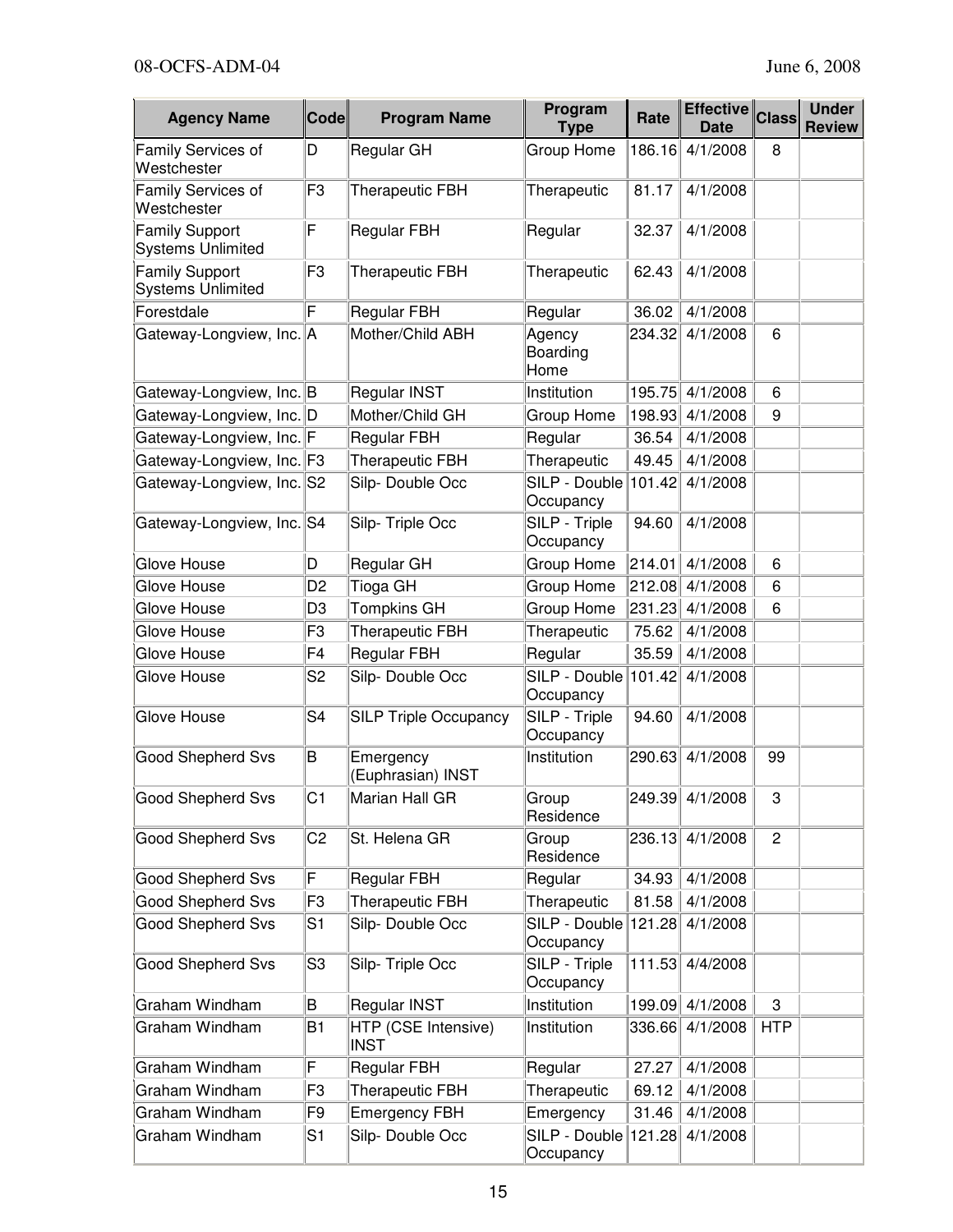| <b>Agency Name</b>                             | <b>Code</b>    | <b>Program Name</b>                                 | Program<br><b>Type</b>                | Rate   | <b>Effective</b><br><b>Date</b> | <b>Class</b>   | <b>Under</b><br><b>Review</b> |
|------------------------------------------------|----------------|-----------------------------------------------------|---------------------------------------|--------|---------------------------------|----------------|-------------------------------|
| <b>Green Chimneys</b><br><b>Children's Svs</b> | A7             | <b>HTP ABH</b>                                      | Agency<br>Boarding<br>Home            | 355.71 | 4/1/2008                        | <b>HTP</b>     |                               |
| <b>Green Chimneys</b><br><b>Children's Svs</b> | B              | <b>Regular INST</b>                                 | Institution                           | 227.06 | 4/1/2008                        | 6              |                               |
| <b>Green Chimneys</b><br><b>Children's Svs</b> | C <sub>8</sub> | <b>HTP GR</b>                                       | Group<br>Residence                    | 268.44 | 4/1/2008                        | <b>HTP</b>     |                               |
| Green Chimneys<br><b>Children's Svs</b>        | D              | Regular GH                                          | Group Home                            | 235.16 | 4/1/2008                        | 6              |                               |
| <b>Green Chimneys</b><br><b>Children's Svs</b> | D <sub>1</sub> | Special (OMH) GH                                    | Group Home                            | 217.90 | 4/1/2008                        | 12             |                               |
| <b>Green Chimneys</b><br><b>Children's Svs</b> | S <sub>1</sub> | Silp-Double Occ                                     | SILP - Double   121.28  <br>Occupancy |        | 4/1/2008                        |                |                               |
| <b>Green Chimneys</b><br><b>Children's Svs</b> | S <sub>3</sub> | Silp-Triple Occ                                     | SILP - Triple<br>Occupancy            | 111.53 | 4/1/2008                        |                |                               |
| Harlem Dowling-<br><b>Westside Ctr</b>         | F              | <b>Regular FBH</b>                                  | Regular                               | 29.45  | 4/1/2008                        |                |                               |
| Harlem Dowling-<br><b>Westside Ctr</b>         | F <sub>1</sub> | <b>Special Needs FBH</b>                            | Special<br>Medical<br><b>Needs</b>    | 61.92  | 4/1/2008                        |                |                               |
| Harlem Dowling-<br><b>Westside Ctr</b>         | F <sub>3</sub> | <b>Therapeutic FBH</b>                              | Therapeutic                           | 77.83  | 4/1/2008                        |                |                               |
| Harlem Dowling-<br><b>Westside Ctr</b>         | S <sub>1</sub> | Silp-Double Occ                                     | SILP - Double   121.28<br>Occupancy   |        | 4/1/2008                        |                |                               |
| Harlem Dowling-<br><b>Westside Ctr</b>         | S <sub>5</sub> | Silp- 4 Bed Mother/Child                            | SILP - 4 Bed<br>Mother/Child          | 101.09 | 4/1/2008                        |                |                               |
| Harmony Heights                                | B              | Regular INST                                        | Institution                           | 185.95 | 4/1/2008                        | $\overline{c}$ |                               |
| <b>Heartshare Human Svs</b><br>of NY           | F              | Regular FBH                                         | Regular                               | 30.09  | 4/1/2008                        |                |                               |
| <b>Heartshare Human Svs</b><br>of NY           | lS1            | Silp-Double Occ                                     | SILP - Double 121.28<br>Occupancy     |        | 4/1/2008                        |                |                               |
| Hillside Children's Ctr                        | B              | Regular INST                                        | Institution                           | 186.16 | 4/1/2008                        | 3              |                               |
| Hillside Children's Ctr                        | <b>B1</b>      | HTP (Horton) INST                                   | Institution                           |        | 326.87 4/1/2008                 | <b>HTP</b>     |                               |
| Hillside Children's Ctr                        | B <sub>2</sub> | HTP (Sex Offender-<br>Varick) INST                  | Institution                           | 319.78 | 4/1/2008                        | <b>HTP</b>     |                               |
| Hillside Children's Ctr                        | B <sub>3</sub> | HTP (Critical Care-<br>Varick) INST                 | Institution                           | 334.36 | 4/1/2008                        | <b>HTP</b>     |                               |
| Hillside Children's Ctr                        | B <sub>4</sub> | HTP (Diagnostic-Varick)<br><b>INST</b>              | Institution                           | 342.42 | 4/1/2008                        | <b>HTP</b>     |                               |
| Hillside Children's Ctr                        | B <sub>5</sub> | HTP (X Systems-Varick)<br><b>INST</b>               | Institution                           | 460.50 | 4/1/2008                        | <b>HTP</b>     |                               |
| Hillside Children's Ctr                        | B <sub>6</sub> | HTP (Finger Lakes-<br><b>GROW) INST</b>             | Institution                           | 343.36 | 4/1/2008                        | <b>HTP</b>     |                               |
| Hillside Children's Ctr                        | B7             | HTP (XS Transition Unit) Institution<br><b>INST</b> |                                       | 378.12 | 4/1/2008                        | <b>HTP</b>     |                               |
| Hillside Children's Ctr                        | D              | Regular GH                                          | Group Home                            | 264.96 | 4/1/2008                        | 6              |                               |
| Hillside Children's Ctr                        | D <sub>9</sub> | Emergency GH                                        | Group Home                            | 264.77 | 4/1/2008                        | 99             |                               |
| Hillside Children's Ctr                        | F              | <b>Regular FBH</b>                                  | Regular                               | 36.92  | 4/1/2008                        |                |                               |
| Hillside Children's Ctr                        | F <sub>3</sub> | <b>Therapeutic FBH</b>                              | Therapeutic                           | 80.17  | 4/1/2008                        |                |                               |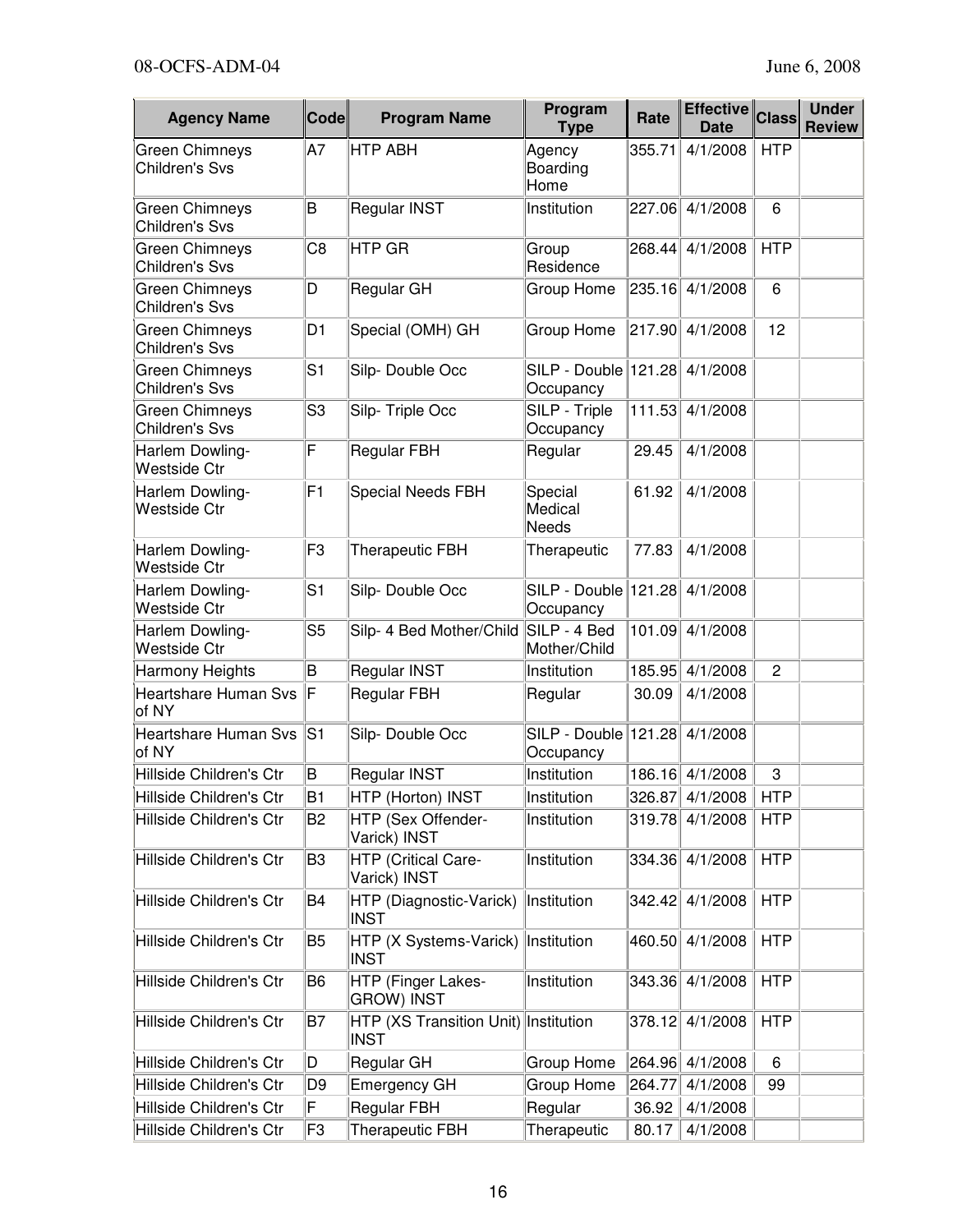| <b>Agency Name</b>                | <b>Code</b>    | <b>Program Name</b>    | Program<br><b>Type</b>              | Rate   | <b>Effective</b><br><b>Date</b> | <b>Class</b>   | <b>Under</b><br><b>Review</b> |
|-----------------------------------|----------------|------------------------|-------------------------------------|--------|---------------------------------|----------------|-------------------------------|
| Homespace<br>Corporation          | С              | Mother/Child GR        | Group<br>Residence                  | 177.61 | 4/1/2008                        | 12             |                               |
| Homespace<br>Corporation          | S <sub>2</sub> | Silp-Double Occ        | SILP - Double 101.42<br>Occupancy   |        | 4/1/2008                        |                |                               |
| Homespace<br>Corporation          | S <sub>4</sub> | Silp - Triple Occ      | SILP - Triple<br>Occupancy          | 94.60  | 4/1/2008                        |                |                               |
| Hope for Youth                    | D              | Regular GH             | Group Home                          | 248.67 | 4/1/2008                        | 9              |                               |
| Hope for Youth                    | D <sub>9</sub> | <b>Emergency GH</b>    | Group Home                          | 271.32 | 4/1/2008                        | 99             |                               |
| Hope for Youth                    | F              | <b>Regular FBH</b>     | Regular                             | 29.52  | 4/1/2008                        |                |                               |
| Hope for Youth                    | F <sub>3</sub> | <b>Therapeutic FBH</b> | Therapeutic                         | 65.40  | 4/1/2008                        |                |                               |
| Hope for Youth                    | F <sub>9</sub> | <b>Emergency FBH</b>   | Emergency                           | 39.61  | 4/1/2008                        |                |                               |
| Hopevale                          | B              | Regular INST           | Institution                         | 201.24 | 4/1/2008                        | 6              |                               |
| Hopevale                          | F              | <b>Regular FBH</b>     | Regular                             | 29.62  | 4/1/2008                        |                |                               |
| Hopevale                          | F <sub>3</sub> | <b>Therapeutic FBH</b> | Therapeutic                         | 58.82  | 4/1/2008                        |                |                               |
| House of the Good<br>Sheperd      | Α              | Regular ABH            | Agency<br>Boarding<br>Home          | 200.29 | 4/1/2008                        | 12             |                               |
| House of the Good<br>Sheperd      | B              | Regular INST           | Institution                         | 185.93 | 4/1/2008                        | 6              |                               |
| House of the Good<br>Sheperd      | <b>B10</b>     | <b>HTP INST</b>        | Institution                         | 323.69 | 4/1/2008                        | <b>HTP</b>     |                               |
| House of the Good<br>Sheperd      | B <sub>9</sub> | <b>Emergency INST</b>  | Institution                         | 222.55 | 4/1/2008                        | 99             |                               |
| House of the Good<br>Sheperd      | D              | Regular GH             | Group Home                          | 171.30 | 4/1/2008                        | 9              |                               |
| House of the Good<br>Sheperd      | D <sub>9</sub> | <b>Emergency GH</b>    | Group Home                          | 251.62 | 4/1/2008                        | 99             |                               |
| House of the Good<br>Sheperd      | F              | <b>Regular FBH</b>     | Regular                             | 33.71  | 4/1/2008                        |                |                               |
| House of the Good<br>Sheperd      | F <sub>3</sub> | <b>Therapeutic FBH</b> | Therapeutic                         | 54.03  | 4/1/2008                        |                |                               |
| In Flight                         | A              | <b>Gallatin ABH</b>    | Agency<br>Boarding<br>Home          |        | 248.88 4/1/2008                 | 12             |                               |
| Inwood House                      | Α              | Mother/Child ABH       | Agency<br>Boarding<br>Home          | 249.17 | 4/1/2008                        | 12             |                               |
| Inwood House                      | F              | Mother/Child FBH       | Regular                             | 30.69  | 4/1/2008                        |                |                               |
| Inwood House                      | O              | <b>Maternity INST</b>  | Institution                         | 214.64 | 4/1/2008                        | $\overline{2}$ |                               |
| Jewish Bd. of<br>Fam&Children Svs | B <sub>1</sub> | Hawthorne INST         | Institution                         |        | 228.12 4/1/2008                 | 3              |                               |
| Jewish Bd. of<br>Fam&Children Svs | C <sub>3</sub> | Emergency (Geller) GR  | Group<br>Residence                  | 261.52 | 4/1/2008                        | 99             |                               |
| Jewish Bd. of<br>Fam&Children Svs | C7             | HTP (Kaplan House) GR  | Group<br>Residence                  | 346.02 | 4/1/2008                        | <b>HTP</b>     |                               |
| Jewish Bd. of<br>Fam&Children Svs | D              | Regular GH             | Group Home                          | 182.24 | 4/1/2008                        | 9              |                               |
| Jewish Bd. of<br>Fam&Children Svs | S1             | Silp-Double Occ        | SILP - Double   121.28<br>Occupancy |        | 4/1/2008                        |                |                               |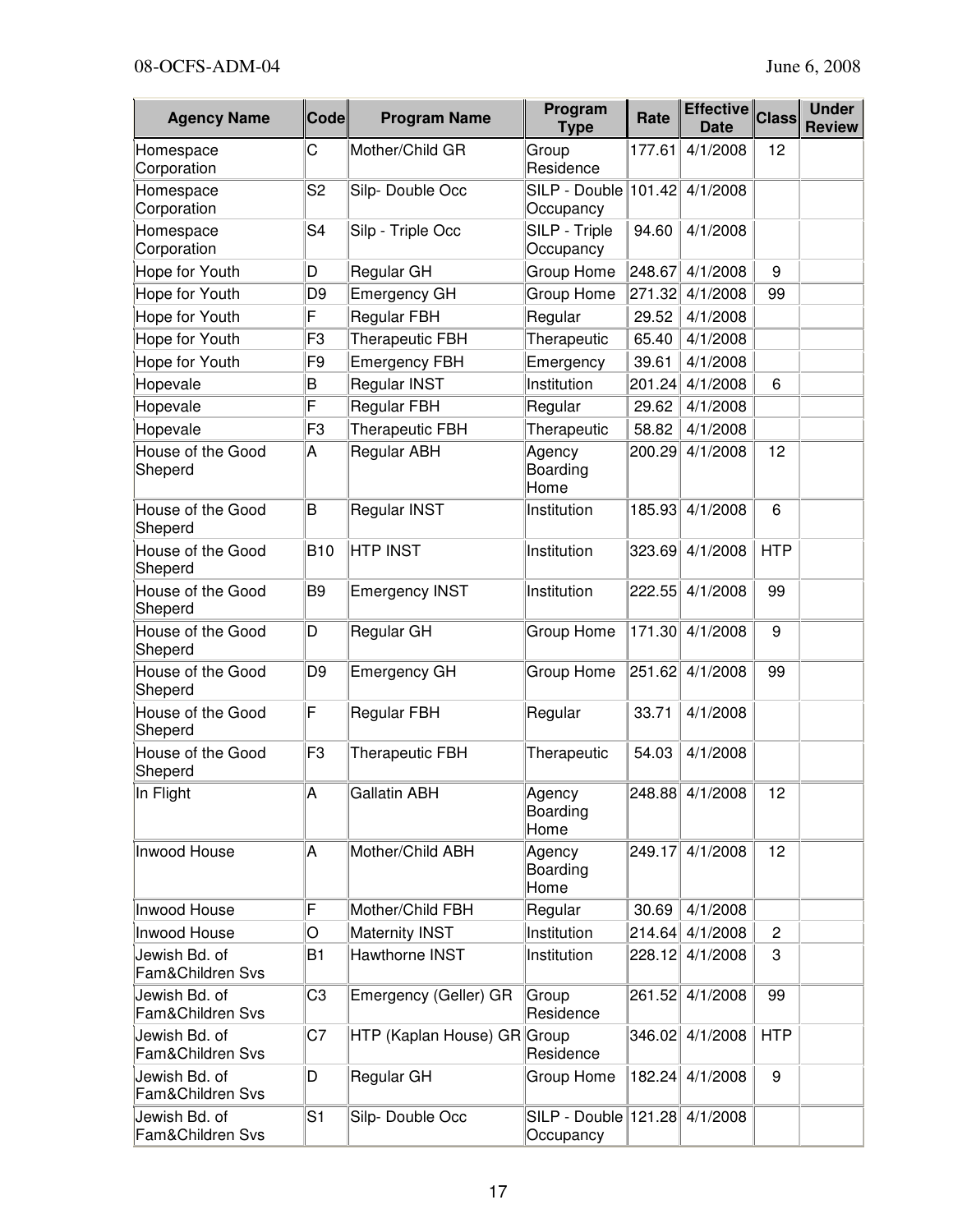| <b>Agency Name</b>               | <b>Code</b>    | <b>Program Name</b>                           | Program<br><b>Type</b>               | Rate   | Effective Class<br><b>Date</b> |                | <b>Under</b><br><b>Review</b> |
|----------------------------------|----------------|-----------------------------------------------|--------------------------------------|--------|--------------------------------|----------------|-------------------------------|
| Jewish Child Care<br>Assn. of NY | Α              | Regular ABH                                   | Agency<br>Boarding<br>Home           | 198.41 | 4/1/2008                       | 12             |                               |
| Jewish Child Care<br>Assn. of NY | B              | Edenwald Ctr INST                             | Institution                          | 216.11 | 4/1/2008                       | 6              |                               |
| Jewish Child Care<br>Assn. of NY | B <sub>3</sub> | Pleasantville INST                            | Institution                          | 252.82 | 4/1/2008                       | 6              |                               |
| Jewish Child Care<br>Assn. of NY | C <sub>5</sub> | Emergency<br>(Pleasantville<br>Diagnostic) GR | Group<br>Residence                   | 239.87 | 4/1/2008                       | 99             |                               |
| Jewish Child Care<br>Assn. of NY | D              | Regular GH                                    | Group Home                           | 315.22 | 4/1/2008                       | 9              |                               |
| Jewish Child Care<br>Assn. of NY | F              | Regular FBH                                   | Regular                              | 39.46  | 4/1/2008                       |                |                               |
| Jewish Child Care<br>Assn. of NY | F <sub>3</sub> | <b>Therapeutic FBH</b>                        | Therapeutic                          | 81.59  | 4/1/2008                       |                |                               |
| Jewish Child Care<br>Assn. of NY | S <sub>1</sub> | Silp-Double Occ                               | SILP - Double 121.28<br>Occupancy    |        | 4/1/2008                       |                |                               |
| Jewish Child Care<br>Assn. of NY | S <sub>3</sub> | Silp-Triple Occ                               | SILP - Triple<br>Occupancy           | 111.53 | 4/1/2008                       |                |                               |
| Julia Dyckman Andrus<br>Mem      | B              | Regular INST                                  | Institution                          | 292.37 | 4/1/2008                       | $\mathbf{1}$   |                               |
| Julia Dyckman Andrus<br>Mem      | B <sub>9</sub> | <b>Emergency INST</b>                         | Institution                          | 293.30 | 4/1/2008                       | 99             |                               |
| Kidspeace                        | F              | <b>Regular FBH</b>                            | Regular                              | 32.60  | 4/1/2008                       |                |                               |
| Kidspeace                        | F <sub>3</sub> | <b>Therapeutic FBH</b>                        | Therapeutic                          | 56.43  | 4/1/2008                       |                |                               |
| Kinship Fam&Youth<br>Svs         | D <sub>9</sub> | <b>Emergency GH</b>                           | Group Home                           | 192.17 | 4/1/2008                       | 99             |                               |
| Kinship Fam&Youth<br>Svs         | F <sub>3</sub> | <b>Therapeutic FBH</b>                        | Therapeutic                          | 34.48  | 4/1/2008                       |                |                               |
| Lake Grove School                | A              | Regular ABH                                   | Agency<br>Boarding<br>Home           | 246.68 | 4/1/2008                       | 12             |                               |
| Lake Grove School                | B <sub>3</sub> | Regular (ED) INST                             | Institution                          |        | 223.68 4/1/2008                | 6              |                               |
| Lakeside<br>Family&Children Svs  | S <sub>1</sub> | Silp-Double Occ                               | SILP - Double   121.28 <br>Occupancy |        | 4/1/2008                       |                |                               |
| Lakeside<br>Family&Children Svs  | S <sub>3</sub> | Silp-Triple Occ Silp                          | SILP - Triple<br>Occupancy           | 111.53 | 4/1/2008                       |                |                               |
| LaSalle School                   | B              | Regular INST                                  | Institution                          | 196.03 | 4/1/2008                       | 6              |                               |
| LaSalle School                   | S4             | Silp-Triple Occ                               | SILP - Triple<br>Occupancy           | 94.60  | 4/1/2008                       |                |                               |
| Leake and Watts<br>Services      | B              | Regular INST                                  | Institution                          | 210.38 | 4/1/2008                       | 3              |                               |
| Leake and Watts<br>Services      | B <sub>1</sub> | <b>Special INST</b>                           | Institution                          | 205.69 | 4/1/2008                       | $\overline{c}$ |                               |
| Leake and Watts<br>Services      | <b>B10</b>     | HTP (CSE Intensive)<br><b>INST</b>            | Institution                          | 412.77 | 4/1/2008                       | <b>HTP</b>     |                               |
| Leake and Watts<br>Services      | B7             | HTP (Westchester)<br><b>INST</b>              | Institution                          | 329.41 | 4/1/2008                       | <b>HTP</b>     |                               |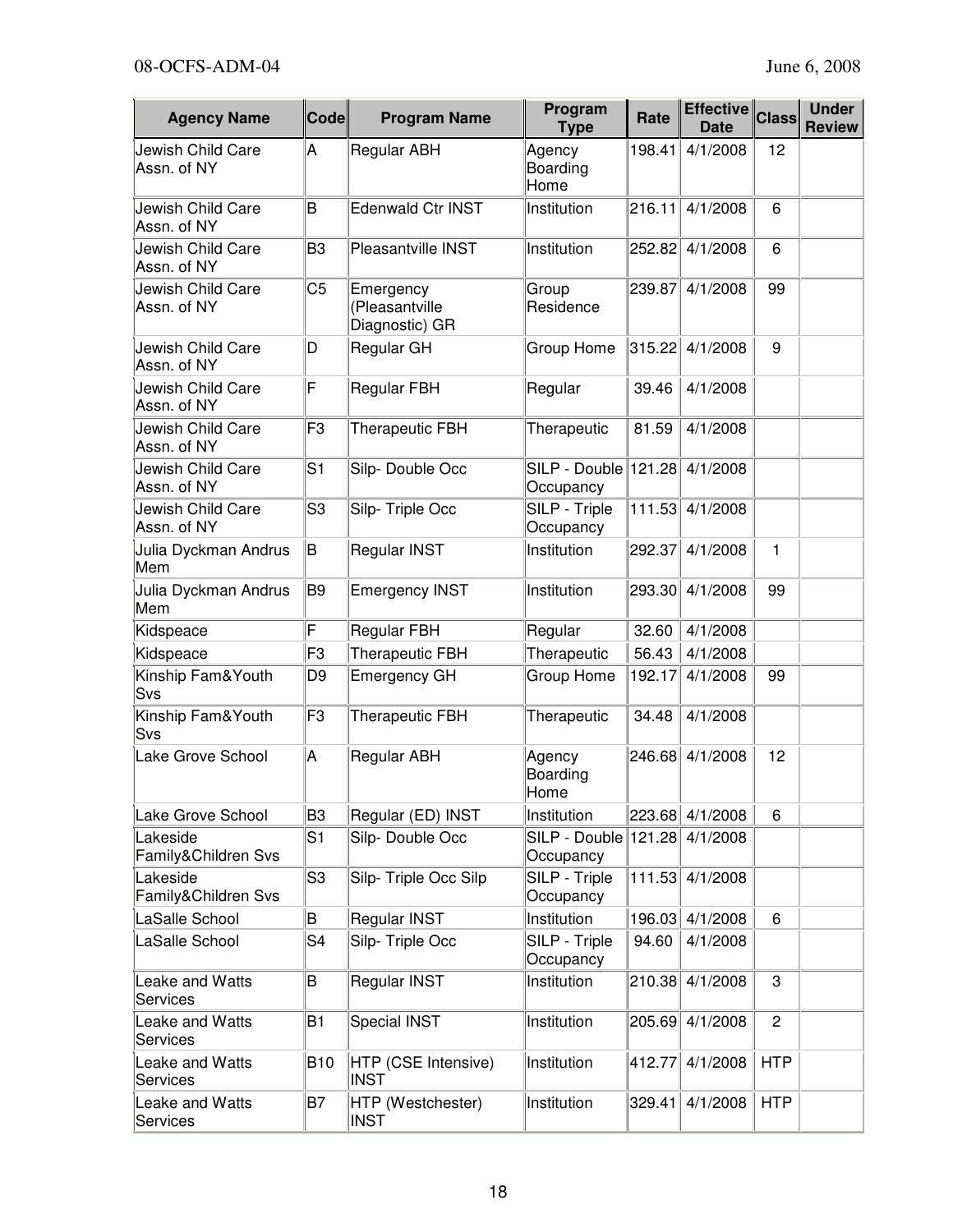| <b>Agency Name</b>                   | <b>Code</b>    | <b>Program Name</b>                       | Program<br><b>Type</b>            | Rate   | <b>Effective</b><br><b>Date</b> | <b>Class</b> | <b>Under</b><br><b>Review</b> |
|--------------------------------------|----------------|-------------------------------------------|-----------------------------------|--------|---------------------------------|--------------|-------------------------------|
| Leake and Watts<br>Services          | B <sub>9</sub> | Emergency (Pins) INST                     | Institution                       | 230.00 | 4/1/2008                        | 99           |                               |
| Leake and Watts<br>Services          | C7             | <b>HTP Mother/Child</b><br>(Bleibtreu) GR | Group<br>Residence                | 171.56 | 4/1/2008                        | <b>HTP</b>   |                               |
| Leake and Watts<br>Services          | C <sub>8</sub> | <b>HTP Mother/Child</b><br>(234th St.) GR | Group<br>Residence                | 180.52 | 4/1/2008                        | <b>HTP</b>   |                               |
| Leake and Watts<br>Services          | D <sub>1</sub> | Hollis and Lefrak GH                      | Group Home                        | 229.63 | 4/1/2008                        | 3            |                               |
| Leake and Watts<br>Services          | D <sub>2</sub> | Regular GH                                | Group Home                        | 209.03 | 4/1/2008                        | 9            |                               |
| Leake and Watts<br>Services          | F              | Regular FBH                               | Regular                           | 33.51  | 4/1/2008                        |              |                               |
| Leake and Watts<br>Services          | F <sub>1</sub> | Special Needs FBH                         | Special<br>Medical<br>Needs       | 64.23  | 4/1/2008                        |              |                               |
| Leake and Watts<br>Services          | F3             | Therapeutic-THR                           | Therapeutic                       | 61.33  | 4/1/2008                        |              |                               |
| Leake and Watts<br>Services          | S1             | Silp-Double Occ                           | SILP - Double 121.28<br>Occupancy |        | 4/1/2008                        |              |                               |
| Leake and Watts<br>Services          | S <sub>5</sub> | Silp- 4 Bed Mother/Child                  | SILP - 4 Bed<br>Mother/Child      | 101.09 | 4/1/2008                        |              |                               |
| <b>Liberty Resources</b>             | D              | Regular GH                                | Group Home                        |        | 223.45 4/1/2008                 | 12           |                               |
| <b>Liberty Resources</b>             | F3             | Therapeutic (Oswego)<br>FBH               | Therapeutic                       | 61.71  | 4/1/2008                        |              |                               |
| <b>Liberty Resources</b>             | F4             | Therapeutic (Onondaga)<br><b>FBH</b>      | Therapeutic                       | 78.69  | 4/1/2008                        |              |                               |
| Lifetime Assistance                  | F3             | <b>Therapeutic FBH</b>                    | Therapeutic                       | 75.04  | 4/1/2008                        |              |                               |
| Lincoln Hall                         | B              | Regular INST                              | Institution                       | 215.69 | 4/1/2008                        | 3            |                               |
| Little Flower Children<br>Svs        | B              | Regular INST                              | Institution                       | 235.52 | 4/1/2008                        | 3            |                               |
| Little Flower Children<br>Svs        | B <sub>1</sub> | <b>HTP INST</b>                           | Institution                       | 371.76 | 4/1/2008                        | <b>HTP</b>   |                               |
| Little Flower Children<br>Svs        | F              | Regular FBH                               | Regular                           | 29.12  | 4/1/2008                        |              |                               |
| Little Flower Children<br>Svs        | F <sub>2</sub> | <b>Special Needs FBH</b>                  | Special<br>Medical<br>Needs       | 48.83  | 4/1/2008                        |              |                               |
| Little Flower Children<br>Svs        | F <sub>3</sub> | <b>Therapeutic FBH</b>                    | Therapeutic                       | 66.23  | 4/1/2008                        |              |                               |
| Little Flower Children<br>Svs        | S <sub>1</sub> | Silp-Double Occ                           | SILP - Double 121.28<br>Occupancy |        | 4/1/2008                        |              |                               |
| Long Island Adol&Fam<br>Svs          | D              | Regular GH                                | Group Home                        | 239.84 | 4/1/2008                        | 12           |                               |
| Long Island Adol&Fam<br>Svs          | D <sub>5</sub> | <b>HTP GH</b>                             | Group Home                        | 292.23 | 4/1/2008                        | <b>HTP</b>   |                               |
| Lutheran Soc. Serv.-GA B<br>Division |                | Regular                                   | Institution                       | 200.19 | 4/1/2008                        | 3            |                               |
| Lutheran Soc. Serv.-GA D<br>Division |                | Regular GH                                | Group Home                        | 188.94 | 4/1/2008                        | 12           |                               |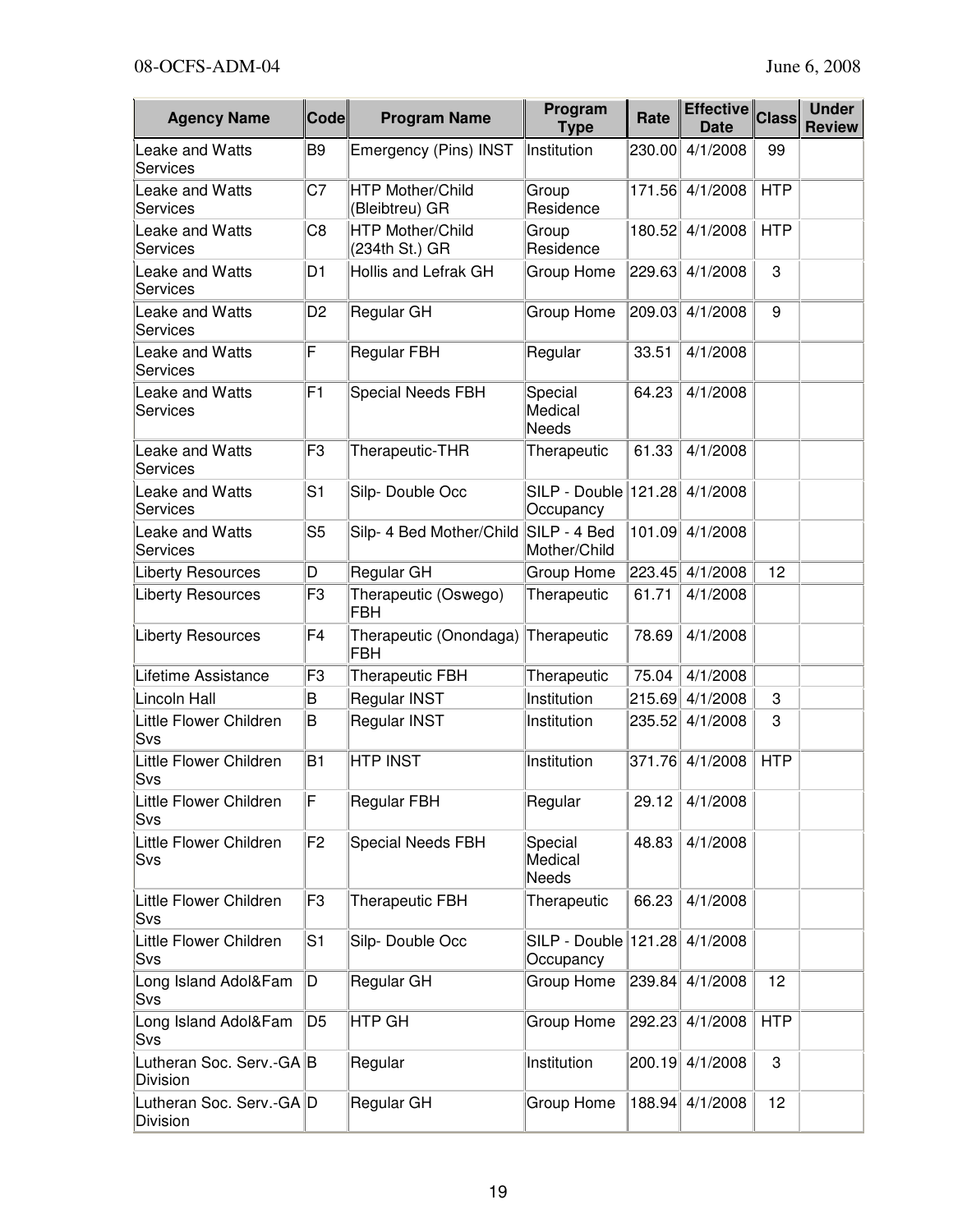| <b>Agency Name</b>                           | <b>Code</b>    | <b>Program Name</b>                | Program<br><b>Type</b>             | Rate   | Effective Class<br><b>Date</b> |            | <b>Under</b><br><b>Review</b> |
|----------------------------------------------|----------------|------------------------------------|------------------------------------|--------|--------------------------------|------------|-------------------------------|
| Lutheran Soc. Serv.-GA F<br><b>Division</b>  |                | <b>Regular FBH</b>                 | Regular                            | 37.04  | 4/1/2008                       |            |                               |
| Lutheran Soc. Serv.-GA F5<br>Division        |                | <b>Therapeutic FBH</b>             | Therapeutic                        | 87.78  | 4/1/2008                       |            |                               |
| Lutheran Soc. Serv.-GA S2<br>Division        |                | Silp-Double Occ                    | SILP - Double 101.42<br>Occupancy  |        | 4/1/2008                       |            |                               |
| Lutheran Social Svs of<br>Metro NY           | C              | Mother/Child GR                    | Group<br>Residence                 | 192.81 | 4/1/2008                       | 12         |                               |
| Lutheran Social Svs of<br>Metro NY           | D <sub>2</sub> | Mother/Child GH                    | Group Home                         | 211.49 | 4/1/2008                       | 12         |                               |
| Lutheran Social Svs of<br>Metro NY           | F              | <b>Regular FBH</b>                 | Regular                            | 38.00  | 4/1/2008                       |            |                               |
| Lutheran Social Svs of<br>Metro NY           | F <sub>1</sub> | <b>Special Needs FBH</b>           | Special<br>Medical<br><b>Needs</b> | 80.65  | 4/1/2008                       |            |                               |
| <b>Martin DePorres</b>                       | Α              | <b>Regular ABH</b>                 | Agency<br>Boarding<br>Home         | 175.64 | 4/1/2008                       | 12         |                               |
| <b>Martin DePorres</b>                       | D              | Regular GH                         | Group Home                         | 162.48 | 4/1/2008                       | 9          |                               |
| <b>McQuade Foundation</b>                    | B              | Regular INST                       | Institution                        | 224.93 | 4/1/2008                       | 3          |                               |
| McQuade Foundation                           | C <sub>9</sub> | <b>Emergency GR</b>                | Group<br>Residence                 | 282.00 | 4/1/2008                       | 99         |                               |
| McQuade Foundation                           | D <sub>1</sub> | Regular GH                         | Group Home                         | 231.53 | 4/1/2008                       | 9          |                               |
| McQuade Foundation                           | D <sub>9</sub> | Emergency GH                       | Group Home                         | 300.40 | 4/1/2008                       | 99         |                               |
| Mental Health Assoc. in<br><b>Ulster Cty</b> | F3             | <b>Therapeutic FBH</b>             | Therapeutic                        | 73.24  | 4/1/2008                       |            |                               |
| MercyFirst                                   | А              | Mother/Child ABH                   | Agency<br>Boarding<br>Home         | 288.96 | 4/1/2008                       | 3          |                               |
| MercyFirst                                   | A <sub>9</sub> | <b>Emergency ABH</b>               | Agency<br>Boarding<br>Home         | 336.98 | 4/1/2008                       | 99         |                               |
| MercyFirst                                   | B              | Regular INST                       | Institution                        |        | 187.48 4/1/2008                | 9          |                               |
| MercyFirst                                   | B <sub>6</sub> | HTP (EN) INST                      | Institution                        | 371.45 | 4/1/2008                       | <b>HTP</b> |                               |
| MercyFirst                                   | B7             | HTP (Sex Offenders)<br><b>INST</b> | Institution                        | 305.23 | 4/1/2008                       | <b>HTP</b> |                               |
| MercyFirst                                   | B <sub>8</sub> | HTP (Farnan) INST                  | Institution                        | 326.58 | 4/1/2008                       | <b>HTP</b> |                               |
| MercyFirst                                   | B <sub>9</sub> | <b>Emergency INST</b>              | Institution                        | 247.12 | 4/1/2008                       | 99         |                               |
| MercyFirst                                   | С              | Mother/Child GR                    | Group<br>Residence                 | 240.50 | 4/1/2008                       | 11         |                               |
| MercyFirst                                   | D              | Regular GH                         | Group Home                         | 248.94 | 4/1/2008                       | 3          |                               |
| <b>MercyFirst</b>                            | D <sub>1</sub> | <b>Special GH</b>                  | Group Home                         | 289.33 | 4/1/2008                       | 1          |                               |
| MercyFirst                                   | D <sub>9</sub> | <b>Emergency GH</b>                | Group Home                         | 341.53 | 4/1/2008                       | 99         |                               |
| MercyFirst                                   | F              | Regular FBH                        | Regular                            | 35.63  | 4/1/2008                       |            |                               |
| MercyFirst                                   | F <sub>3</sub> | <b>Therapeutic FBH</b>             | Therapeutic                        | 84.61  | 4/1/2008                       |            |                               |
| MercyFirst                                   | S <sub>1</sub> | Silp-Double Occ                    | SILP - Double<br>Occupancy         | 121.28 | 4/1/2008                       |            |                               |
| MercyFirst                                   | S3             | Silp-Triple Occ                    | SILP - Triple<br>Occupancy         | 111.53 | 4/1/2008                       |            |                               |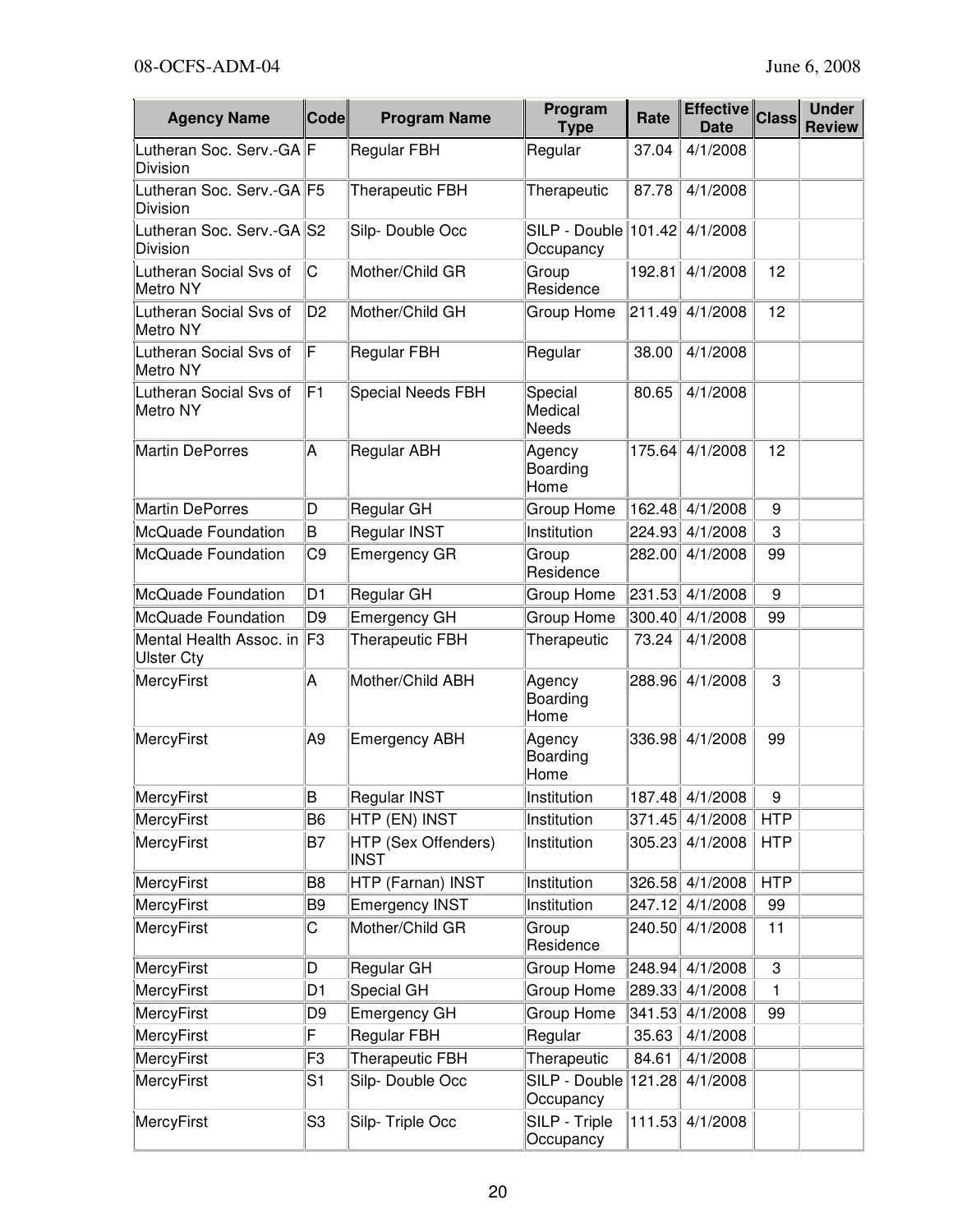| <b>Agency Name</b>                           | <b>Code</b>    | <b>Program Name</b>                | Program<br><b>Type</b>             | Rate   | <b>Effective</b><br><b>Date</b> | <b>Class</b> | <b>Under</b><br><b>Review</b> |
|----------------------------------------------|----------------|------------------------------------|------------------------------------|--------|---------------------------------|--------------|-------------------------------|
| Ministry for Hope                            | D              | Montfort House GH                  | Group Home                         | 389.98 | 4/1/2008                        | <b>HTP</b>   |                               |
| Mountain Lake<br><b>Children's Residence</b> | B              | Regular INST                       | Institution                        | 197.91 | 4/1/2008                        | 6            |                               |
| Mountain Lake<br><b>Children's Residence</b> | B <sub>6</sub> | <b>HTP INST</b>                    | Institution                        | 361.34 | 4/1/2008                        | <b>HTP</b>   |                               |
| Native American<br>Comm. Svs                 | F              | <b>Regular FBH</b>                 | Regular                            | 31.03  | 4/1/2008                        |              |                               |
| New Alternatives for<br>Children             | F <sub>1</sub> | Special Needs (HIV)<br>FBH         | Special<br>Medical<br><b>Needs</b> | 83.79  | 4/1/2008                        |              |                               |
| New Alternatives for<br>Children             | F <sub>2</sub> | Special Needs FBH                  | Special<br>Medical<br><b>Needs</b> | 80.66  | 4/1/2008                        |              |                               |
| <b>New Directions</b><br>Youth&Family Svs    | Α              | <b>Regular ABH</b>                 | Agency<br>Boarding<br>Home         | 209.34 | 4/1/2008                        | 12           |                               |
| <b>New Directions</b><br>Youth&Family Svs    | A1             | Chautauqua ABH                     | Agency<br>Boarding<br>Home         | 203.79 | 4/1/2008                        | 12           |                               |
| <b>New Directions</b><br>Youth&Family Svs    | B              | Randolph INST                      | Institution                        | 201.23 | 4/1/2008                        | 6            |                               |
| <b>New Directions</b><br>Youth&Family Svs    | B <sub>1</sub> | Wyndham INST                       | Institution                        | 217.15 | 4/1/2008                        | 3            |                               |
| <b>New Directions</b><br>Youth&Family Svs    | B <sub>2</sub> | HTP (Wyndham) INST                 | Institution                        | 262.15 | 4/1/2008                        | <b>HTP</b>   |                               |
| <b>New Directions</b><br>Youth&Family Svs    | C              | Mother/Child GR                    | Group<br>Residence                 | 166.74 | 4/1/2008                        | 12           |                               |
| <b>New Directions</b><br>Youth&Family Svs    | F <sub>3</sub> | <b>Therapeutic FBH</b>             | Therapeutic                        | 64.52  | 4/1/2008                        |              |                               |
| <b>New Directions</b><br>Youth&Family Svs    | S <sub>2</sub> | Silp-Double Occ                    | SILP - Double 101.42<br>Occupancy  |        | 4/1/2008                        |              |                               |
| <b>New Directions</b><br>Youth&Family Svs    | S <sub>4</sub> | Silp-Triple Occ                    | SILP - Triple<br>Occupancy         | 94.60  | 4/1/2008                        |              |                               |
| New York Foundling<br>Hosp.                  | Α              | Mother/Child ABH                   | Agency<br>Boarding<br>Home         | 195.18 | 4/1/2008                        | 12           |                               |
| New York Foundling<br>Hosp.                  | A1             | <b>Cluster ABH</b>                 | Agency<br>Boarding<br>Home         | 210.97 | 4/1/2008                        | 6            |                               |
| New York Foundling<br>Hosp.                  | A <sub>5</sub> | HTP (Laurent Clerc)<br>ABH         | Agency<br>Boarding<br>Home         | 383.96 | 4/1/2008                        | <b>HTP</b>   |                               |
| New York Foundling<br>Hosp.                  | B <sub>2</sub> | Mother/Child INST                  | Institution                        | 174.64 | 4/1/2008                        | 12           |                               |
| New York Foundling<br>Hosp.                  | C <sub>1</sub> | Emergency (Blaine Hall)<br>GR      | Group<br>Residence                 | 283.71 | 4/1/2008                        | 99           |                               |
| New York Foundling<br>Hosp.                  | C4             | Emergency (SI<br>Reception Ctr) GR | Group<br>Residence                 | 265.82 | 4/1/2008                        | 99           |                               |
| New York Foundling<br>Hosp.                  | D              | Regular GH                         | Group Home                         | 234.72 | 4/1/2008                        | 12           |                               |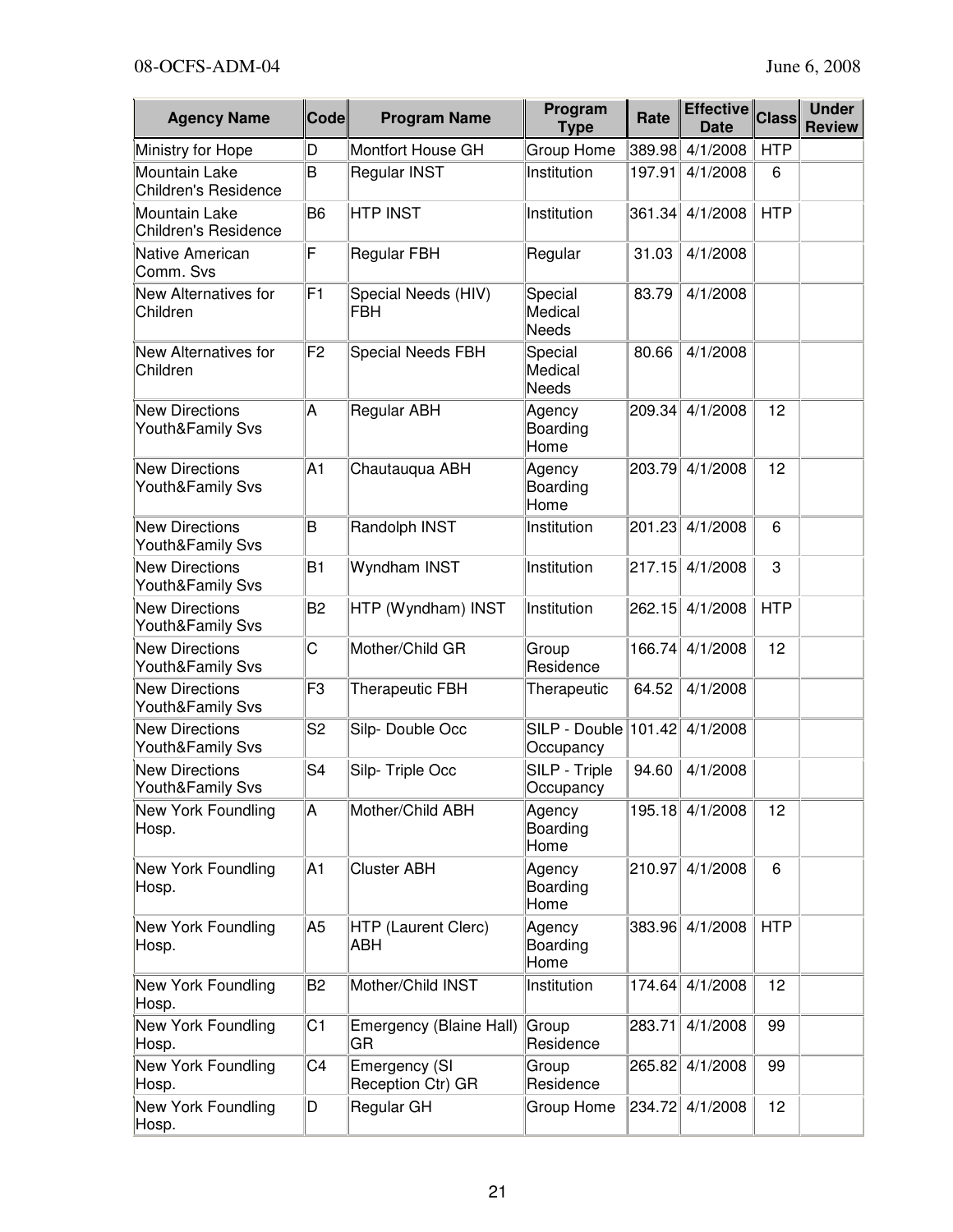| <b>Agency Name</b>                   | <b>Code</b>    | <b>Program Name</b>           | Program<br><b>Type</b>            | Rate   | <b>Effective</b><br>Date | <b>Class</b>   | <b>Under</b><br><b>Review</b> |
|--------------------------------------|----------------|-------------------------------|-----------------------------------|--------|--------------------------|----------------|-------------------------------|
| New York Foundling<br>Hosp.          | F              | Regular (ACS-IFF) FBH         | Regular                           | 58.09  | 4/1/2008                 |                |                               |
| New York Foundling<br>Hosp.          | F <sub>3</sub> | <b>Therapeutic FBH</b>        | Therapeutic                       | 62.04  | 4/1/2008                 |                |                               |
| New York Foundling<br>Hosp.          | F7             | Kennedy FBH                   | Regular                           | 36.61  | 4/1/2008                 |                |                               |
| <b>New York Foundling</b><br>Hosp.   | F <sub>8</sub> | Regular (Non-ACS) FBH Regular |                                   | 34.73  | 4/1/2008                 |                |                               |
| New York Foundling<br>Hosp.          | O <sub>1</sub> | HTP (Maternity) GH            | Group Home                        | 324.66 | 4/1/2008                 |                |                               |
| New York Foundling<br>Hosp.          | S <sub>1</sub> | Silp-Double Occ               | SILP - Double 121.28<br>Occupancy |        | 4/1/2008                 |                |                               |
| New York Foundling<br>Hosp.          | S <sub>5</sub> | Silp- 4 Bed Mother/Child      | SILP - 4 Bed<br>Mother/Child      | 101.09 | 4/1/2008                 |                |                               |
| North American Family<br>Inst (NAFI) | F              | <b>Therapeutic FBH</b>        | Therapeutic                       | 109.93 | 4/1/2008                 |                |                               |
| Northeast Parent&Child B<br>Society  |                | Regular INST                  | Institution                       | 202.30 | 4/1/2008                 | 6              |                               |
| Northeast Parent&Child B5<br>Society |                | <b>HTP INST</b>               | Institution                       | 330.17 | 4/1/2008                 | <b>HTP</b>     |                               |
| Northeast Parent&Child B9<br>Society |                | <b>Emergency INST</b>         | Institution                       | 292.34 | 4/1/2008                 | 99             |                               |
| Northeast Parent&Child D<br>Society  |                | Regular GH                    | Group Home                        | 216.54 | 4/1/2008                 | 6              |                               |
| Northeast Parent&Child F3<br>Society |                | <b>Therapeutic FBH</b>        | Therapeutic                       | 66.61  | 4/1/2008                 |                |                               |
| Northeast Parent&Child S2<br>Society |                | Silp-Double Occ               | SILP - Double<br>Occupancy        | 101.42 | 4/1/2008                 |                |                               |
| Northeast Parent&Child S4<br>Society |                | Silp-Triple Occ               | SILP - Triple<br>Occupancy        | 94.60  | 4/1/2008                 |                |                               |
| Ohel Children's Home                 | A7             | <b>HTP ABH</b>                | Agency<br>Boarding<br>Home        | 335.41 | 4/1/2008                 | <b>HTP</b>     |                               |
| <b>Ohel Children's Home</b>          | С              | Regular GR                    | Group<br>Residence                | 188.80 | 4/1/2008                 | $\overline{2}$ |                               |
| <b>Ohel Children's Home</b>          | F              | Regular FBH                   | Regular                           | 39.01  | 4/1/2008                 |                |                               |
| Oswego Cty<br>Opportunities          | A              | Regular ABH                   | Agency<br>Boarding<br>Home        | 237.05 | 4/1/2008                 | 9              |                               |
| Parsons Child&Fam<br>Center          | B              | Regular INST                  | Institution                       | 257.22 | 4/1/2008                 | 3              |                               |
| Parsons Child&Fam<br>Center          | B <sub>6</sub> | <b>Special INST</b>           | Institution                       | 276.17 | 4/1/2008                 | $\mathbf{1}$   |                               |
| Parsons Child&Fam<br>Center          | D              | Regular GH                    | Group Home                        | 229.34 | 4/1/2008                 | 6              |                               |
| Parsons Child&Fam<br>Center          | D <sub>6</sub> | Special GH                    | Group Home                        | 280.76 | 4/1/2008                 | $\mathbf{1}$   |                               |
| Parsons Child&Fam<br>Center          | D <sub>9</sub> | Emergency (Heely<br>House) GH | Group Home                        | 365.25 | 4/1/2008                 | 99             |                               |
| Parsons Child&Fam<br>Center          | F              | Regular FBH                   | Regular                           | 37.05  | 4/1/2008                 |                |                               |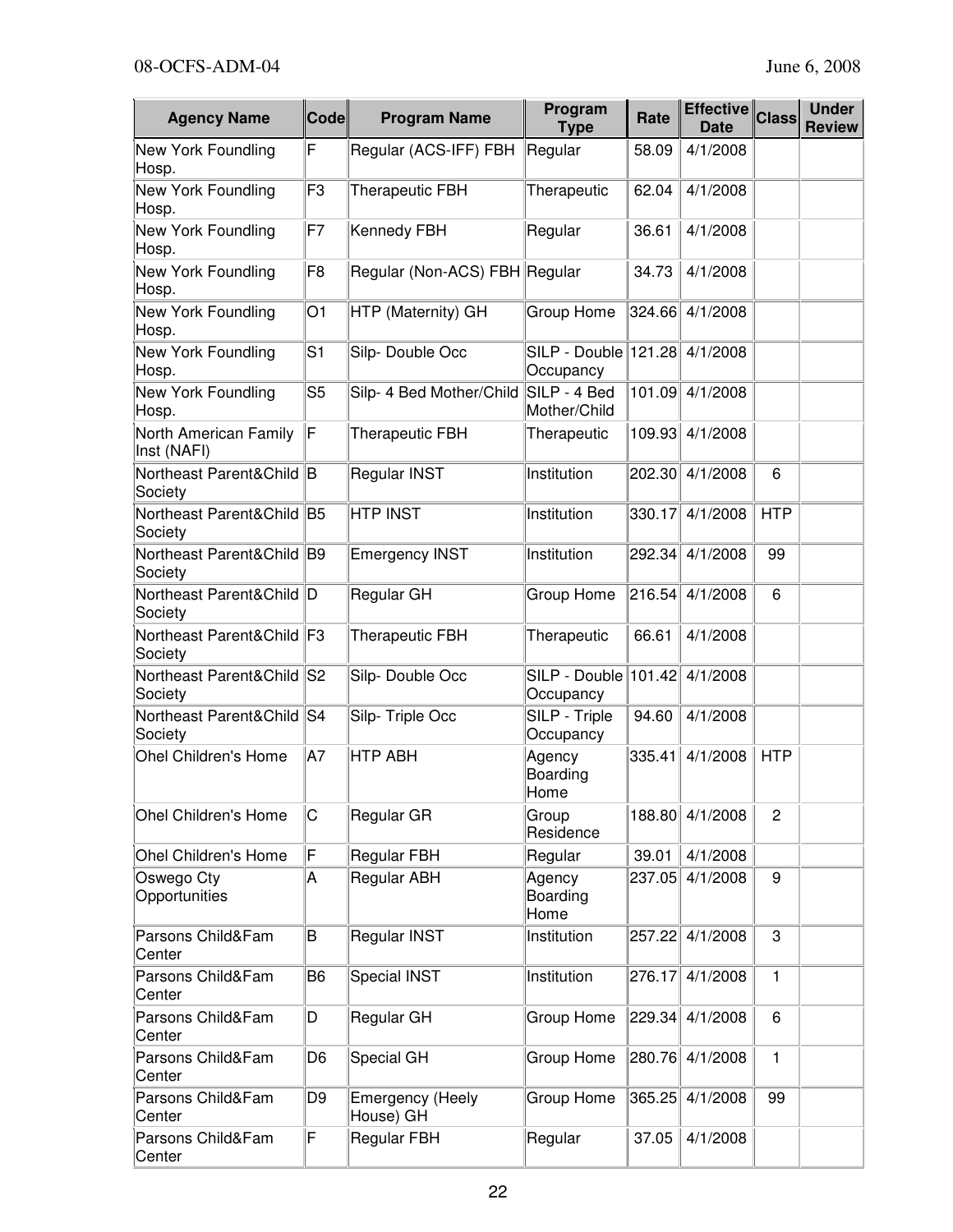| <b>Agency Name</b>                      | <b>Code</b>    | <b>Program Name</b>                 | Program<br><b>Type</b>     | Rate   | Effective Class<br><b>Date</b> |            | <b>Under</b><br><b>Review</b> |
|-----------------------------------------|----------------|-------------------------------------|----------------------------|--------|--------------------------------|------------|-------------------------------|
| Parsons Child&Fam<br>Center             | F <sub>3</sub> | <b>Therapeutic FBH</b>              | Therapeutic                | 70.70  | 4/1/2008                       |            |                               |
| Parsons Child&Fam<br>Center             | F <sub>4</sub> | Therapeutic (MDTFC)<br><b>FBH</b>   | Therapeutic                | 79.13  | 4/1/2008                       |            |                               |
| Protestant Bd. Of<br>Guardians          | F              | <b>Regular FBH</b>                  | Regular                    | 22.70  | 4/1/2008                       |            | Yes                           |
| Rosalie Hall                            | O              | <b>Maternity INST</b>               | Institution                |        | 231.58 4/1/2008                | 12         |                               |
| Saint Anne's Inst.                      | B              | <b>Regular INST</b>                 | Institution                | 149.58 | 4/1/2008                       | 6          |                               |
| Saint Anne's Inst.                      | B <sub>5</sub> | <b>HTP INST</b>                     | Institution                | 297.05 | 4/1/2008                       | <b>HTP</b> |                               |
| Saint Cabrini Home                      | Α              | Regular ABH                         | Agency<br>Boarding<br>Home | 216.52 | 4/1/2008                       | 9          |                               |
| Saint Cabrini Home                      | B <sub>1</sub> | HTP (CSE Intensive)<br><b>INST</b>  | Institution                | 303.97 | 4/1/2008                       | <b>HTP</b> |                               |
| Saint Cabrini Home                      | D              | Regular GH                          | Group Home                 | 192.79 | 4/1/2008                       | 6          |                               |
| Saint Catherine's Ctr                   | C              | Program 1-GR                        | Group<br>Residence         | 281.62 | 4/1/2008                       | 1          |                               |
| Saint Catherine's Ctr                   | C <sub>1</sub> | Program 2-GR                        | Group<br>Residence         | 282.41 | 4/1/2008                       | 1          |                               |
| Saint Catherine's Ctr                   | D              | Regular GH                          | Group Home                 | 239.28 | 4/1/2008                       | 3          |                               |
| Saint Catherine's Ctr                   | F              | Regular FBH                         | Regular                    | 39.54  | 4/1/2008                       |            |                               |
| Saint Christopher, Inc                  | B <sub>1</sub> | Dobbs Ferry Regular                 | Institution                | 175.29 | 4/1/2008                       | 3          | Yes                           |
| Saint Christopher, Inc                  | B <sub>2</sub> | Valhalla Regular                    | Institution                | 183.00 | 4/1/2008                       | 6          | Yes                           |
| Saint Christopher-Ottilie A1<br>(SCO)   |                | Regular ABH                         | Agency<br>Boarding<br>Home | 197.86 | 4/1/2008                       | 9          |                               |
| Saint Christopher-Ottilie A4<br>(SCO)   |                | <b>HTP ABH</b>                      | Agency<br>Boarding<br>Home | 341.97 | 4/1/2008                       | <b>HTP</b> |                               |
| Saint Christopher-Ottilie A5<br>(SCO)   |                | HTP (GLBTQ) ABH                     | Agency<br>Boarding<br>Home | 335.69 | 4/1/2008                       | <b>HTP</b> |                               |
| Saint Christopher-Ottilie B2<br>(SCO)   |                | HTP (Seacliff) INST                 | Institution                |        | 320.34 4/1/2008                | <b>HTP</b> |                               |
| Saint Christopher-Ottilie B3<br>(SCO)   |                | HTP Madonna (CSE<br>Intensive) INST | Institution                | 281.13 | 4/1/2008                       | <b>HTP</b> |                               |
| Saint Christopher-Ottilie C<br>(SCO)    |                | Mother/Child (Bethany<br>II) GR     | Group<br>Residence         | 151.31 | 4/1/2008                       | 12         |                               |
| Saint Christopher-Ottilie C1<br>(SCO)   |                | Mother/Child (Bethany<br>1) GR      | Group<br>Residence         | 155.51 | 4/1/2008                       | 12         |                               |
| Saint Christopher-Ottilie C5<br>(SCO)   |                | HTP (Market St) GR                  | Group<br>Residence         | 310.65 | 4/1/2008                       | <b>HTP</b> |                               |
| Saint Christopher-Ottilie C6<br>(SCO)   |                | HTP (Wilson Ave) GR                 | Group<br>Residence         | 357.88 | 4/1/2008                       | <b>HTP</b> |                               |
| Saint Christopher-Ottilie C7<br>(SCO)   |                | HTP (Pathways) GR                   | Group<br>Residence         | 373.11 | 4/1/2008                       | <b>HTP</b> |                               |
| Saint Christopher-Ottilie D6<br>(SCO)   |                | HTP (GLBTQ) GH                      | Group Home                 | 277.42 | 4/1/2008                       | <b>HTP</b> |                               |
| Saint Christopher-Ottilie D7<br>  (SCO) |                | HTP GH                              | Group Home                 | 276.78 | 4/1/2008                       | <b>HTP</b> |                               |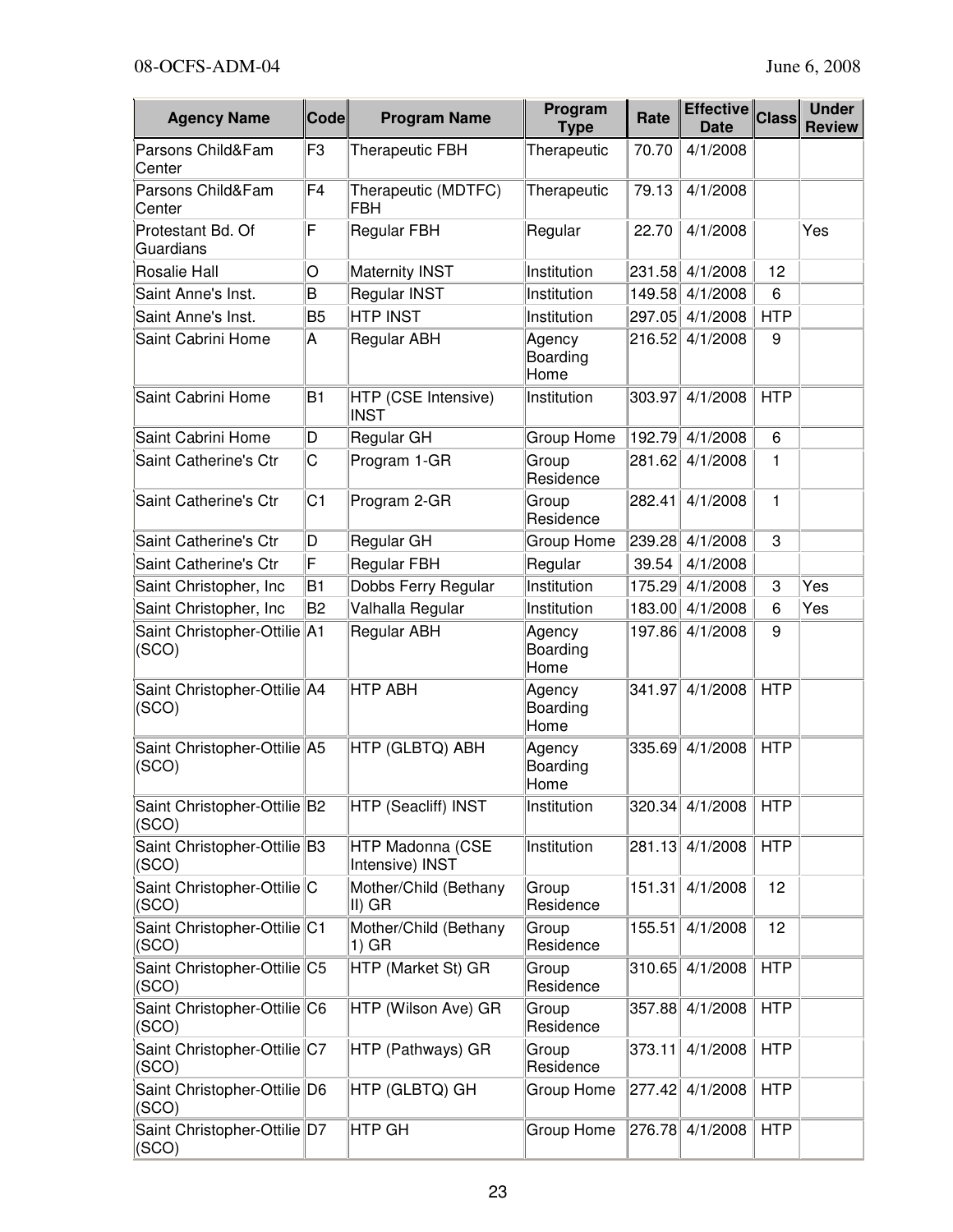| <b>Agency Name</b>                         | <b>Code</b>    | <b>Program Name</b>           | Program<br><b>Type</b>                     | Rate   | <b>Effective</b><br><b>Date</b> | <b>Class</b> | <b>Under</b><br><b>Review</b> |
|--------------------------------------------|----------------|-------------------------------|--------------------------------------------|--------|---------------------------------|--------------|-------------------------------|
| Saint Christopher-Ottilie F<br>(SCO)       |                | Regular (ACS-IFF) FBH         | Regular                                    | 57.46  | 4/1/2008                        |              |                               |
| Saint Christopher-Ottilie F10<br>(SCO)     |                | Regular (Non-ACS) FBH Regular |                                            | 30.81  | 4/1/2008                        |              |                               |
| Saint Christopher-Ottilie F9<br>(SCO)      |                | <b>Emergency FBH</b>          | Emergency                                  | 45.22  | 4/1/2008                        |              |                               |
| Saint Christopher-Ottilie S1<br>(SCO)      |                | Silp-Double Occ               | SILP - Double   121.28<br>Occupancy        |        | 4/1/2008                        |              |                               |
| Saint Christopher-Ottilie S3<br>(SCO)      |                | Silp-Triple Occ               | SILP - Triple<br>Occupancy                 | 111.53 | 4/1/2008                        |              |                               |
| Saint Christopher-Ottilie S5<br>(SCO)      |                | Silp- 4 Bed Mother/Child      | SILP - 4 Bed<br>Mother/Child               | 101.09 | 4/1/2008                        |              |                               |
| Saint Colman's Home                        | Α              | Regular ABH                   | Agency<br>Boarding<br>Home                 | 145.49 | 4/1/2008                        | 9            |                               |
| Saint Colman's Home                        | B              | Regular INST                  | Institution                                | 176.40 | 4/1/2008                        | 6            |                               |
| Saint Dominic's Home                       | D <sub>1</sub> | HTP GH                        | Group Home                                 | 354.36 | 4/1/2008                        | <b>HTP</b>   |                               |
| Saint Dominic's Home                       | D <sub>9</sub> | Emergency GH                  | Group Home                                 | 244.22 | 4/1/2008                        | 99           |                               |
| Saint Dominic's Home                       | F              | Regular (ACS-IFF) FBH         | Regular                                    | 51.90  | 4/1/2008                        |              |                               |
| Saint Dominic's Home                       | F3             | <b>Therapeutic FBH</b>        | Therapeutic                                | 64.33  | 4/1/2008                        |              |                               |
| Saint John Bosco<br>Children & Family Svcs | А              | <b>HTP ABH</b>                | Agency<br>Boarding<br>Home                 | 277.14 | 4/1/2008                        | <b>HTP</b>   |                               |
| Saint John Bosco<br>Children & Family Svcs | S <sub>1</sub> | Silp-Double Occ               | SILP - Double 121.28<br>Occupancy          |        | 4/1/2008                        |              |                               |
| Saint John's Residence                     | B              | Regular INST                  | Institution                                | 172.54 | 4/1/2008                        | 6            |                               |
| Saint John's Residence                     | B9             | <b>Emergency INST</b>         | Institution                                | 216.47 | 4/1/2008                        | 99           |                               |
| Saint Joseph's Villa of<br>Rochester       | В              | Regular INST                  | Institution                                | 198.55 | 4/1/2008                        | 6            |                               |
| Saint Joseph's Villa of<br>Rochester       | D              | Regular GH                    | Group Home                                 | 241.52 | 4/1/2008                        | 6            |                               |
| Saint Joseph's Villa of<br>Rochester       | S <sub>2</sub> | Silp-Double Occ               | SILP - Double 101.42 4/1/2008<br>Occupancy |        |                                 |              |                               |
| Saint Vincent's Hall                       | D <sub>1</sub> | Queens GH                     | Group Home                                 | 195.93 | 4/1/2008                        | 6            |                               |
| Saint Vincent's Hall                       | D <sub>2</sub> | Staten Island GH              | Group Home                                 | 218.67 | 4/1/2008                        | 3            |                               |
| Saint Vincent's Hall                       | D4             | Wheeler (Special) GH          | Group Home                                 | 239.45 | 4/1/2008                        | 1            |                               |
| Saint Vincent's Hall                       | F              | Regular FBH                   | Regular                                    | 28.88  | 4/1/2008                        |              |                               |
| Saint Vincent's Hall                       | F1             | <b>Special Needs FBH</b>      | Special<br>Medical<br>Needs                | 56.99  | 4/1/2008                        |              |                               |
| Salvation Army Soc.<br>Svs for Children    | B <sub>8</sub> | HTP (E. Village) INST         | Institution                                | 192.24 | 4/1/2008                        | <b>HTP</b>   |                               |
| Salvation Army Soc.<br>Svs for Children    | D              | Regular GH                    | Group Home                                 | 201.25 | 4/1/2008                        | 6            |                               |
| Salvation Army Soc.<br>Svs for Children    | D <sub>1</sub> | <b>Special GH</b>             | Group Home                                 | 173.30 | 4/1/2008                        | 3            |                               |
| Salvation Army Soc.<br>Svs for Children    | D7             | <b>HTP GH</b>                 | Group Home                                 | 214.94 | 4/1/2008                        | <b>HTP</b>   |                               |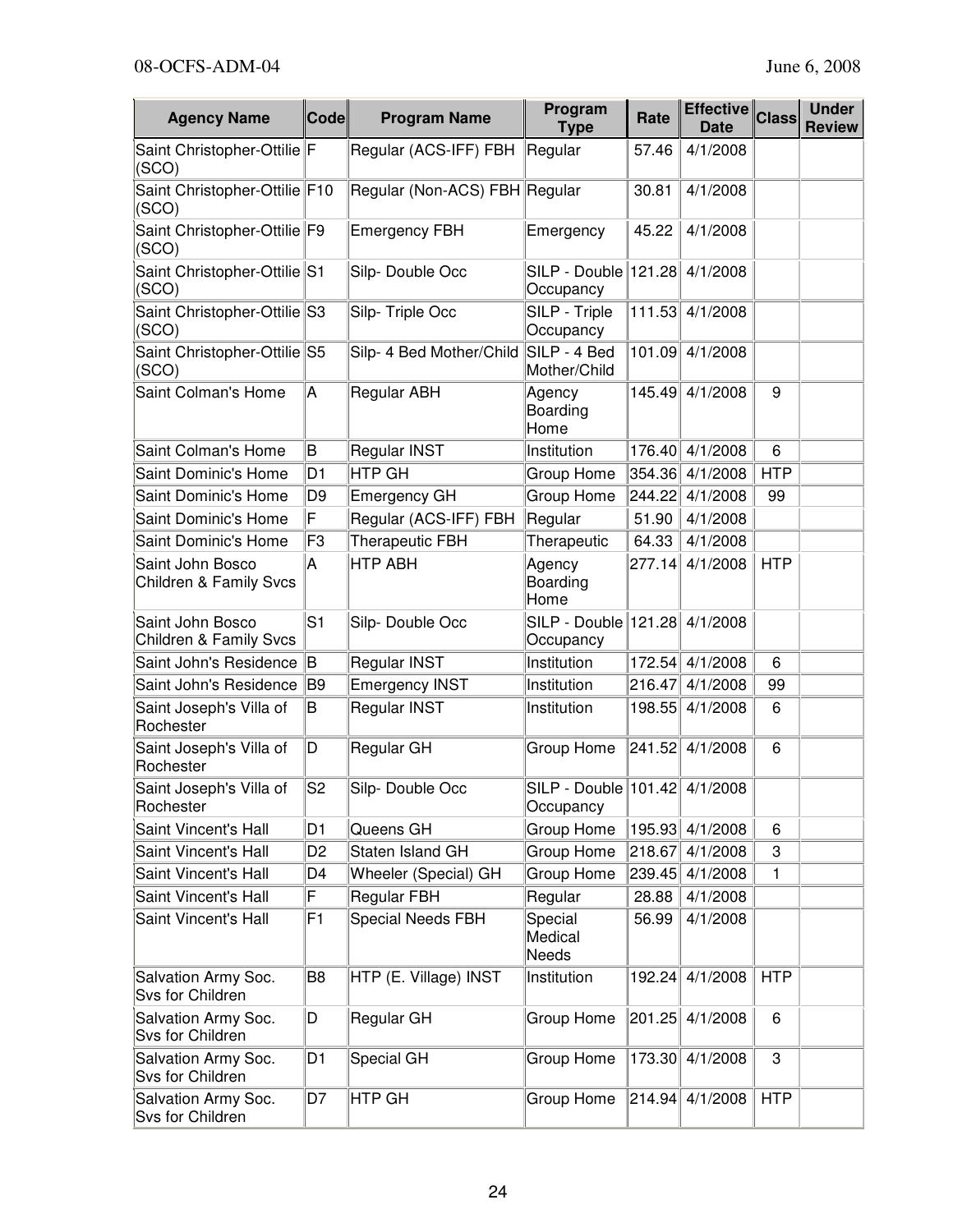| <b>Agency Name</b>                         | <b>Code</b>    | <b>Program Name</b>                | Program<br><b>Type</b>            | Rate   | <b>Effective</b><br><b>Date</b> | <b>Class</b>   | <b>Under</b><br><b>Review</b> |
|--------------------------------------------|----------------|------------------------------------|-----------------------------------|--------|---------------------------------|----------------|-------------------------------|
| Salvation Army Soc.<br>Svs for Children    | F              | Regular FBH                        | Regular                           | 32.79  | 4/1/2008                        |                |                               |
| Salvation Army Soc.<br>Svs for Children    | F3             | <b>Therapeutic FBH</b>             | Therapeutic                       | 54.75  | 4/1/2008                        |                |                               |
| Sarah Minnie Badger<br>Foster Care Agency  | F              | <b>Regular FBH</b>                 | Regular                           | 49.47  | 4/1/2008                        |                |                               |
| Snell Farm Children's<br>Center            | B <sub>5</sub> | <b>HTP INST</b>                    | Institution                       | 314.51 | 4/1/2008                        | <b>HTP</b>     |                               |
| Society for<br>Children&Families           | F              | <b>Regular FBH</b>                 | Regular                           | 30.17  | 4/1/2008                        |                |                               |
| Society for<br>Children&Families           | F <sub>3</sub> | <b>Therapeutic FBH</b>             | Therapeutic                       | 65.99  | 4/1/2008                        |                |                               |
| Society for<br>Children&Families           | F <sub>9</sub> | <b>Emergency FBH</b>               | Emergency                         | 27.19  | 4/1/2008                        |                |                               |
| Summit Children's<br>Residence             | B              | Regular INST                       | Institution                       | 216.71 | 4/1/2008                        | 6              |                               |
| Timothy Hill Children's<br>Ranch           | D              | Regular GH                         | <b>Group Home</b>                 | 247.23 | 4/1/2008                        | 12             |                               |
| Timothy Hill Children's<br>Ranch           | S <sub>3</sub> | Silp-Triple Occ                    | SILP - Triple<br>Occupancy        | 111.53 | 4/1/2008                        |                |                               |
| <b>Toomey Residential</b><br>Svs           | A1             | <b>Regular ABH</b>                 | Agency<br>Boarding<br>Home        | 208.92 | 4/1/2008                        | 3              |                               |
| <b>Toomey Residential</b><br>Svs           | A <sub>2</sub> | Vanida/Miles-ABH                   | Agency<br>Boarding<br>Home        | 224.48 | 4/1/2008                        | 6              |                               |
| <b>Toomey Residential</b><br>Svs           | F              | Regular FBH                        | Regular                           | 28.05  | 4/1/2008                        |                |                               |
| <b>Toomey Residential</b><br>Svs           | F <sub>3</sub> | <b>Therapeutic FBH</b>             | Therapeutic                       | 38.90  | 4/1/2008                        |                |                               |
| Transitional Svs (Amity) A                 |                | Regular ABH                        | Agency<br>Boarding<br>Home        | 179.43 | 4/1/2008                        | 8              |                               |
| <b>Transitional Svs Assn</b><br>(Saratoga) | D              | Regular GH                         | Group Home                        | 179.97 | 4/1/2008                        | 8              |                               |
| Vanderheyden Hall                          | B              | Regular INST                       | Institution                       | 207.61 | 4/1/2008                        | 12             |                               |
| Vanderheyden Hall                          | <b>B1</b>      | HTP (CSE Intensive)<br><b>INST</b> | Institution                       | 354.68 | 4/1/2008                        | <b>HTP</b>     |                               |
| Vanderheyden Hall                          | D <sub>1</sub> | Regular GH                         | Group Home                        | 230.04 | 4/1/2008                        | 9              |                               |
| Vanderheyden Hall                          | D <sub>2</sub> | Special (OMH) GH                   | Group Home                        | 216.89 | 4/1/2008                        | $\overline{c}$ |                               |
| Vanderheyden Hall                          | S <sub>2</sub> | Silp-Double Occ                    | SILP - Double 101.42<br>Occupancy |        | 4/1/2008                        |                |                               |
| William George Agency B                    |                | Regular INST                       | Institution                       | 200.15 | 4/1/2008                        | 3              |                               |
| William George Agency   B1                 |                | HTP (Special) INST                 | Institution                       | 260.92 | 4/1/2008                        | <b>HTP</b>     |                               |
| William George Agency                      | B2             | HTP (Sex Offender)<br><b>INST</b>  | Institution                       | 275.12 | 4/1/2008                        | <b>HTP</b>     |                               |
| William George Agency                      | B3             | HTP (MR/ED) INST                   | Institution                       | 365.32 | 4/1/2008                        | <b>HTP</b>     |                               |
| <b>Yonkers Residential</b><br>Ctr.         | С              | Mother/Child GR                    | Group<br>Residence                | 198.63 | 4/1/2008                        | 12             |                               |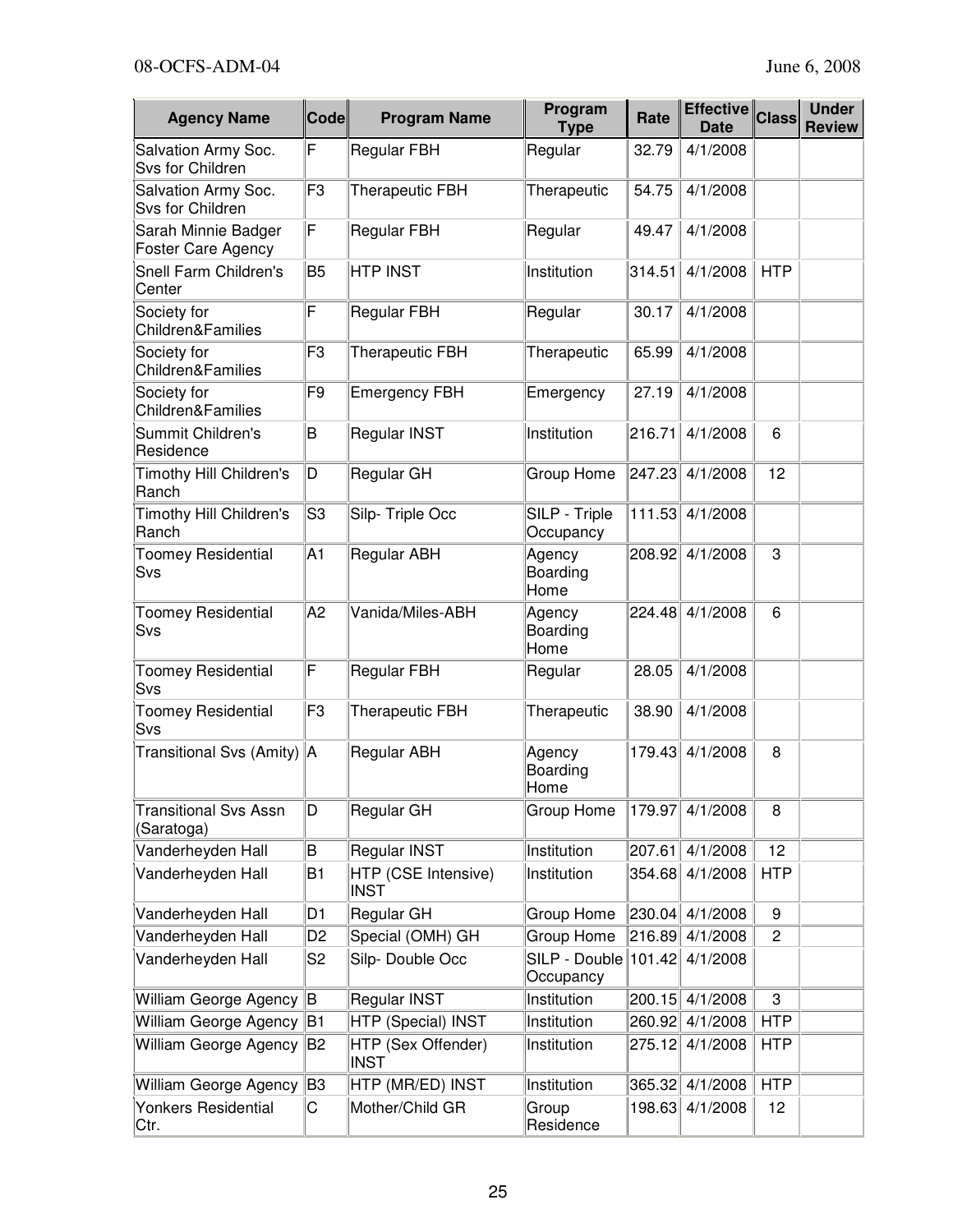| <b>Agency Name</b>          | <b>Codel</b> | <b>Program Name</b> | Program<br><b>Type</b>         | Rate | <b>Effective Class Review</b> |   |  |
|-----------------------------|--------------|---------------------|--------------------------------|------|-------------------------------|---|--|
| Yonkers Residential<br>Ctr. | D2           | Special (OMH) GH    | Group Home $ 227.30 $ 4/1/2008 |      |                               | 3 |  |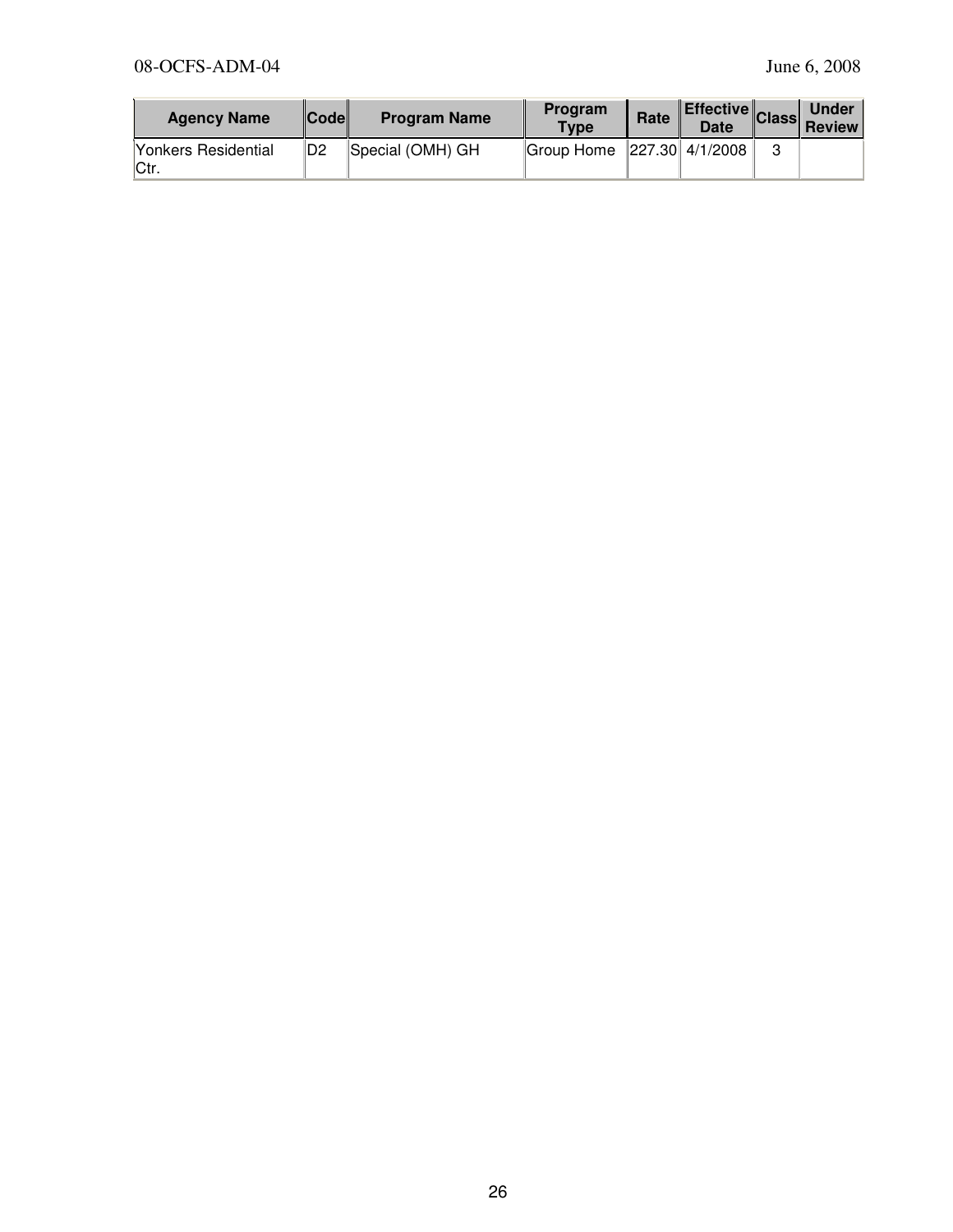## New York State Office of Children and Family Services Attachment E Standards of Payment System for Foster Care of Children In-State CSE Maintenance Rates for SED-Approved Residential Programs Licensed by OCFS April 1, 2008 through June 30, 2008

| <b>Agency Name</b>                            | <b>Code</b>    | <b>Program Name</b>                               | Program<br><b>Type</b>    | Rate   | <b>Effective</b><br><b>Date</b> | <b>Class</b>   | <b>Under</b><br><b>Review</b> |
|-----------------------------------------------|----------------|---------------------------------------------------|---------------------------|--------|---------------------------------|----------------|-------------------------------|
| <b>Abbott House</b>                           | B              | Regular INST                                      | <b>CSE</b><br>Maintenance | 233.45 | 4/1/2008                        | 6              |                               |
| Astor Home for<br>Children                    | B              | Regular INST                                      | <b>CSE</b><br>Maintenance | 237.52 | 4/1/2008                        | 3              |                               |
| Astor Home for<br>Children                    | B7             | <b>HTP INST</b>                                   | <b>CSE</b><br>Maintenance | 404.32 | 4/1/2008                        | <b>HTP</b>     |                               |
| <b>Baker Victory</b><br><b>Services</b>       | B              | Regular INST                                      | <b>CSE</b><br>Maintenance | 231.65 | 4/1/2008                        | 3              |                               |
| <b>Baker Victory</b><br>Services              | B <sub>6</sub> | <b>HTP INST</b>                                   | <b>CSE</b><br>Maintenance | 442.10 | 4/1/2008                        | <b>HTP</b>     |                               |
| <b>Berkshire Farm</b><br>Center&Svs for Youth | B              | Regular INST                                      | <b>CSE</b><br>Maintenance | 221.15 | 4/1/2008                        | 6              |                               |
| <b>Berkshire Farm</b><br>Center&Svs for Youth | <b>B7</b>      | <b>HTP INST</b>                                   | <b>CSE</b><br>Maintenance | 376.25 | 4/1/2008                        | <b>HTP</b>     |                               |
| <b>Charlton School</b>                        | B              | Regular INST                                      | <b>CSE</b><br>Maintenance | 230.92 | 4/1/2008                        | 6              |                               |
| Children's Home of<br>Kingston                | B              | Regular INST                                      | <b>CSE</b><br>Maintenance | 248.21 | 4/1/2008                        | 6              |                               |
| Children's Home of<br>Wyoming Conf.           | B              | <b>Regular INST</b>                               | <b>CSE</b><br>Maintenance | 224.37 | 4/1/2008                        | 6              |                               |
| Children's Village                            | B              | Regular INST                                      | <b>CSE</b><br>Maintenance | 261.81 | 4/1/2008                        | 6              |                               |
| Children's Village                            | <b>B4</b>      | HTP (CSE Intensive<br>Services) INST              | <b>CSE</b><br>Maintenance | 475.15 | 4/1/2008                        | <b>HTP</b>     |                               |
| Children's Village                            | <b>B7</b>      | HTP-ED (Haven's<br>Intensive) INST                | <b>CSE</b><br>Maintenance | 364.08 | 4/1/2008                        | <b>HTP</b>     |                               |
| Children's Village                            | B <sub>8</sub> | <b>HTP-Sex Offenders</b><br>(New Directions) INST | <b>CSE</b><br>Maintenance | 414.66 | 4/1/2008                        | <b>HTP</b>     |                               |
| Crestwood Children's<br>Ctr.                  | lΒ             | <b>Regular INST</b>                               | <b>CSE</b><br>Maintenance | 233.12 | 4/1/2008                        | 6              |                               |
| Gateway-Longview,<br>Inc.                     | B              | Regular INST                                      | <b>CSE</b><br>Maintenance | 216.53 | 4/1/2008                        | 6              |                               |
| Graham Windham                                | B              | Regular INST                                      | CSE<br>Maintenance        | 220.83 | 4/1/2008                        | 3              |                               |
| Graham Windham                                | B <sub>1</sub> | HTP (CSE Intensive)<br><b>INST</b>                | <b>CSE</b><br>Maintenance | 358.40 | 4/1/2008                        | <b>HTP</b>     |                               |
| <b>Green Chimneys</b><br>Children's Svs       | B              | Regular INST                                      | <b>CSE</b><br>Maintenance | 266.36 | 4/1/2008                        | 6              |                               |
| Harmony Heights                               | B              | Regular INST                                      | <b>CSE</b><br>Maintenance | 204.13 | 4/1/2008                        | $\overline{2}$ |                               |
| Hillside Children's Ctr                       | B.             | Regular INST                                      | <b>CSE</b><br>Maintenance | 212.45 | 4/1/2008                        | 3              |                               |
| Hillside Children's Ctr                       | B1             | HTP (Horton) INST                                 | <b>CSE</b><br>Maintenance | 401.05 | 4/1/2008                        | <b>HTP</b>     |                               |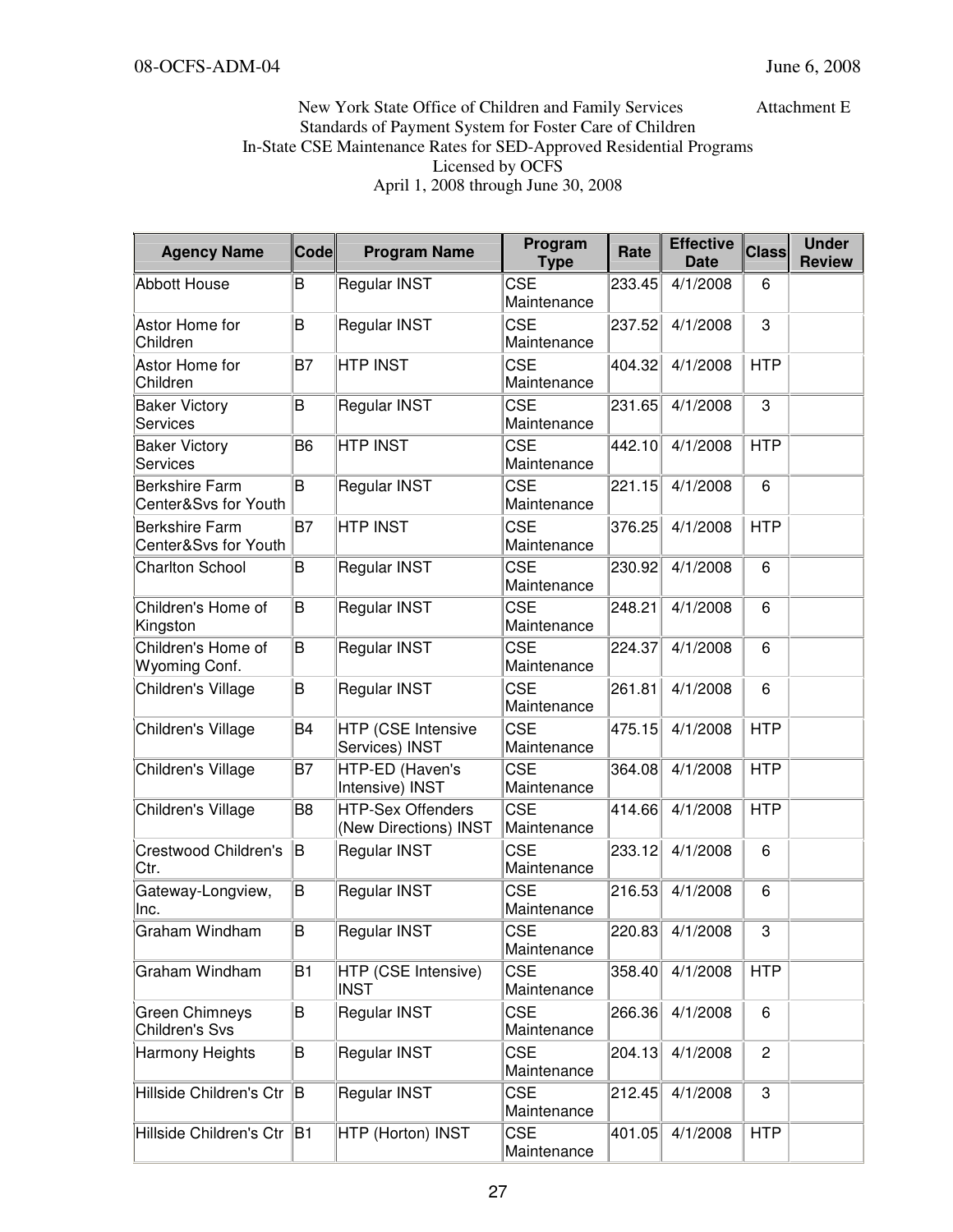| <b>Agency Name</b>                           | <b>Code</b>    | <b>Program Name</b>                             | Program<br><b>Type</b>    | Rate   | <b>Effective</b><br><b>Date</b> | <b>Class</b>   | <b>Under</b><br><b>Review</b> |
|----------------------------------------------|----------------|-------------------------------------------------|---------------------------|--------|---------------------------------|----------------|-------------------------------|
| Hillside Children's Ctr                      | B2             | HTP (Sex Offender-<br>Varick) INST              | <b>CSE</b><br>Maintenance | 393.96 | 4/1/2008                        | <b>HTP</b>     |                               |
| Hillside Children's Ctr                      | B <sub>3</sub> | HTP (Critical Care-<br>Varick) INST             | <b>CSE</b><br>Maintenance | 408.54 | 4/1/2008                        | <b>HTP</b>     |                               |
| Hillside Children's Ctr                      | B4             | HTP (Diagnostic-<br>Varick) INST                | <b>CSE</b><br>Maintenance | 416.60 | 4/1/2008                        | <b>HTP</b>     |                               |
| Hillside Children's Ctr                      | B <sub>5</sub> | HTP (X Systems-<br>Varick) INST                 | <b>CSE</b><br>Maintenance | 534.68 | 4/1/2008                        | <b>HTP</b>     |                               |
| Hillside Children's Ctr                      | B <sub>6</sub> | HTP (Finger Lakes-<br><b>GROW Program) INST</b> | <b>CSE</b><br>Maintenance | 417.54 | 4/1/2008                        | <b>HTP</b>     |                               |
| Hillside Children's Ctr                      | B7             | HTP (XS Transition<br>Unit) INST                | <b>CSE</b><br>Maintenance | 452.30 | 4/1/2008                        | <b>HTP</b>     |                               |
| Hopevale                                     | B              | Regular INST                                    | <b>CSE</b><br>Maintenance | 229.14 | 4/1/2008                        | 6              |                               |
| House of the Good<br>Sheperd                 | B              | Regular INST                                    | <b>CSE</b><br>Maintenance | 213.68 | 4/1/2008                        | 6              |                               |
| House of the Good<br>Sheperd                 | <b>B10</b>     | <b>HTP INST</b>                                 | <b>CSE</b><br>Maintenance | 351.44 | 4/1/2008                        | <b>HTP</b>     |                               |
| House of the Good<br>Sheperd                 | B <sub>9</sub> | <b>Emergency INST</b>                           | <b>CSE</b><br>Maintenance | 256.23 | 4/1/2008                        | 99             |                               |
| Jewish Bd. of<br>Fam&Children Svs            | B <sub>1</sub> | Hawthorne INST                                  | <b>CSE</b><br>Maintenance | 264.46 | 4/1/2008                        | 3              |                               |
| Jewish Child Care<br>Assn. of NY             | B              | <b>Edenwald Ctr INST</b>                        | <b>CSE</b><br>Maintenance | 253.17 | 4/1/2008                        | 6              |                               |
| Jewish Child Care<br>Assn. of NY             | B <sub>3</sub> | Pleasantville INST                              | <b>CSE</b><br>Maintenance | 287.10 | 4/1/2008                        | 6              |                               |
| Julia Dyckman<br><b>Andrus Mem</b>           | B              | Regular INST                                    | <b>CSE</b><br>Maintenance | 333.52 | 4/1/2008                        | 1              |                               |
| Lake Grove School                            | B <sub>3</sub> | Regular (ED) INST                               | <b>CSE</b><br>Maintenance | 260.93 | 4/1/2008                        | 6              |                               |
| LaSalle School                               | B              | Regular INST                                    | <b>CSE</b><br>Maintenance | 228.28 | 4/1/2008                        | 6              |                               |
| Leake and Watts<br><b>Services</b>           | B              | Regular INST                                    | <b>CSE</b><br>Maintenance |        | 229.88 4/1/2008                 | 3              |                               |
| Leake and Watts<br>Services                  | B <sub>1</sub> | Special INST                                    | <b>CSE</b><br>Maintenance | 231.70 | 4/1/2008                        | $\overline{c}$ |                               |
| Leake and Watts<br><b>Services</b>           | <b>B10</b>     | HTP (CSE Intensive)<br><b>INST</b>              | <b>CSE</b><br>Maintenance | 438.78 | 4/1/2008                        | <b>HTP</b>     |                               |
| Leake and Watts<br>Services                  | B7             | HTP (Westchester)<br><b>INST</b>                | <b>CSE</b><br>Maintenance | 355.42 | 4/1/2008                        | <b>HTP</b>     |                               |
| Little Flower Children<br>Svs.               | B              | Regular INST                                    | <b>CSE</b><br>Maintenance | 263.05 | 4/1/2008                        | 3              |                               |
| Lutheran Soc. Serv.-<br><b>GA Division</b>   | B.             | Regular INST                                    | <b>CSE</b><br>Maintenance | 217.65 | 4/1/2008                        | 3              |                               |
| McQuade Foundation B                         |                | Regular INST                                    | <b>CSE</b><br>Maintenance | 249.80 | 4/1/2008                        | 3              |                               |
| Mountain Lake<br><b>Children's Residence</b> | B.             | Regular INST                                    | <b>CSE</b><br>Maintenance | 225.79 | 4/1/2008                        | 6              |                               |
| Mountain Lake<br>Children's Residence        | B <sub>6</sub> | HTP-INST                                        | <b>CSE</b><br>Maintenance | 389.22 | 4/1/2008                        | <b>HTP</b>     |                               |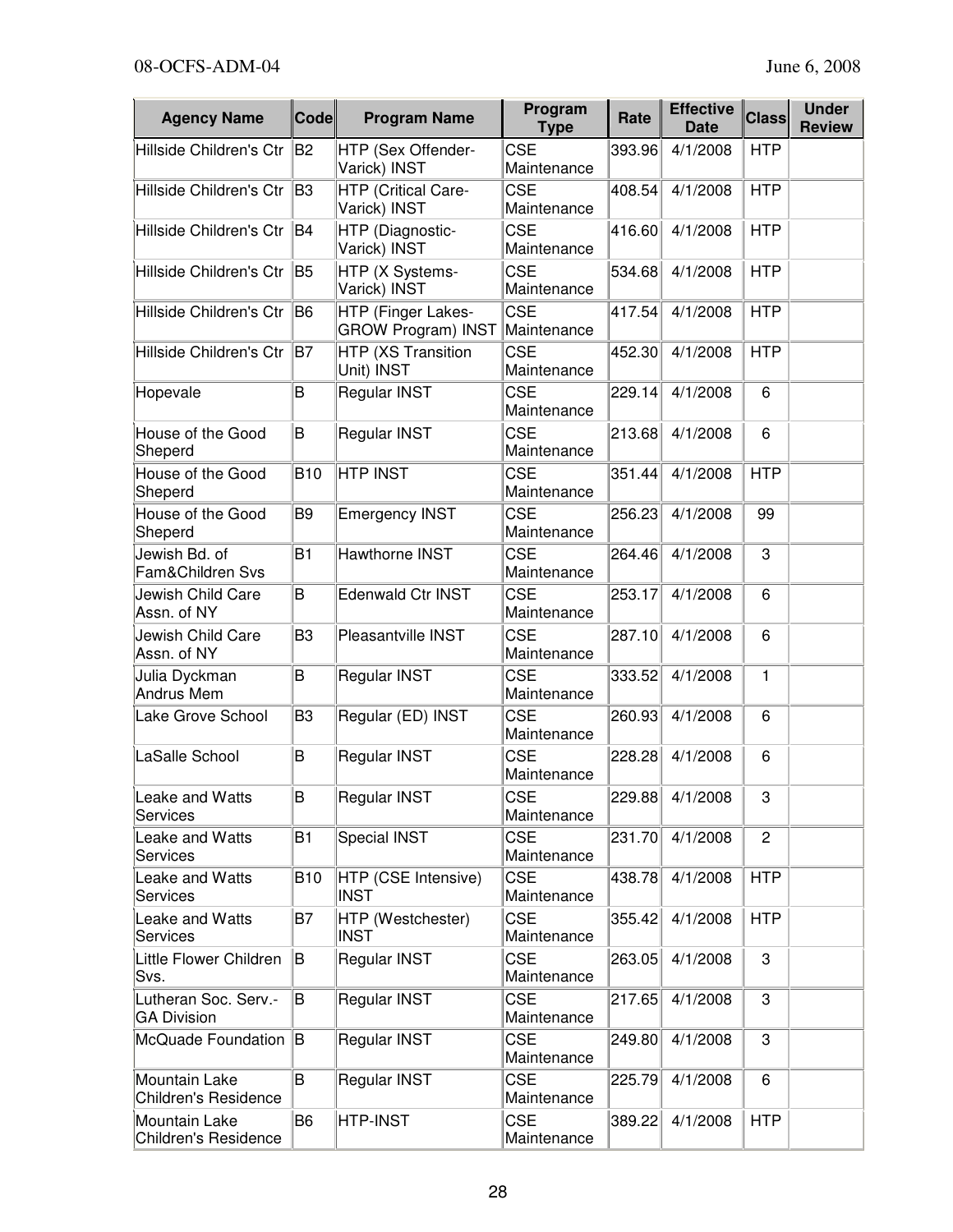| <b>Agency Name</b>                        | Code           | <b>Program Name</b>                | Program<br>Rate<br><b>Type</b> |        | <b>Effective</b><br><b>Date</b> | <b>Class</b> | <b>Under</b><br><b>Review</b> |
|-------------------------------------------|----------------|------------------------------------|--------------------------------|--------|---------------------------------|--------------|-------------------------------|
| <b>New Directions</b><br>Youth&Family Svs | B              | Randolph INST                      | <b>CSE</b><br>Maintenance      | 217.45 | 4/1/2008                        | 6            |                               |
| <b>New Directions</b><br>Youth&Family Svs | <b>B1</b>      | Wyndham INST                       | <b>CSE</b><br>Maintenance      | 233.37 | 4/1/2008                        | 3            |                               |
| <b>New Directions</b><br>Youth&Family Svs | B <sub>2</sub> | HTP (Wyndham) INST                 | <b>CSE</b><br>Maintenance      | 278.38 | 4/1/2008                        | <b>HTP</b>   |                               |
| Northeast<br>Parent&Child Society         | B              | Regular INST                       | <b>CSE</b><br>Maintenance      | 225.16 | 4/1/2008                        | 6            |                               |
| Northeast<br>Parent&Child Society         | B <sub>5</sub> | <b>HTP INST</b>                    | <b>CSE</b><br>Maintenance      | 353.03 | 4/1/2008                        | <b>HTP</b>   |                               |
| Parsons Child&Fam<br>Center               | B              | Regular INST                       | <b>CSE</b><br>Maintenance      | 272.24 | 4/1/2008                        | 3            |                               |
| Parsons Child&Fam<br>Center               | B <sub>6</sub> | <b>Special INST</b>                | <b>CSE</b><br>Maintenance      | 311.23 | 4/1/2008                        | 1            |                               |
| Saint Anne's Inst.                        | B              | Regular INST                       | <b>CSE</b><br>Maintenance      | 173.92 | 4/1/2008                        | $\,6$        |                               |
| Saint Anne's Inst.                        | B <sub>5</sub> | <b>HTP INST</b>                    | <b>CSE</b><br>Maintenance      | 405.48 | 4/1/2008                        | <b>HTP</b>   |                               |
| Saint Cabrini Home                        | B              | Regular INST                       | <b>CSE</b><br>Maintenance      | 326.48 | 4/1/2008                        | 3            |                               |
| Saint Catherine's Ctr                     | C              | Program 1-GR                       | <b>CSE</b><br>Maintenance      | 310.44 | 4/1/2008                        | $\mathbf{1}$ |                               |
| Saint Catherine's Ctr                     | C <sub>1</sub> | Program 2-GR                       | <b>CSE</b><br>Maintenance      | 311.23 | 4/1/2008                        | 1            |                               |
| Saint Christopher, Inc                    | B1             | Dobbs Ferry INST                   | <b>CSE</b><br>Maintenance      | 191.96 | 4/1/2008                        | 3            | Yes                           |
| Saint Christopher, Inc                    | B <sub>2</sub> | Valhalla INST                      | <b>CSE</b><br>Maintenance      | 199.67 | 4/1/2008                        | 6            | Yes                           |
| Saint Christopher-<br>Ottilie (SCO)       | <b>B2</b>      | HTP (Seacliff) INST                | <b>CSE</b><br>Maintenance      | 385.20 | 4/1/2008                        | <b>HTP</b>   |                               |
| Saint Christopher-<br>Ottilie (SCO)       | B <sub>3</sub> | Madonna (CSE<br>Intensive) INST    | <b>CSE</b><br>Maintenance      | 353.24 | 4/1/2008                        | <b>HTP</b>   |                               |
| Saint Christopher-<br>Ottilie (SCO)       | C <sub>5</sub> | HTP (Market St)-GR                 | CSE<br>Maintenance             |        | 382.86 4/1/2008                 | <b>HTP</b>   |                               |
| Saint Christopher-<br>Ottilie (SCO)       | C <sub>6</sub> | HTP (Wilson Ave)-GR                | <b>CSE</b><br>Maintenance      | 430.09 | 4/1/2008                        | <b>HTP</b>   |                               |
| Saint Colman's Home                       | B              | Regular INST                       | <b>CSE</b><br>Maintenance      | 194.92 | 4/1/2008                        | 6            |                               |
| Saint Joseph's Villa of B<br>Rochester    |                | Regular INST                       | <b>CSE</b><br>Maintenance      | 219.42 | 4/1/2008                        | 6            |                               |
| <b>Snell Farm</b>                         | B <sub>5</sub> | HTP (Sex Offender)<br><b>INST</b>  | <b>CSE</b><br>Maintenance      | 368.31 | 4/1/2008                        | <b>HTP</b>   |                               |
| Summit Children's<br>Residence            | B              | Regular INST                       | <b>CSE</b><br>Maintenance      | 239.62 | 4/1/2008                        | 6            |                               |
| Vanderheyden Hall                         | B              | Regular INST                       | <b>CSE</b><br>Maintenance      | 237.64 | 4/1/2008                        | 12           |                               |
| Vanderheyden Hall                         | B <sub>1</sub> | HTP (CSE Intensive)<br><b>INST</b> | <b>CSE</b><br>Maintenance      | 384.71 | 4/1/2008                        | <b>HTP</b>   |                               |
| <b>William George</b><br>Agency           | B              | Regular INST                       | <b>CSE</b><br>Maintenance      | 221.82 | 4/1/2008                        | 3            |                               |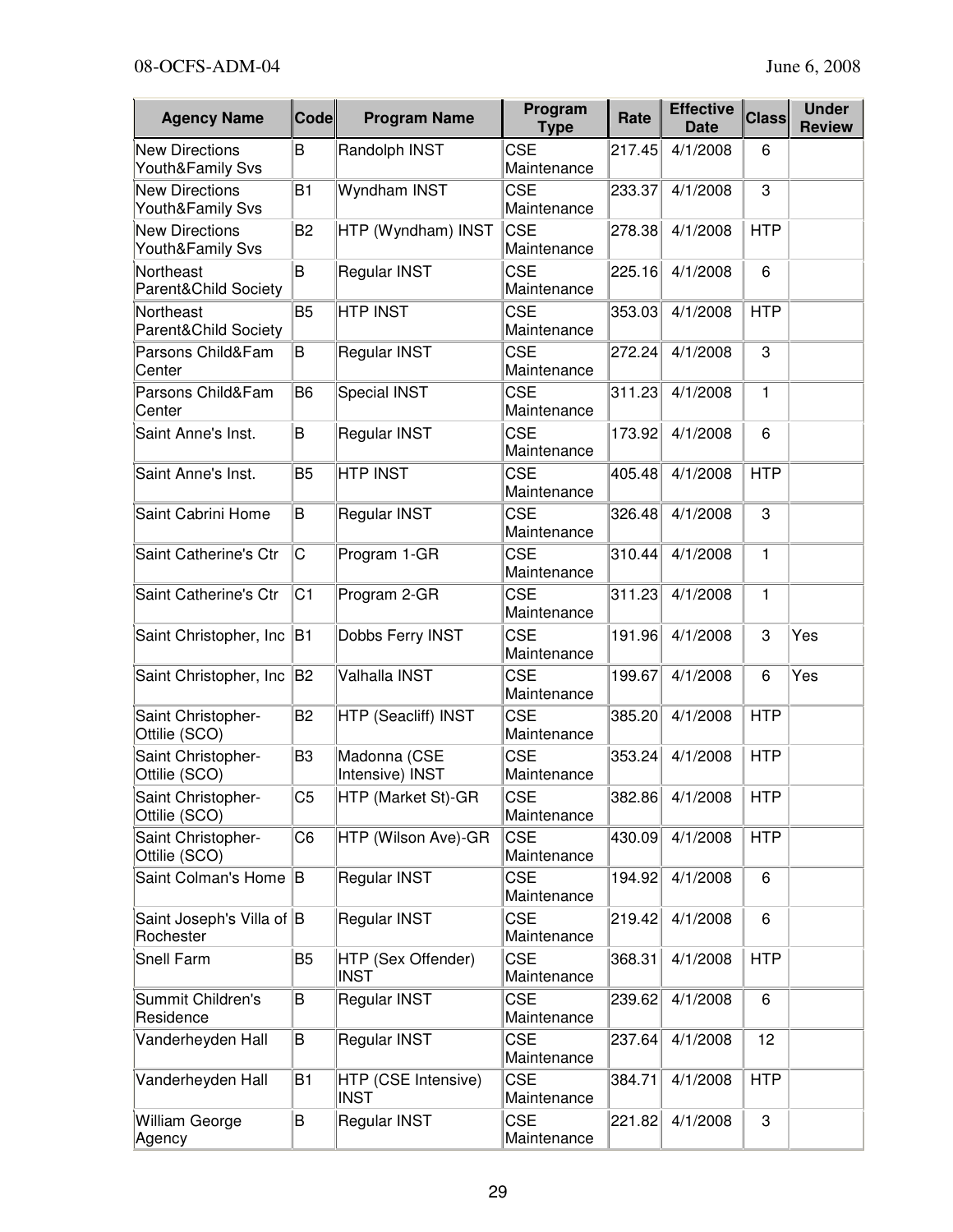| <b>Agency Name</b>              | <b>Code</b> | <b>Program Name</b>                 | Program<br><b>Type</b>     | Rate   | <b>Effective</b><br>Date | <b>Class</b> | <b>Under</b><br><b>Review</b> |
|---------------------------------|-------------|-------------------------------------|----------------------------|--------|--------------------------|--------------|-------------------------------|
| William George<br>Agency        | ΙB1         | HTP (Special) INST                  | ICSE<br>Maintenance        | 282.59 | 4/1/2008                 | <b>HTP</b>   |                               |
| <b>William George</b><br>Agency | B2          | HTP (Sex Offender)<br><b>INST</b>   | ICSE<br>Maintenance        | 296.79 | 4/1/2008                 | <b>HTP</b>   |                               |
| <b>William George</b><br>Agency | lB3         | HTP (MR/ED) INST                    | <b>ICSE</b><br>Maintenance | 386.99 | 4/1/2008                 | <b>HTP</b>   |                               |
| <b>William George</b><br>Agency | lB4         | HTP (Dual Diagnosis)<br><b>INST</b> | ICSE<br>Maintenance        | 399.15 | 4/8/2008                 | <b>HTP</b>   |                               |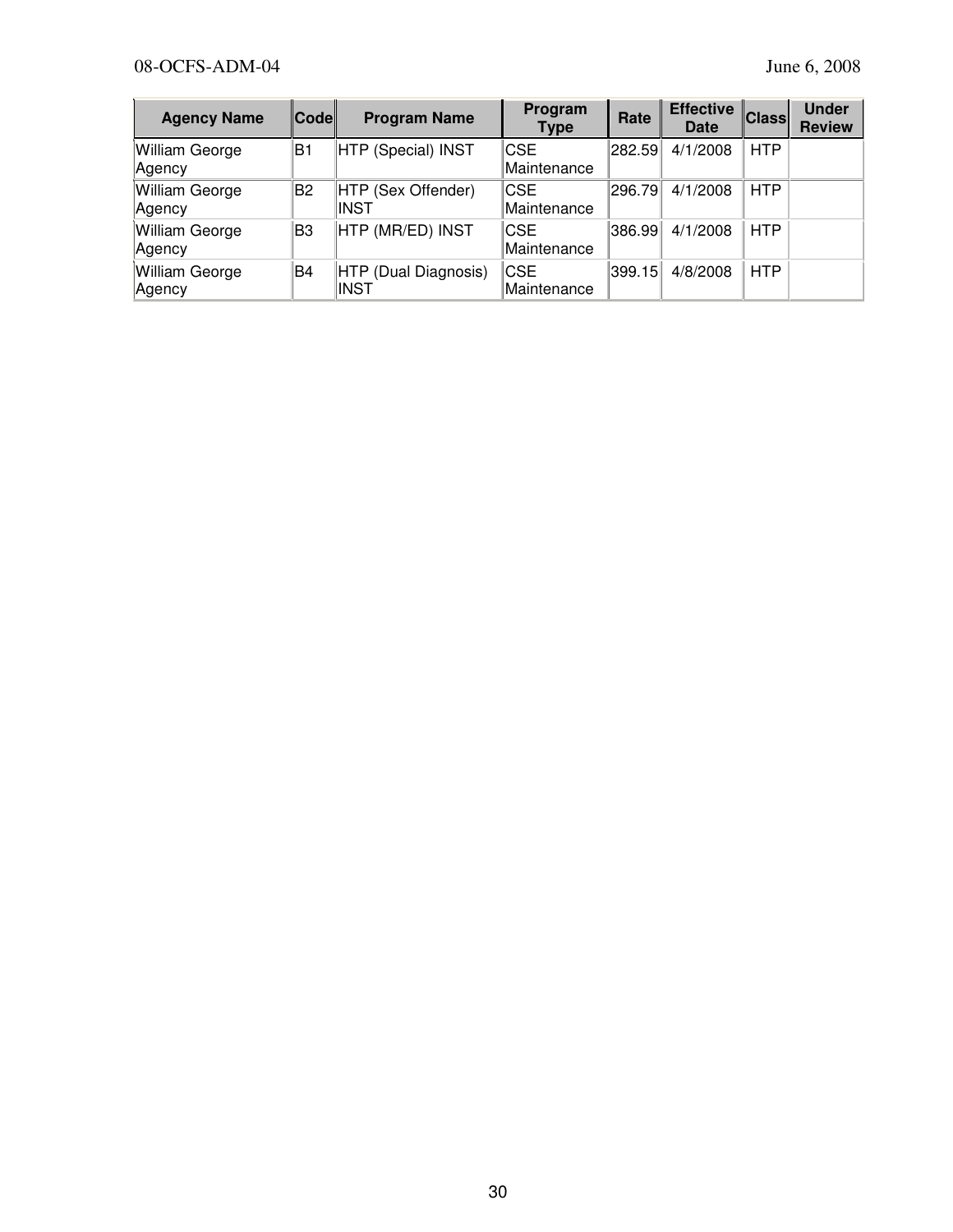New York State Office of Children and Family Services Attachment F Standards of Payment System for Foster Care of Children In-State CSE Maintenance for SED-Approved Private Residential Schools Including Programs Licensed by Other New York State Agencies April 1, 2008 through June 30, 2008

| <b>Agency Name</b>                     |                | Code Program Name                   | <b>Program Type</b>              | Rate   | <b>Effective</b><br><b>Date</b> | <b>Class</b> | <b>Under</b><br><b>Review</b> |
|----------------------------------------|----------------|-------------------------------------|----------------------------------|--------|---------------------------------|--------------|-------------------------------|
| Anderson Center for<br>Autism          | $\mathsf P$    | HTP (CSE-PRS)                       | Private<br>Residential<br>School | 329.10 | 4/1/2008                        | <b>HTP</b>   |                               |
| Center for Dev.<br><b>Disabilities</b> | P              | <b>CSE-PRS</b>                      | Private<br>Residential<br>School | 253.58 | 4/1/2008                        | 1            |                               |
| Devereux Foundation<br>of NY           | $\mathsf P$    | <b>CSE-PRS</b>                      | Private<br>Residential<br>School | 206.45 | 4/1/2008                        | 6            |                               |
| <b>Ferncliff Manor</b>                 | $\overline{P}$ | <b>CSE-PRS</b>                      | Private<br>Residential<br>School | 298.16 | 4/1/2008                        | 1            |                               |
| Maryhaven Ctr of Hope P                |                | HTP (CSE-PRS)                       | Private<br>Residential<br>School | 408.09 | 4/1/2008                        | <b>HTP</b>   |                               |
| Pathfinder Village                     | P              | <b>CSE-PRS</b>                      | Private<br>Residential<br>School | 235.56 | 4/1/2008                        | 1            |                               |
| Saint Christopher, Inc                 | $\mathsf P$    | <b>HTP Dobbs</b><br>Ferry Intensive | Private<br>Residential<br>School | 424.33 | 4/1/2008                        | <b>HTP</b>   |                               |
| Saint Christopher, Inc                 | P <sub>1</sub> | <b>HTP Valhalla</b><br>Intensive    | Private<br>Residential<br>School | 449.02 | 4/1/2008                        | <b>HTP</b>   |                               |
| Saint Christopher, Inc                 | P <sub>2</sub> | HTP (REACH)<br><b>INST</b>          | Private<br>Residential<br>School | 537.77 | 4/1/2008                        | <b>HTP</b>   |                               |
| Springbrook (formerly<br>Upstate Home) | $\mathsf P$    | HTP (CSE-PRS)                       | Private<br>Residential<br>School | 415.91 | 4/1/2008                        | <b>HTP</b>   |                               |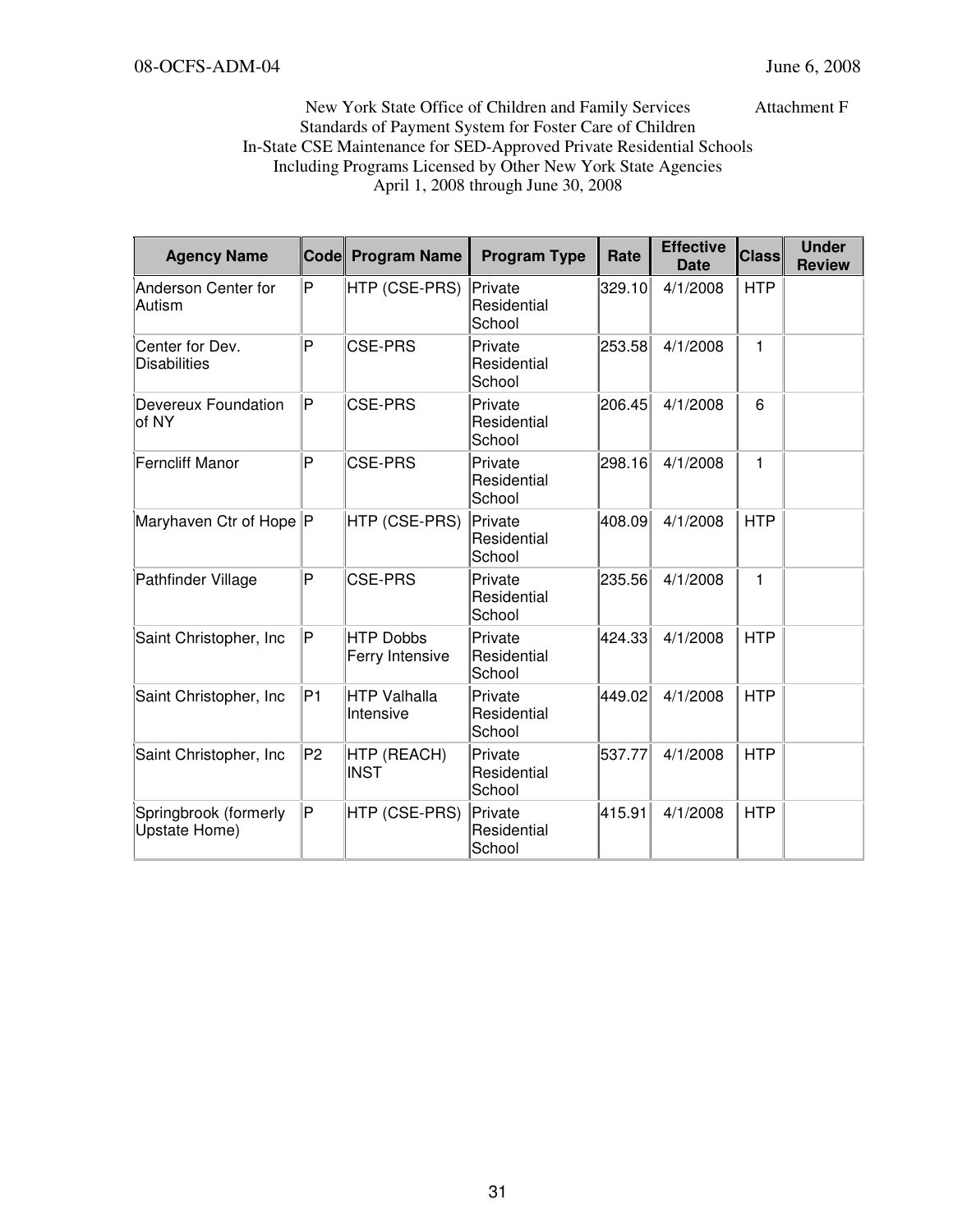### New York State Office of Children and Family Services Attachment G Standards of Payment System for Foster Care of Children Foster Care Maintenance Rates for Long-Term Residential Chemical Dependency Programs Licensed by the Office of Alcoholism and Substance Abuse Services January 1, 2008 – December 31, 2008

| <b>Agency</b>                              | Program<br><b>Type</b> | <b>Foster</b><br>Care<br>Rate | <b>Eff. Date</b> | <b>Anticipated or Actual</b><br><b>Conversion * from RCD to</b><br><b>RRSY Program</b> |
|--------------------------------------------|------------------------|-------------------------------|------------------|----------------------------------------------------------------------------------------|
| A.D.D.S. - Stepping Stones                 | Residential            | <b>NA</b>                     | <b>NA</b>        | Converted 1/1/08                                                                       |
| Hope House                                 | Residential            | 123.46                        | 1/1/08           | Anticipated RRSY conversion<br>on 8/1/09                                               |
| P.R.C.D. Adolescent<br>Community Residence | Residential            | <b>NA</b>                     | <b>NA</b>        | Converted 8/1/07                                                                       |
| Pahl House                                 | Residential            | 91.80                         | 1/1/08           | Anticipated RRSY conversion<br>on 8/1/09                                               |
| Saint Josephs Villa - Life<br>Program      | Residential            | <b>NA</b>                     | <b>NA</b>        | Converted 10/1/07                                                                      |
| <b>Yonkers Residential Center</b>          | Residential            | 114.06                        | 1/1/08           | Will likely convert to other<br>OASAS program                                          |

\* See Section II of this ADM for more information on the conversion of Residential Chemical Dependency (RCD) programs to Residential Rehabilitation Services for Youth (RRSY) programs.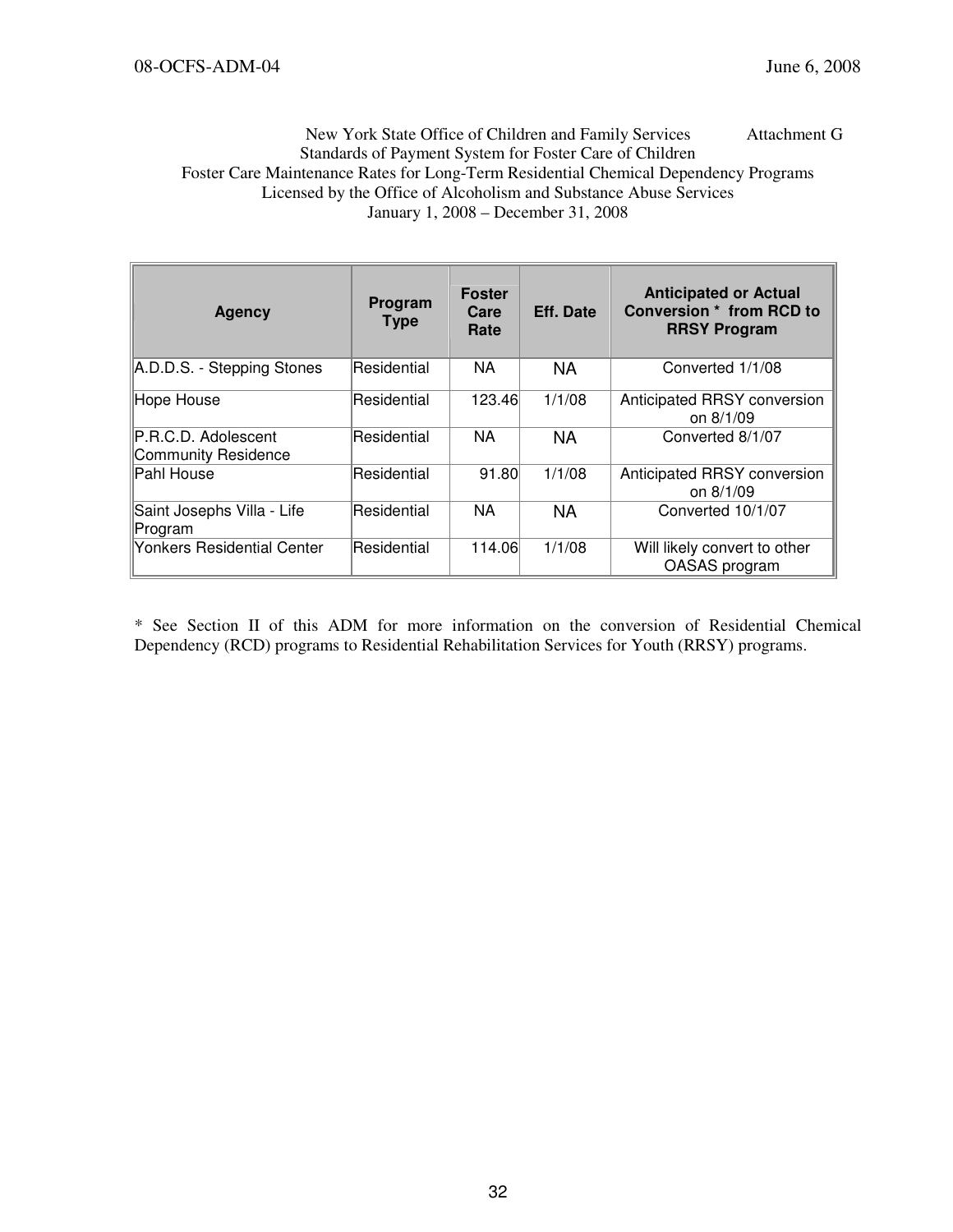Attachment H

### MSAR Payment Certification for Local Social Services Districts Pursuant to the COLA Initiative Effective April 1, 2008

### Submit To: Office of Children and Family Services Rate Setting Unit 52 Washington St., Room 314 South Rensselaer, NY 12144

Please accept this as the below named local social services district's certification regarding payment levels for foster parents and adoptive subsidies, congregate care programs operated by voluntary agencies, and the administrative/services rates for regular, therapeutic, special needs, and emergency foster home programs operated by voluntary agencies, in accord with the requirements of the cost-of-living rate adjustment effective April 1, 2008, through June 30, 2008, as authorized in the State Fiscal Year 2008-09 Enacted State Budget.

I \_\_\_\_\_\_\_\_\_\_\_\_\_\_\_\_\_\_\_\_\_\_\_\_\_\_\_\_\_\_\_\_\_\_\_\_\_\_\_\_\_\_\_\_\_\_\_\_\_\_\_\_\_\_\_\_\_\_\_hereby certify that

Commissioner or Designee (print name)

Name of District (print name)

 will pay no less than 100 percent of the MSAR established, for the period specified above, for each congregate care program and for each administrative/services rate for a therapeutic, special needs, or emergency foster home program; and

\_\_\_\_\_\_\_\_\_\_\_\_\_\_\_\_\_\_\_\_\_\_\_\_\_\_\_\_\_\_\_\_\_\_\_\_\_\_\_\_\_\_\_\_\_\_\_\_\_\_\_\_\_\_\_\_\_\_\_\_\_\_\_\_\_\_\_\_\_\_\_\_\_\_\_\_

 will increase the local district payment schedules in effect for the period of July 1, 2007, through March 31, 2008, by at least 3.2 percent, for the period April 1, 2008, through June 30, 2008, for each administrative/services rate for a regular foster boarding home program, and for payments to foster parents and adoption subsidies, including payments for clothing and diaper allowances. (Note: For those local districts that pay at least 100 percent of the OCFSestablished administrative/services MSARs for regular foster boarding home programs, as well as at least 100 percent of the MSARs for foster parents and adoption subsidies, such payments must be at least 100 percent of the OCFS-established rates, effective April 1, 2008, to satisfy the requirement of paying the 3.2 percent increase.)

Commissioner or Designee (Signature) Date

Contact Person (if different from Commissioner) Telephone